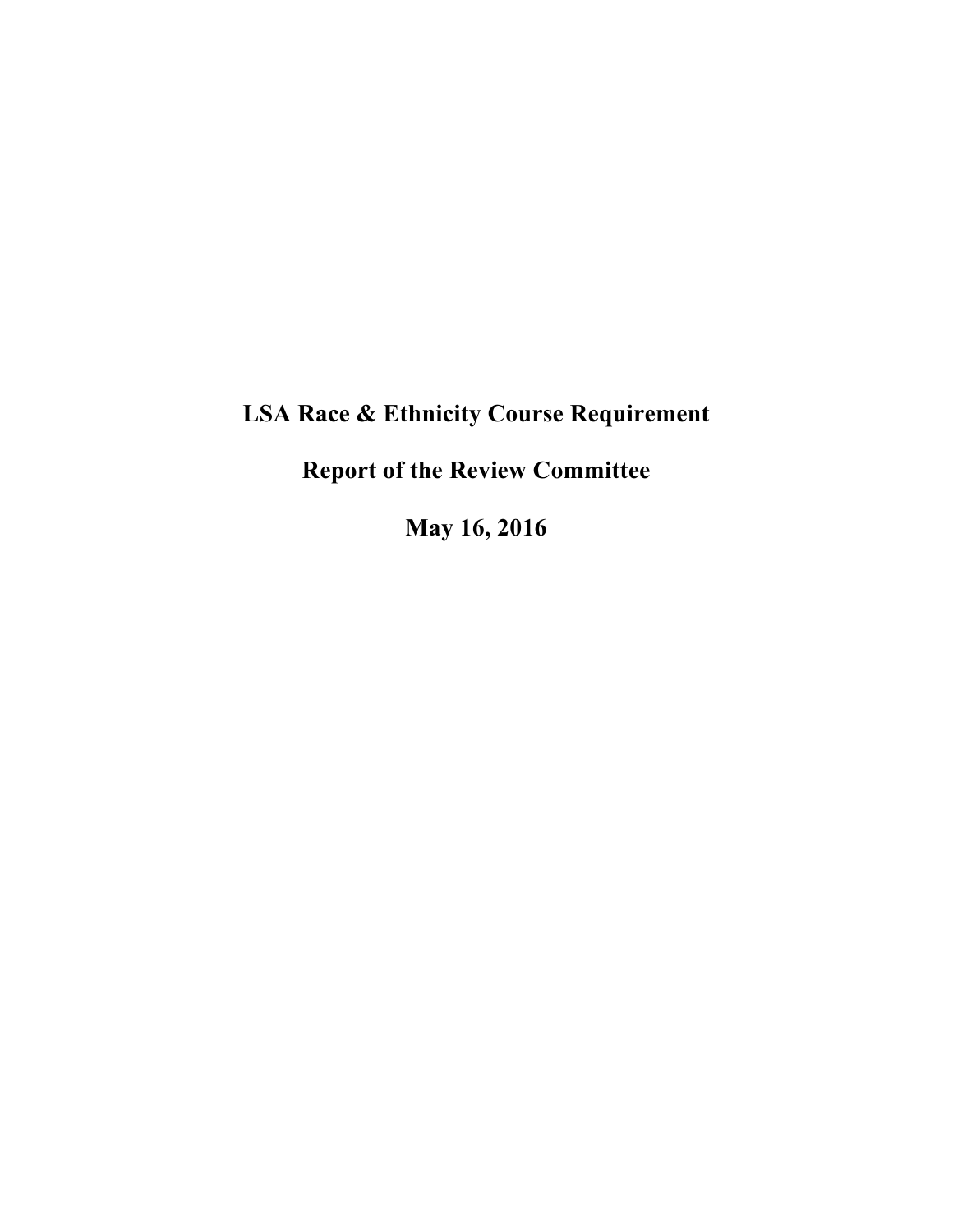# **Table of Contents**

| <b>Executive Summary</b>                                                                                                                                                      | 3  |
|-------------------------------------------------------------------------------------------------------------------------------------------------------------------------------|----|
| <b>Section One: Introduction &amp; Overview</b>                                                                                                                               | 5  |
| The R&E Requirement<br>How Students Complete the R&E Requirement<br>Charge to the Committee                                                                                   |    |
| <b>Section Two: How the Review was Conducted</b>                                                                                                                              | 9  |
| Assessment and Learning Goals Subgroup<br><b>Student and Faculty Perspectives Subgroup</b><br>Renovation and Innovation Subgroup<br>A Note on "Resistance" to the Requirement |    |
| <b>Section Three: Assessment Approaches &amp; Results</b>                                                                                                                     | 13 |
| Fall 2015 R&E Teaching Evaluations<br>Winter 2016 Pretest & Posttests in R&E Classes                                                                                          |    |
| <b>Section Four: Recommendations</b>                                                                                                                                          | 22 |
| <b>Appendices</b>                                                                                                                                                             | 30 |
| A. LSA Faculty Code, Article 6.13, Section 13 on the Race and Ethnicity Requirement                                                                                           | 31 |
| <b>B. R&amp;E Review Committee Members</b>                                                                                                                                    | 32 |
| C1. Sample Race and Ethnicity Pretest                                                                                                                                         | 34 |
| C <sub>2</sub> . Sample Race and Ethnicity Posttest                                                                                                                           | 38 |
| D. Student Forums Feedback                                                                                                                                                    | 42 |
| E. R&E Key Questions for Department Discussions                                                                                                                               | 44 |
| F. American Culture and the LSA R&E Requirement                                                                                                                               | 47 |
| G. History Department Undergraduate Committee R&E Requirement Recommendations                                                                                                 | 49 |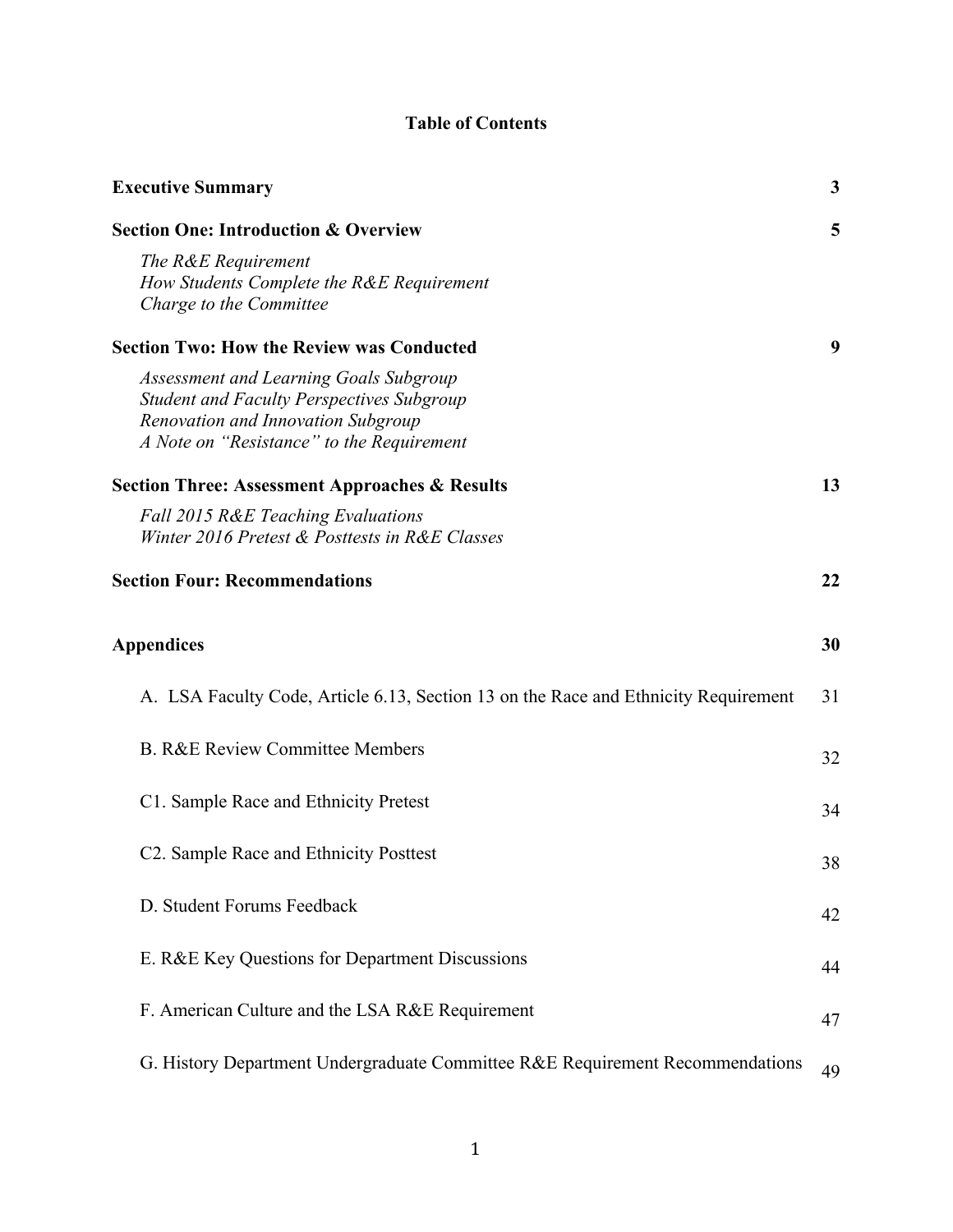| H. Summary Reports on Renovation and Innovation Discussions                                                                             | 52             |
|-----------------------------------------------------------------------------------------------------------------------------------------|----------------|
| I. R&E Reluctant Faculty                                                                                                                | 55             |
| <b>Tables and Figures</b>                                                                                                               |                |
| Figure 1. Number of R&E Courses Taken by Graduates                                                                                      | $\tau$         |
| Figure 2. Year in Which Students (First) Take R&E                                                                                       | $\overline{7}$ |
| Table 1. Fall term 2015 teaching evaluation data courses and enrollment counts                                                          | 15             |
| Table 2. Students' racial/ethnic backgrounds                                                                                            | 18             |
| Table 3. Racial composition of students' places                                                                                         | 18             |
| Table 4. Student self-rated knowledge of terms                                                                                          | 18             |
| Table 5. Pretest and posttest data                                                                                                      | 19             |
| Table 6. Term definition mean scores, pretest and posttest                                                                              | 19             |
| Table 7. Results of t-test and descriptive statistics for pretest term definition score<br>by number of self-reported R&E courses taken | 20             |
| Table 8. Selected posttest results                                                                                                      | 20             |
| Table 9. Selected posttest results                                                                                                      | 21             |
| Table 10. Self-reported learning gains                                                                                                  | 22             |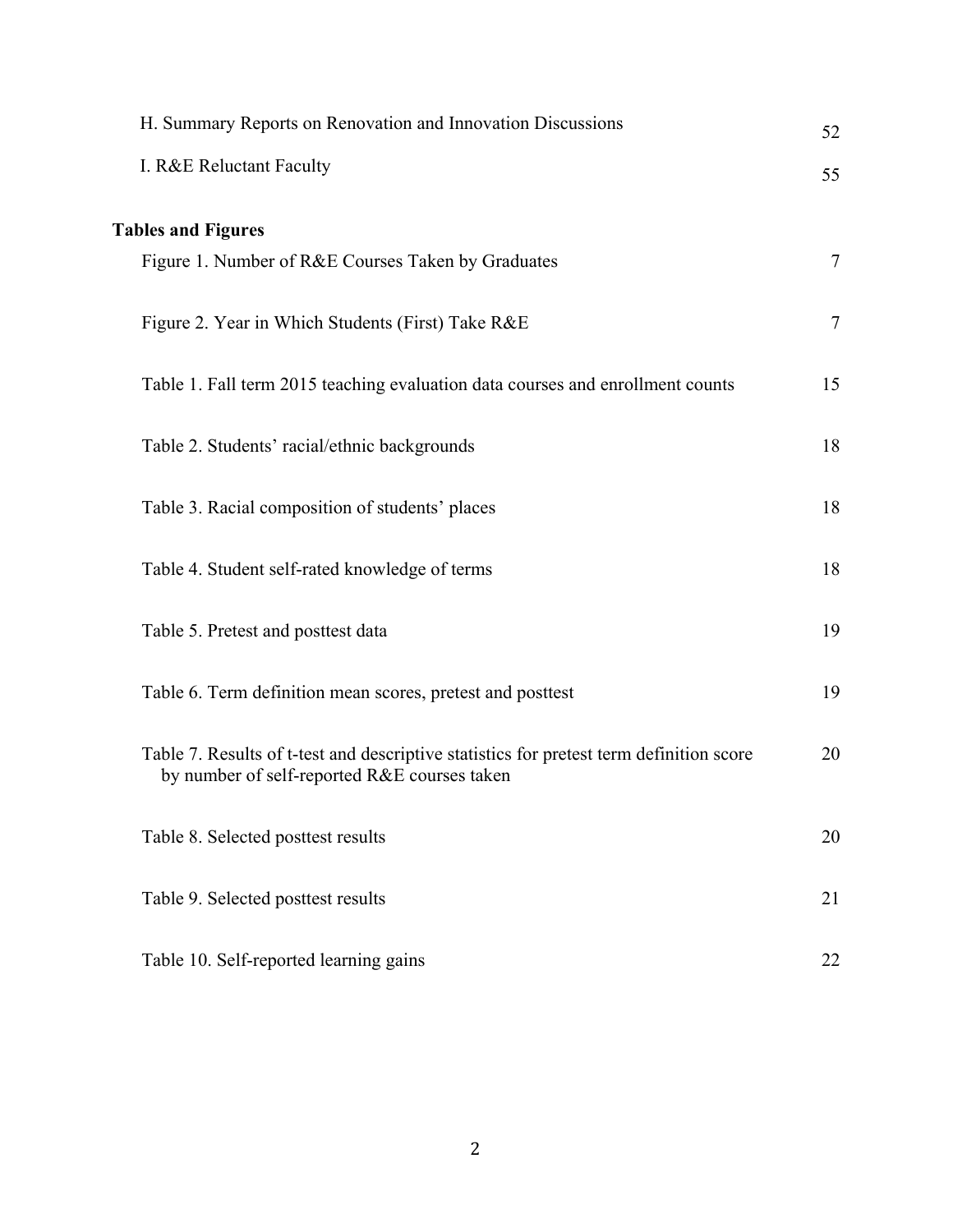#### **Race & Ethnicity Degree Requirement Review Executive Summary**

During the 2015-2016 academic year the College of Literature, Science and the Arts undertook a major review of the Race & Ethnicity degree requirement, which has been part of the liberal arts core since 1990. Dean Andrew D. Martin charged this committee to review the current state of the requirement, and to make specific recommendations after examining the following questions:

- 1. What are the goals for this degree requirement?
- 2. Are these goals being met?
- 3. How are these goals and their outcomes currently being assessed and evaluated?
- 4. Should the LSA Faculty consider changing the R&E degree requirement in any way, including intensifying or eliminating the requirement?

The first question was in many ways the most challenging. The LSA Curriculum Committee has historically focused on *content criteria* when approving courses for the R&E requirement. The review committee recommends that the College take steps to clarify the *learning objectives* of the R&E requirement: updating the original language of the requirement and approving and disseminating a student-facing statement of goals and expectations as well as a faculty-facing one, both of which incorporate the best efforts of the review committee to articulate a set of learning goals.

In Fall 2015 we performed indirect and direct assessments (interviews and evaluations) of student learning in R&E courses, and in Winter 2016 we carried out a pre-and post-test, courseembedded assessment of student learning using the committee's articulated goals. All forms of assessment yielded positive results in terms of the degree to which R&E goals are being met in these courses. To further assess and evaluate the courses, the committee recommends requiring R&E courses to include two R&E-specific questions in their teaching evaluations.

The committee does not endorse eliminating the requirement, and at no point during the review did anyone we spoke with go on record advocating this as a real possibility. Nor does the committee recommend intensifying the requirement by requiring additional courses or credit hours. The committee also rejects the idea that the R&E requirement ought to focus exclusively on U.S. topics, or solely on present-day matters. We endorse a broad range of offerings, including historical and international courses, and a variety of formats, with a priority on seminar-sized class formats and smaller discussion sections for large lecture classes. We do not shy away from recommending further improvements:

- Increase the visibility and transparency of R&E courses by requiring an R&E-specific description in the course guide and syllabus for each individual course, and by featuring R&E courses on College and advising websites and in other materials.
- Create avenues for faculty and GSI professional development and training, including the creation of a position for a Center for Research on Learning and Teaching (CRLT) R&E consultant and a suite of professional development opportunities for faculty and Graduate Student Instructors. These might focus on topics such as how to generate an atmosphere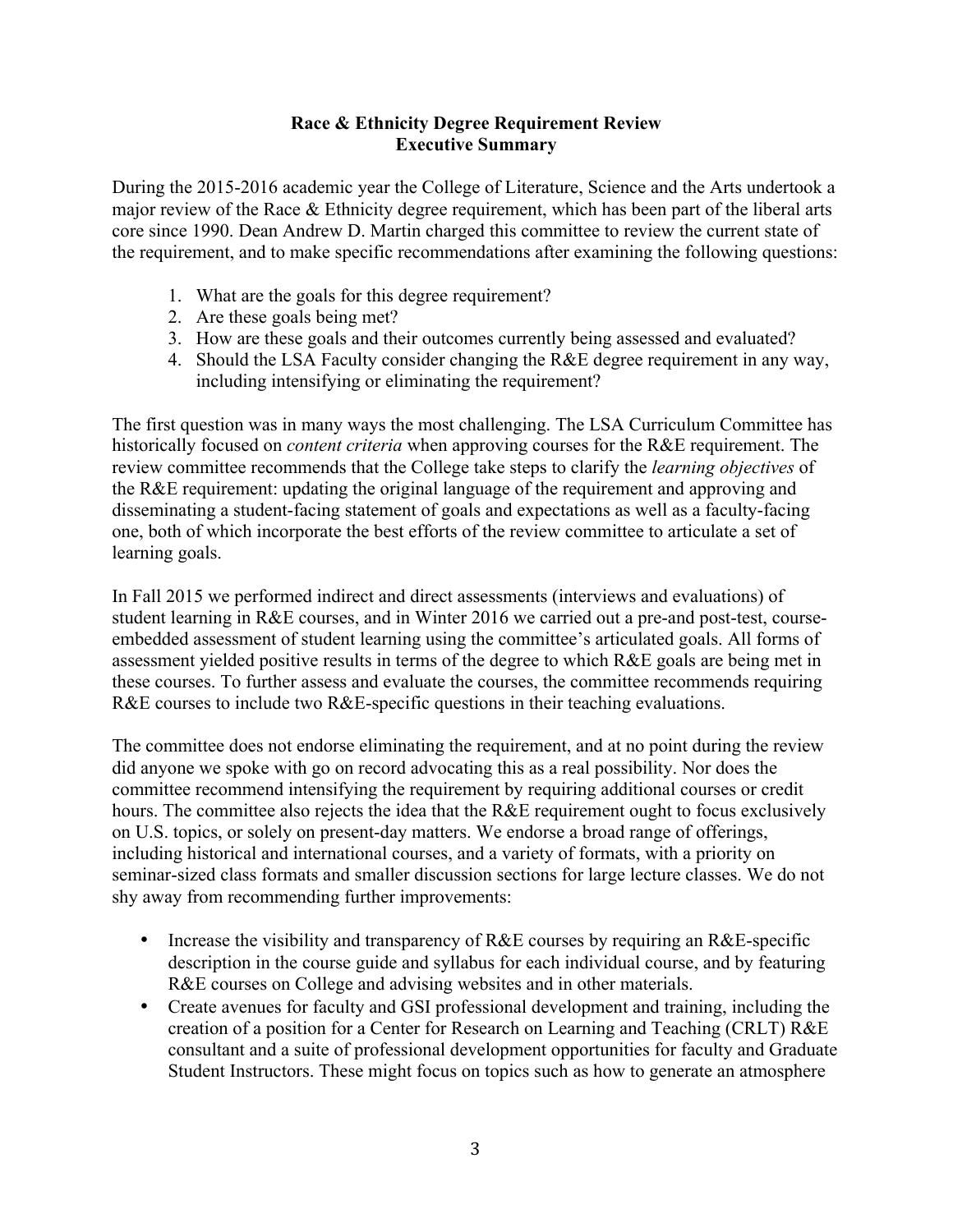of respectful, productive, and informed intellectual exchange among students who may profoundly disagree with one another.

- Promote discussion and dialogue in R&E courses, for example by limiting the discussion section size in large courses to eighteen students, and developing more First Year Seminars that are approved for the requirement.
- Provide resources for students enrolled in R&E courses, by exploring potential dimensions of an R&E resource center that would be comparable to what the Science Learning Center and the Language Resource Center provide for science education and language study, respectively, and what Sweetland provides for the Upper Level Writing Requirement and writing across the curriculum.
- Provide positive incentives and rewards for R&E teaching, for example by creating a program to encourage teaching innovation and best practices for R&E structured on the model of the CRLT Large Course Initiative, and by establishing a new Outstanding Contributions to Undergraduate Education Award that specifically recognizes R&E excellence.
- Simplify the R&E course approval process for faculty who have already had two courses approved for R&E certification.

The committee completed its review with a grateful sense of the hard and dedicated work that instructors and students bring to the curricular examination of race and ethnicity. Following discussion with members of the LSA community and after extensive assessment of R&E courses and learning goals, the committee believes that the requirement is academically sound and intellectually healthy.

Finally, over the course of the past academic year the committee has explored avenues of innovation and renovation for designing and teaching R&E courses. These materials can be found in the appendices of the committee's report. Given the overall soundness of the requirement we believe that the next few years represent an opportunity for LSA to bring a new level of creativity and energy to this degree requirement.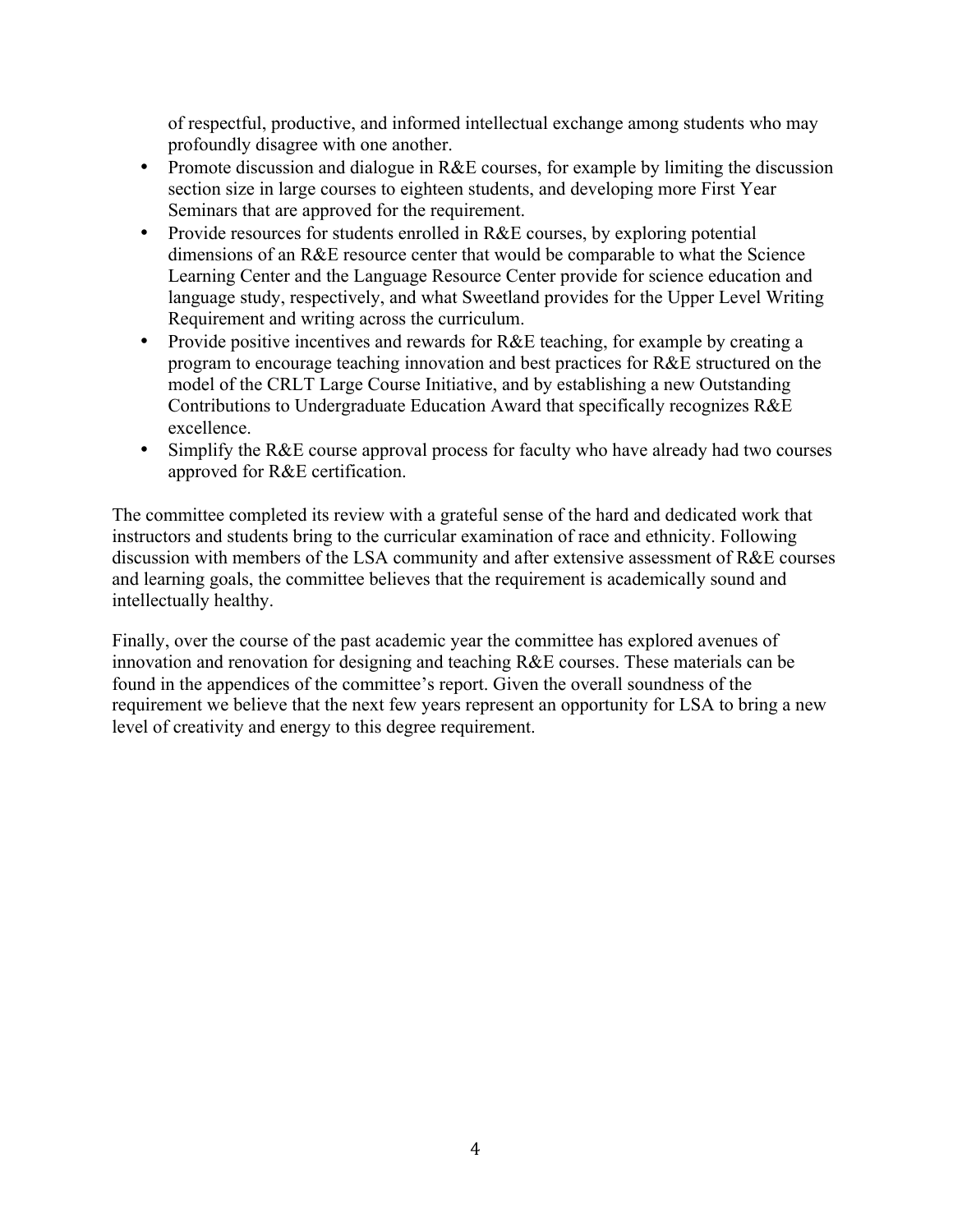# **Section One: Introduction and Overview**

The review of the College of Literature, Science, and the Arts' Race & Ethnicity Degree Requirement has been three years in the making. The requirement was slated for review in 2013, and a Preparatory Committee completed essential groundwork during the 2014-15 academic year. That group generated data and analysis of how students complete the requirement, collected historical documents related to the requirement, and made recommendations for the official review committee to consider. The review committee was assembled and formally charged in September 2015.

The review was conducted against a national backdrop that included a wave of student protests across the country in Fall 2015. On many campuses students were calling for academic course requirements in diversity, multiculturalism, cultural competency, and the exploration of race and racism. We were often reminded that the LSA R&E requirement is itself a response to an earlier wave of protest on our own campus in the late 1980s.

Established by a vote of the LSA faculty in 1990, the R&E requirement responded to the 1987 Black Action Movement – BAM III, the third such movement since 1970. The movement, sparked by a U-M student radio announcer's racist remarks, drew attention to the harassment of Black students in the residence halls, the insufficient attention to minority student admissions, and the controversial handling of an altercation in South Quad by University and Ann Arbor police. The College's review of the Race and Ethnicity requirement at this time follows concerns raised locally and nationally by the #BBUM – Being Black at Michigan – movement beginning in the Fall of 2013. Among the demands of the Black Student Union is that a race and ethnicity course be required for all students at the University of Michigan.

Today, roughly 100 courses offered by departments across the Humanities and the Social Sciences fulfill the College requirement. Faculty members voluntarily submit their courses for consideration and review by a subcommittee of the LSA Curriculum Committee. When approved, the courses are certified for five years; after five years they need to be reviewed for recertification again. Although the LSA R&E requirement is well established in the curriculum, people have raised questions about its effectiveness. Indeed this review was also conducted at the same time as the year-long planning process to create a university-wide Strategic Plan for Diversity, Equity & Inclusion. In public forums and town hall meetings no single issue generated as much discussion, reflection, and criticism as the call for a strengthened R&E requirement for all University of Michigan students. Both the national context of campus protest and the local efforts to create a DEI plan have informed the conduct of this review and the recommendations that it presents.

### *The R&E Requirement*

The requirement is mostly unchanged since its adoption in 1990, with the exception of a 1995 change in name from the Race or Ethnicity Requirement to the Race and Ethnicity Requirement. A second sentence in the description of the requirement, in the required focus section, was deleted to simplify the text. It read, "Courses may meet this requirement by various means consistent with disciplines or fields of study, and faculty members from all departments are urged to think creatively about how their fields might contribute to the requirement." The revised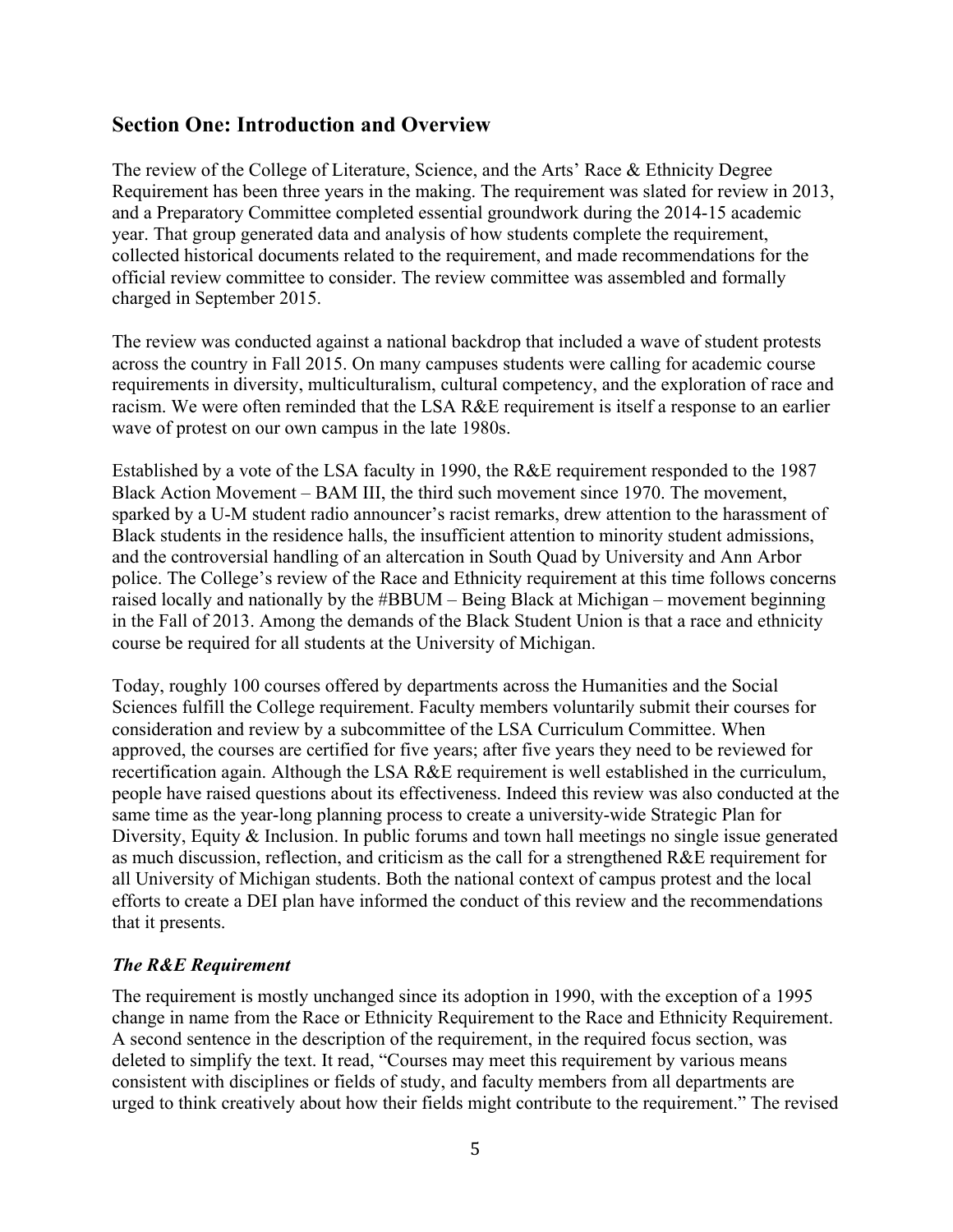requirement as it appears in the College's website on Academics and Requirements reads:

*At some point before graduation, students must receive credit for one course of at least three credits chosen from a list of R&E Courses offered each term in the online LSA Course Guide. Credits transferred from another college or university do not meet the R&E Requirement except by successful petition to the Academic Standards Board. Credits used to satisfy the R&E requirement also may be used to satisfy other college requirements. These courses address issues that arise from racial or ethnic intolerance and meet the following criteria:*

- *Required content. All courses satisfying the requirement must provide discussion concerning: the meaning of race, ethnicity, and racism; racial and ethnic intolerance and resulting inequality as it occurs in the United States or elsewhere; comparisons of discrimination based on race, ethnicity, religion, social class, or gender.*
- *Required focus. Every course satisfying the requirement must devote substantial, but not necessarily exclusive, attention to the required content. Although it is hoped that many of these courses will focus on the United States, it is not required that they do so. Courses that deal with these issues in other societies, or that study them comparatively, may also meet the requirement.*

See also Appendix A for the description of the requirement as it appears in the LSA Faculty Code.

#### *How Students Complete the R&E Requirement*

Anthropology 101, Introduction to Anthropology, is the largest course offered that meets the R&E requirement. Taught in both the Fall and Winter Terms, it enrolled 718 students in Fall 2015 and 678 in Winter 2016. The next largest classes are Women's Studies 220, crosslisted with Nursing 220, Perspectives in Women's Health (361 in Fall, 340 Winter), and American Culture 240, crosslisted with Women's Studies 240, Introduction to Women's Studies (293 in Fall, 254 in Winter).

By area distribution, there are currently no Natural Science courses that meet the requirement. Humanities courses make up about two-thirds of the courses offered and Social Science courses the remainder, except for a few Interdisciplinary courses. As shown in the following charts, half of the LSA graduates in 2015 took only one course meeting the requirement, 29% took two, 12% took three, and 8% took four or more. Most members of the LSA class of 2015 (59%) took their first R&E class in their first two years. Bachelor of Science graduates tended to take their first R&E course in a later year than Bachelor of Arts graduates – 21% of BS students completed the requirement in the senior year, compared with 11% of graduates with a BA.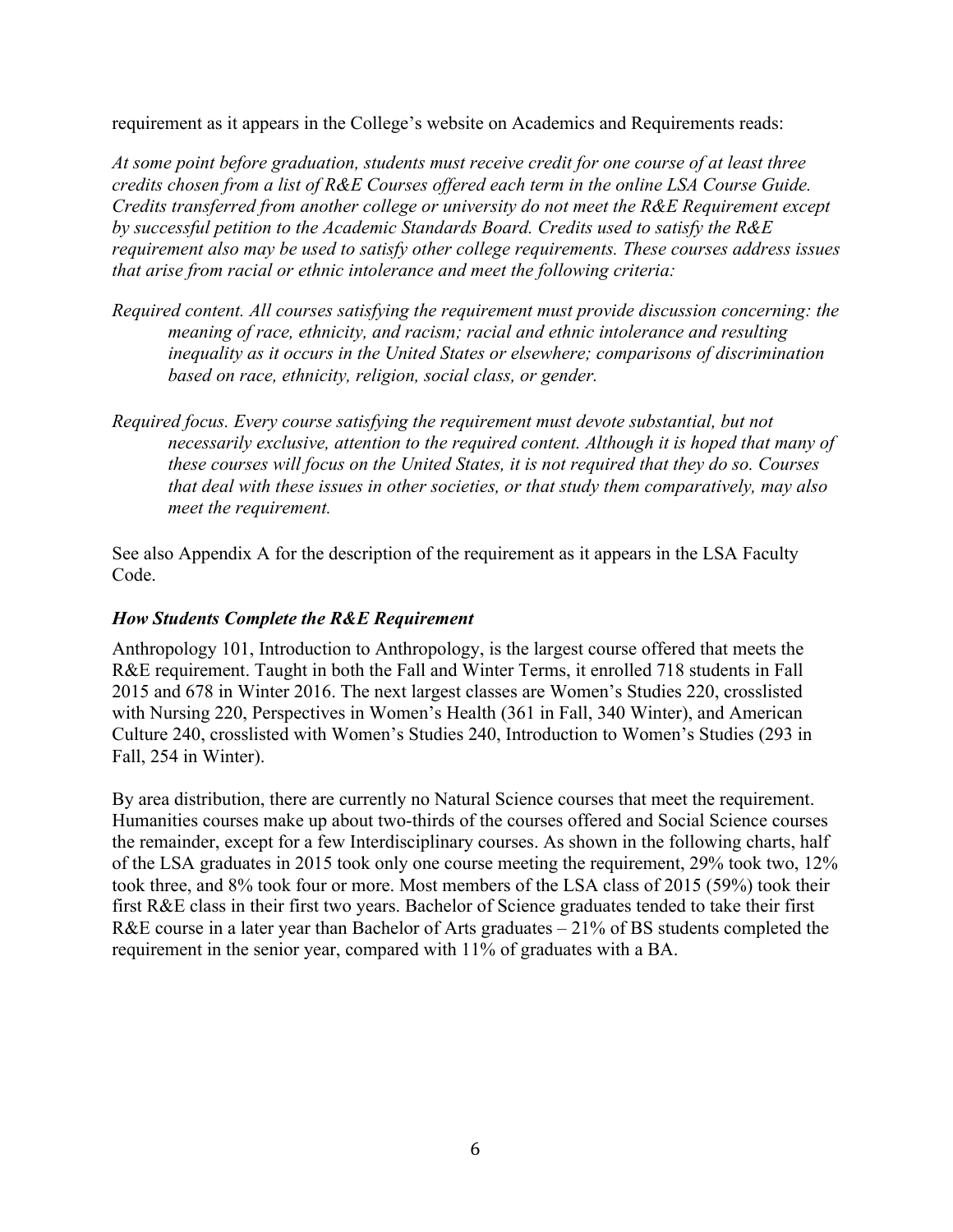# Number of R&E Courses Taken by Graduates



\*These students may have successfully petitioned to have a non-U-M R&E course fulfill this requirement or may have taken an R&E course during a term that was outside those reviewed, Fall 2008-Winter 2015.

Figure 1



# Year in Which Students (First) Take R&E

Didn't take UM R&E course during the terms reviewed (Fall 2008-Winter 2015)

\*These values are based on an analysis of U-M R&E course enrollment data, Fall Term 2008 through Winter Term 2015. ± Bachelor of Arts degree-earners include Bachelor in General Studies degree-earners; Bachelor of Science degree-earners include Bachelor of Science in Chemistry degree-earners.

Figure 2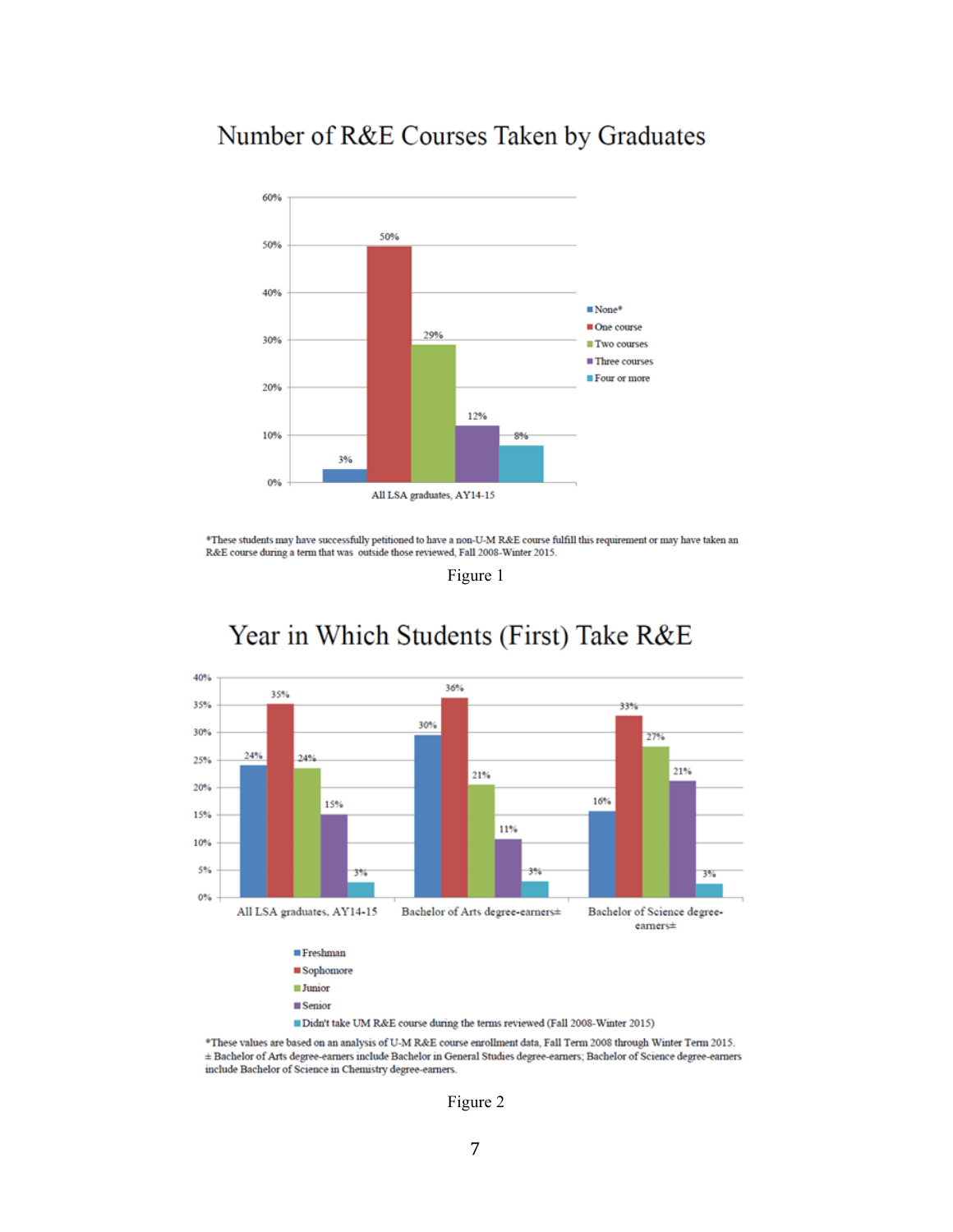#### *Charge to the Committee*

At the beginning of the 2015 Fall Term, LSA Dean Andrew D. Martin charged the Race and Ethnicity Requirement Review Committee as follows:

*This R&E review is being conducted under the auspices of the LSA Curriculum Committee with support from the Office of the Associate Dean for Undergraduate Education. Your report and its findings will be discussed by the Curriculum Committee and forwarded to the LSA Executive Committee for review and any further action they may deem necessary. I will expect to have this final report in hand on or before May 15, 2016.*

*During the course of the R&E Review I am asking you to fully consider the following questions:*

- *1. What are the goals for this degree requirement?*
- *2. Are these goals being met?*
- *3. How are these goals and their outcomes currently being assessed and evaluated?*
- *4. Should the LSA Faculty consider changing the R&E degree requirement in any way, including intensifying or eliminating the requirement?*

*In addressing these questions the Review Committee is encouraged to consider the history of the Race & Ethnicity Requirement, and reviews by peer institutions of their race/ethnicity and diversity degree requirements (including Wisconsin, UC Berkeley) and plans for a diversity requirement at UCLA, among others.*

*As the College begins to think more about modes of course evaluation and assessment we would also appreciate recommendations for improving the overall quality of evaluation and assessment of R&E courses. You might consider, for example, whether all R&E courses should be required to use particular questions in course evaluations.*

*In conducting this review the College asks that you solicit significant input and feedback from the LSA student body, and from LSA faculty and professional staff. You may want to consider holding public forums, which the LSA Student Government and the Office of the Associate Dean for Undergraduate Education can assist in organizing.*

*Data on how LSA students have fulfilled this degree requirement have been assembled by the Preparatory Review Committee with assistance from Barbara Thomas, the learning analytics expert who will provide support for your committee. The Preparatory Committee also experimented with a student focus group approach that you may want to adopt and for which support from the Center for Research on Learning & Teaching may be utilized.* 

*The Preparatory Review Committee also has a host of recommendations for you to discuss and consider as you begin your process. These include questions that range from different modes of evaluation that might be used in R&E courses to whether LSA is providing sufficient training for faculty and GSIs. I hope you will find the report and its recommendations useful.*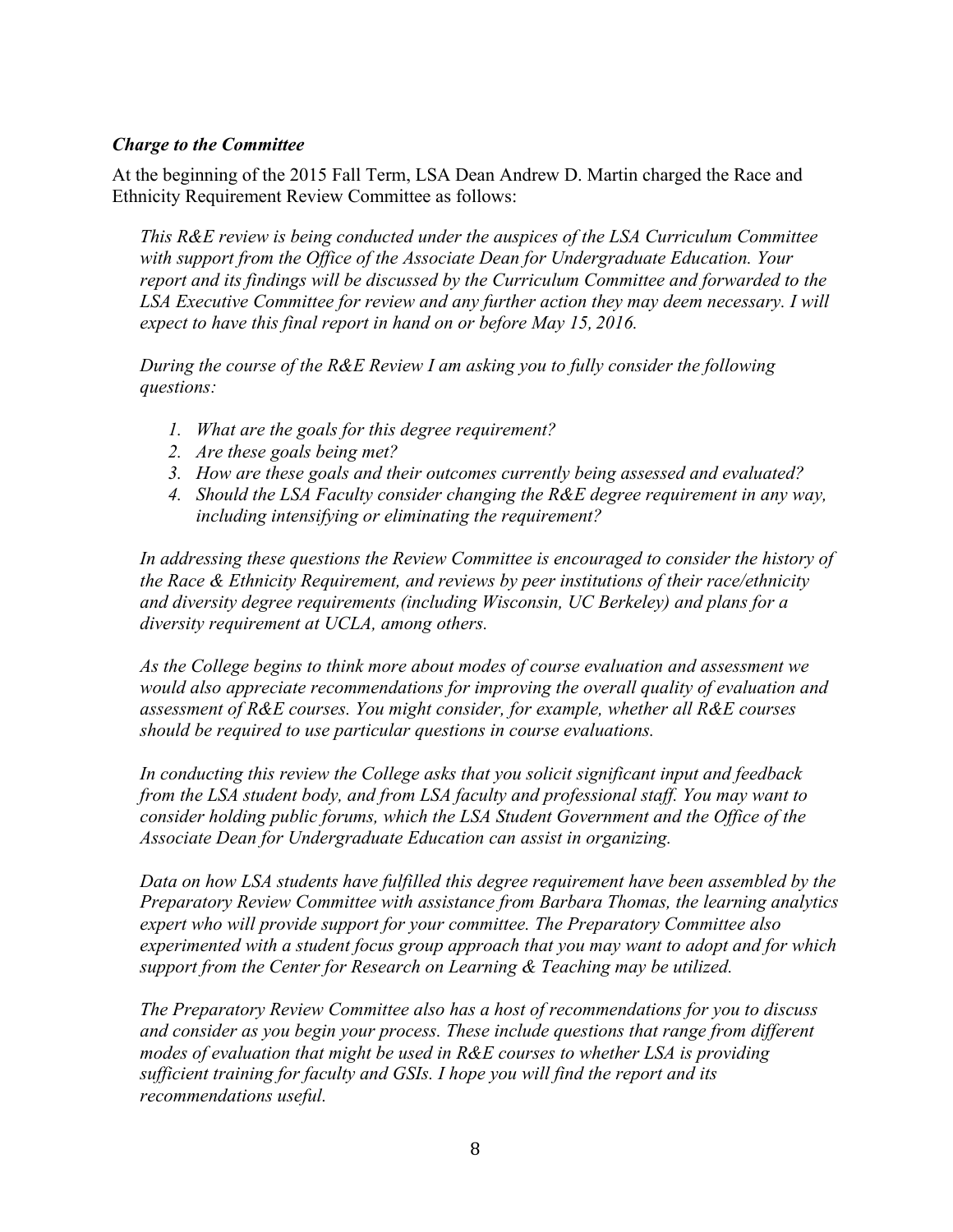# **Section Two: How the Review was Conducted**

The review committee was chaired by the Associate Dean for Undergraduate Education and was composed of nine faculty, two undergraduate students, one graduate student, one postdoctoral fellow, and four professional staff members. The membership of the committee appears in Appendix B. The committee held its first full meeting on October 2, 2015. At this meeting committee members agreed to create three subgroups: on Assessment and Learning Goals; on Student and Faculty Perspectives; and on Renovation and Innovation.

The review committee heard directly from 60 or 70 undergraduates in two public forums, held two focus groups with a total of 23 graduate student instructors, and consulted about 160 faculty members, principally in department faculty meetings. Out of a total 3267 students enrolled in 34 Fall 2015 R&E courses, 1939 filled out a set of close-ended questions and one open-ended question on the R&E content of the classes. In six selected Winter 2016 classes, 785 students filled out the pre-test questionnaire, while only 565 students completed the post-test instrument.

Members of the review committee met with the LSA Curriculum Committee on October 13, 2015. The discussion touched upon resources and training for R&E graduate student instructors, teaching evaluations for R&E courses, and the distinctive nature of this LSA course requirement as compared with others. Questions of campus climate goals and their relationship to student learning goals came up, as did the possibility of surveying all LSA students about the requirements. The review committee ultimately decided against such a survey, while paying close attention to other mechanisms for assessment and feedback. The Curriculum Committee was briefed on the review committee's progress on March 22, 2016.

Committee members met with LSA academic advisors on March 25. The advisors were glad to learn that the review committee was working on articulating and publicizing the learning goals of the requirement. They said students would benefit from more explicit descriptions of why a given course meets the requirement. They observed that they heard negative comments from parents about the requirement when it was first instituted but students and parents seem more accustomed to courses on these subjects now. Some students tell advisors that they often find conversations about race difficult. They feel that aspects of their identities are under attack, and that the classroom is not a sufficiently safe space for exploring racial and ethnic issues. Advisors reported hearing from students that they lack a clear understanding of what these courses are meant to accomplish and how R&E courses connect with other elements of the curriculum.

### *Assessment and Learning Goals Subgroup*

The Assessment and Learning Goals subgroup met on October 12, November 5, December 9, March 15, and April 1, to discuss learning objectives for R&E courses as well as assessment methods to be used in this review process. The subgroup created, and the review committee endorsed, five questions to be added to Fall 2015 teaching evaluation forms for R&E courses. The Associate Dean for Undergraduate Education asked all faculty teaching R&E courses to include the questions in their forms; all agreed. The questions were: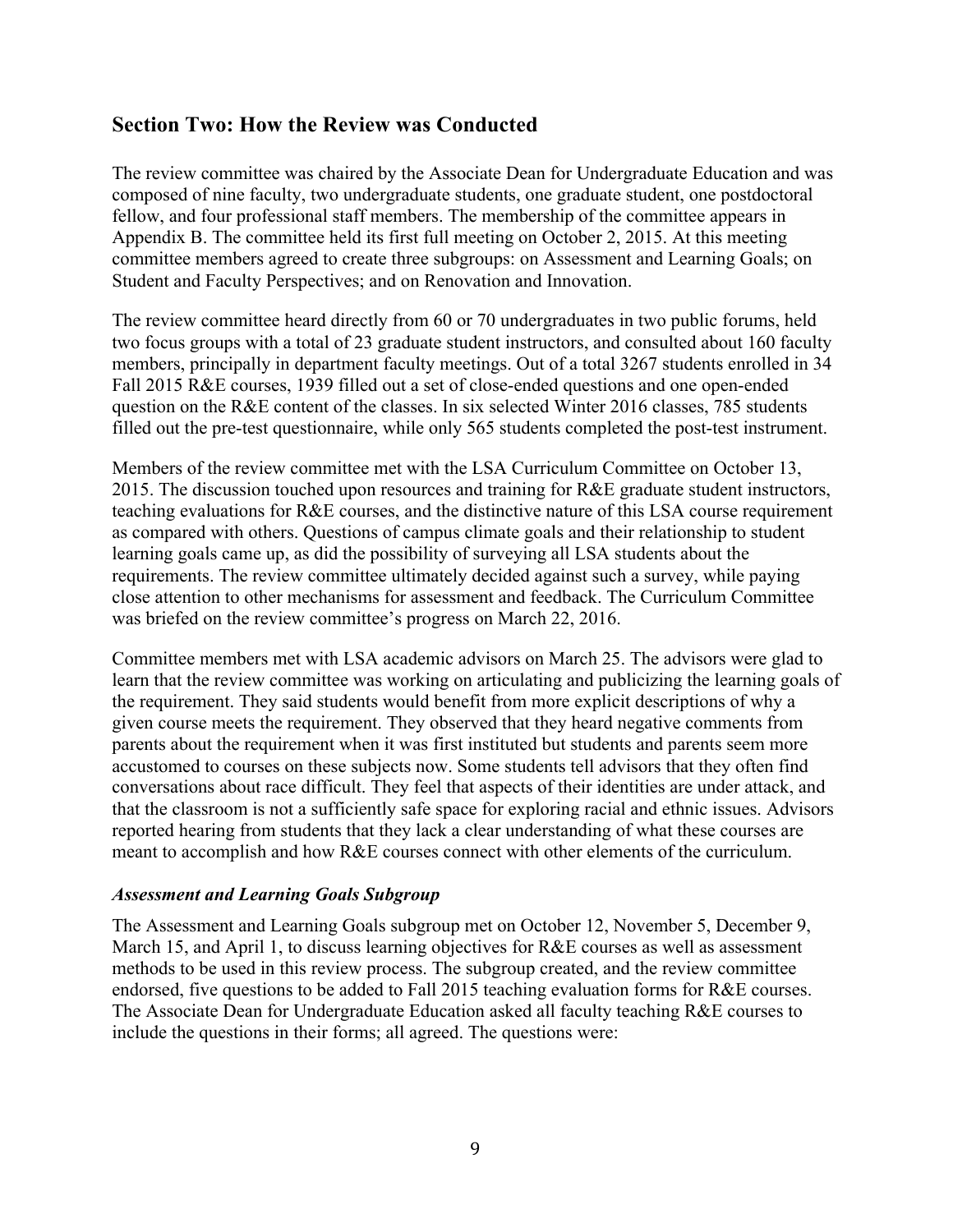- 1613 The meanings of race or ethnicity were important topics in this course.
- 1614 Racial or ethnic intolerance in the United States or elsewhere was addressed in this course.
- 1615 Comparisons of discrimination based on race, ethnicity, religion, social class, or gender were key topics in this course.
- 1616 This course devoted substantial attention to race and ethnicity content.
- 1617 Please comment on how your understanding of race or ethnicity has changed as a result of this course.

The assessment subgroup launched a course-embedded assessment project in collaboration with faculty teaching selected R&E courses during the Winter Term 2016. Six courses were selected based on class size – two large lectures, two mid-range, and two small seminars – and with attention to disciplinary diversity. The six faculty members worked with Barbara Thomas, the review committee's lead assessment specialist, to hone the pre-test and post-test instruments. Sample versions of the pretest and posttest instruments are included in Appendix C.

The subgroup consulted: Associate Dean Elizabeth Cole, whose 2011 article on assessing  $R\&E<sup>1</sup>$ was helpful; Carla O'Connor, Associate Dean, School of Education; Karyn Lacy, Associate Professor of Sociology and Afroamerican and African Studies; Kelly Maxwell, Co-Director of IGR; and committee member Lorraine Gutiérrez, Professor of Psychology and Social Work, who directs the Psychology Department's Detroit Initiative. Three graduate students who work with Professor Gutiérrez assisted in coding qualitative data.

### *Student and Faculty Perspectives Subgroup*

The Student and Faculty Perspectives subgroup was responsible for our outreach and solicitation of feedback. During the Fall term, review committee members participated in two public meetings organized with the help of student government organizations. It also sought feedback from students via an LSA Student Government ballot question and an online discussion forum using Canvas. The subgroup met in the Fall with faculty teaching Anthropology 101 – the R&E course that enrolls the largest number of students each year – and five additional departments and units in the Winter term.

### Subgroup Meetings with Students

Central Student Government and LSA Student Government organized two public forums, on November  $16<sup>th</sup>$  and  $19<sup>th</sup>$ , to discuss the R&E requirement. The 60-70 students attending the forums argued in support of the requirement and offered constructive feedback on the content of R&E courses and the requirement itself. Students spoke of the importance of the requirement and stressed the necessity of preparing students to engage in dialogues surrounding race and ethnicity in our society today and in the future. A summary of the meetings prepared by the student members of the review committee is in Appendix D.

<sup>&</sup>lt;sup>1</sup> Cole, E.R., Case, K.A., Rios, D., Curtin, N. (2011). Understanding what students bring to the classroom: Moderators of the effects of diversity courses on student attitudes. *Cultural Diversity and Ethnic Minority Psychology, 17.4.*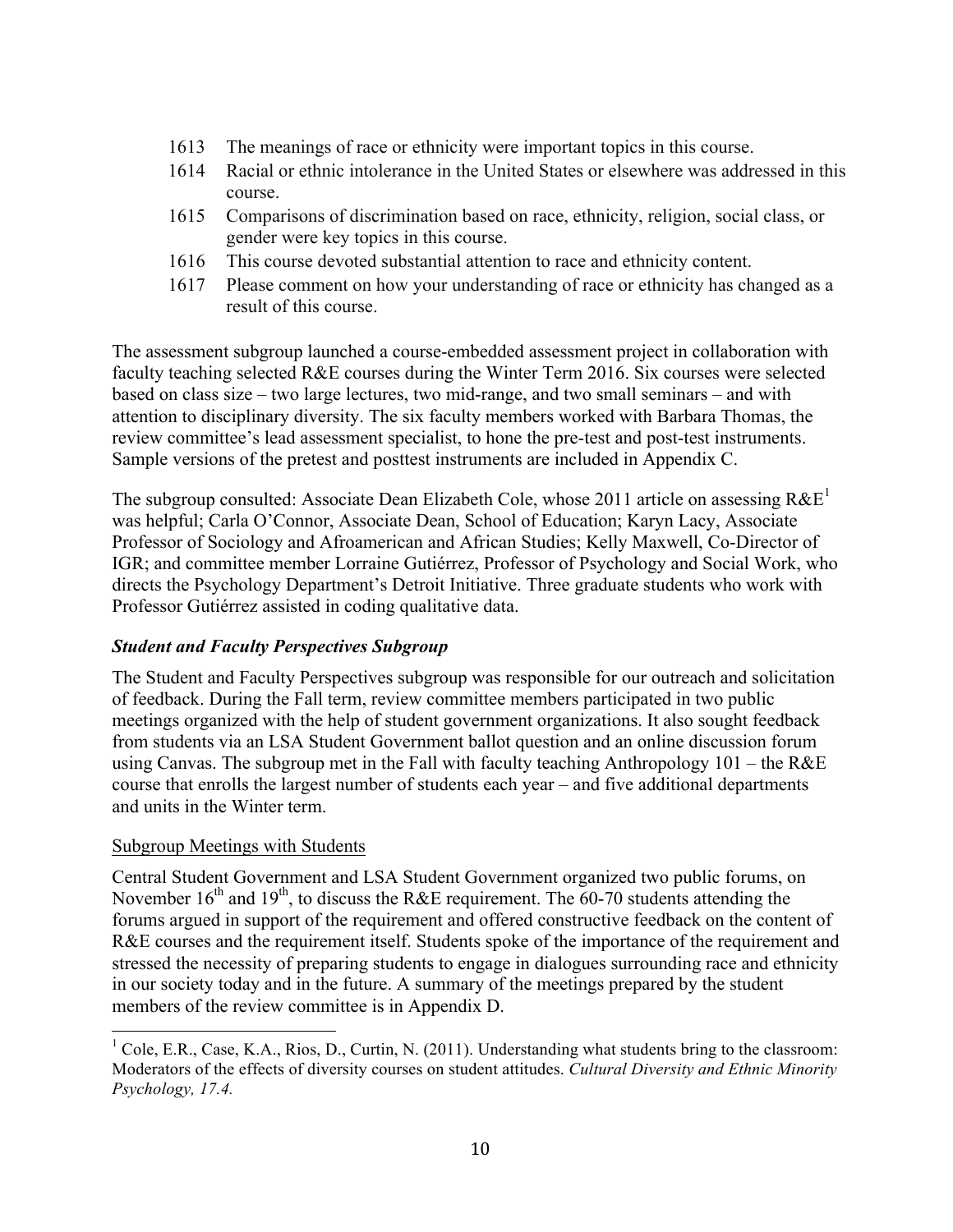Students favorably contrasted courses that directly address issues of racism and intolerance as compared with courses focused on multiculturalism and diversity. They expressed support for creating more small classes that meet the requirement, and for inviting the Program on Intergroup Relations to facilitate a dialogue on social identities at the outset of R&E courses. Each would help to establish a classroom environment conducive to conversations on race, ethnicity, racism, and intolerance. Recognizing the difficult task that Graduate Student Instructors (GSIs) in large R&E classes face, they recommended GSI training in methods for encouraging and handling class discussions regarding R&E issues. Sections are, in one student's view, where students can learn by having their viewpoints challenged, and the most meaningful discussions can happen when everyone in the class is able to speak.

The students recognized that there is only so much that one course can do in addressing the issues and suggested that experiences outside the classroom – in community-based coursework or in the residence halls – can also be helpful in exposing students to the perspectives of others.

The review committee also worked with the LSA Student Government to use an R&E-relevant "ballot question" during their recent elections. The text of the question and results were:

*All students earning an LSA degree must satisfy the Race and Ethnicity (R&E requirement before graduation. All courses satisfying the requirement must provide discussion concerning the following parameters: (1) the meaning of race, ethnicity, and racism, (2) racial and ethnic intolerance and resulting inequality as it occurs in the United States or elsewhere, and (3) comparisons of discrimination based on race, ethnicity, religion, social class, or gender. After reading this definition, please select the statement which applies best to you:*

| Answer                                                                                                              | <b>Votes</b> | <b>Exceptions</b> | <b>Total</b> |
|---------------------------------------------------------------------------------------------------------------------|--------------|-------------------|--------------|
| Having reviewed the definition above, I do understand the<br>parameters of the R&E requirement.                     | 889          | 83                | 972          |
| Having reviewed the definition above, I am unsure whether or<br>not I understand the parameters of the requirement. | 59           | 4                 | 63           |
| Having reviewed the definition above, I do not understand the<br>parameters of the R&E requirement.                 | 25           |                   |              |

The goal was to gauge familiarity with the formal definition and parameters of the requirement, and to increase awareness about how the requirement is currently framed. This was a low stakes and general way to solicit another piece of student input to incorporate into the process.

With the assistance of LSA Student Government, the review committee created a Canvas online discussion forum to capture more student feedback and input for the review of the requirement. Invitations to "enroll" and join the discussion were sent to all students who took an R&E course in Fall 2015, and to others who elected to opt-in. Unfortunately, few students participated.

#### Subgroup Meetings with Faculty

After an initial meeting with the team of Anthropology faculty teaching Anthropology 101, the review committee met with faculty in other academic units and with graduate student instructors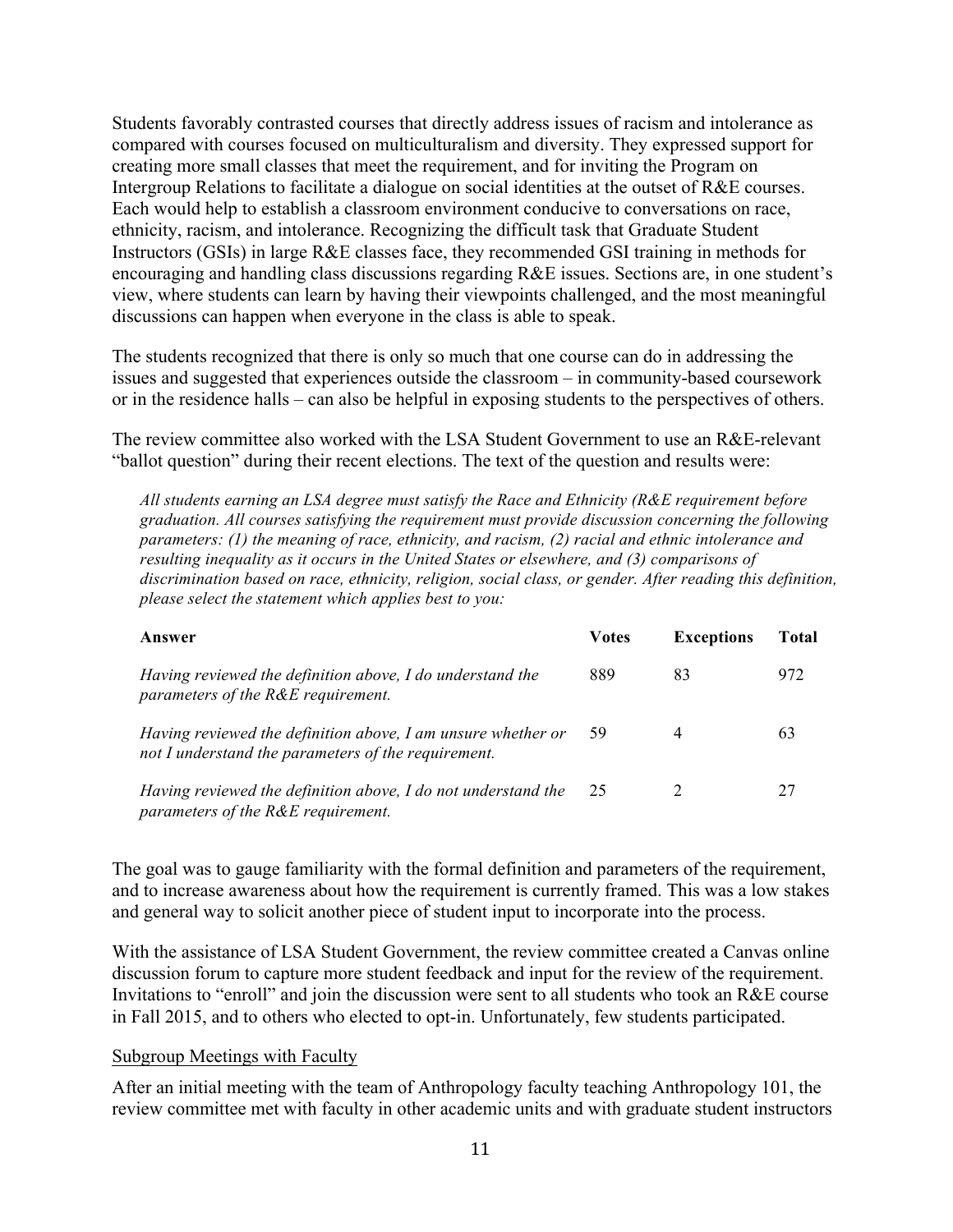for large enrollment R&E classes. Meetings were scheduled with LSA departments offering a high number of R&E courses, faculty in Natural Science division departments, and with faculty associates of the International Institute. The strategy was to use departmental faculty meetings wherever possible. The calendar of meetings was as follows:

- Anthropology: October 30
- Afroamerican and African Studies: January 13
- History: January 14
- American Culture: January 19
- Women's Studies: January 25
- Sociology: February 3
- International Institute: February 8

Faculty responses in the department meetings clustered around the importance of the requirement and its multi-faceted content, their experiences in teaching R&E courses, and resources to support R&E teaching. Their observations and comments helped shape the review committee's recommendations. The questions used to solicit feedback at these meetings can be found in Appendix E. Individuals and departments were also invited to submit written feedback and additional observations. The Department of American Culture submitted a formal document reflecting the unit's views and suggestions (Appendix F). Recommendations from the History Department's Undergraduate Committee are in Appendix G.

#### Graduate Student Instructor Meetings

On February 24 and March 8, review committee members held focus group discussions with a total of 23 Graduate Student Instructors (GSIs) who were teaching discussion sections for large R&E lecture courses. While all GSIs were uniformly in favor of the R&E requirement, they had several suggestions for improving the structure of R&E courses, particularly the relationship between lecture and discussion sections. GSIs communicated a need for the faculty to reiterate the relationship between lecture and discussion sections as symbiotic, and the value of the GSI as an intellectual authority over course material. GSIs reported that students tended to doubt their expertise, and that women and people of color were particularly likely to have their expertise challenged. Students perceived these instructors to be merely expressing their opinion or talking about their own specific experience, rather than conveying a more widely applicable truth. GSIs identified this hostility as an institutional problem that needs to be addressed before the first discussion section.

All GSIs were in favor of more explicit communication about the mission and value of R&E courses between faculty and students. GSIs also communicated a need for specific training for teaching R&E courses. Several students suggested mandatory workshops modeled after the CRLT workshops on diversity and inclusive teaching, but with smaller groups, more practical tools (and less worksheets), and more acting out of potential scenarios (both in classroom context and one-on-one confrontations).

### *Renovation and Innovation Subgroup*

The Renovation and Innovation subgroup sought both feedback and creative ideas from faculty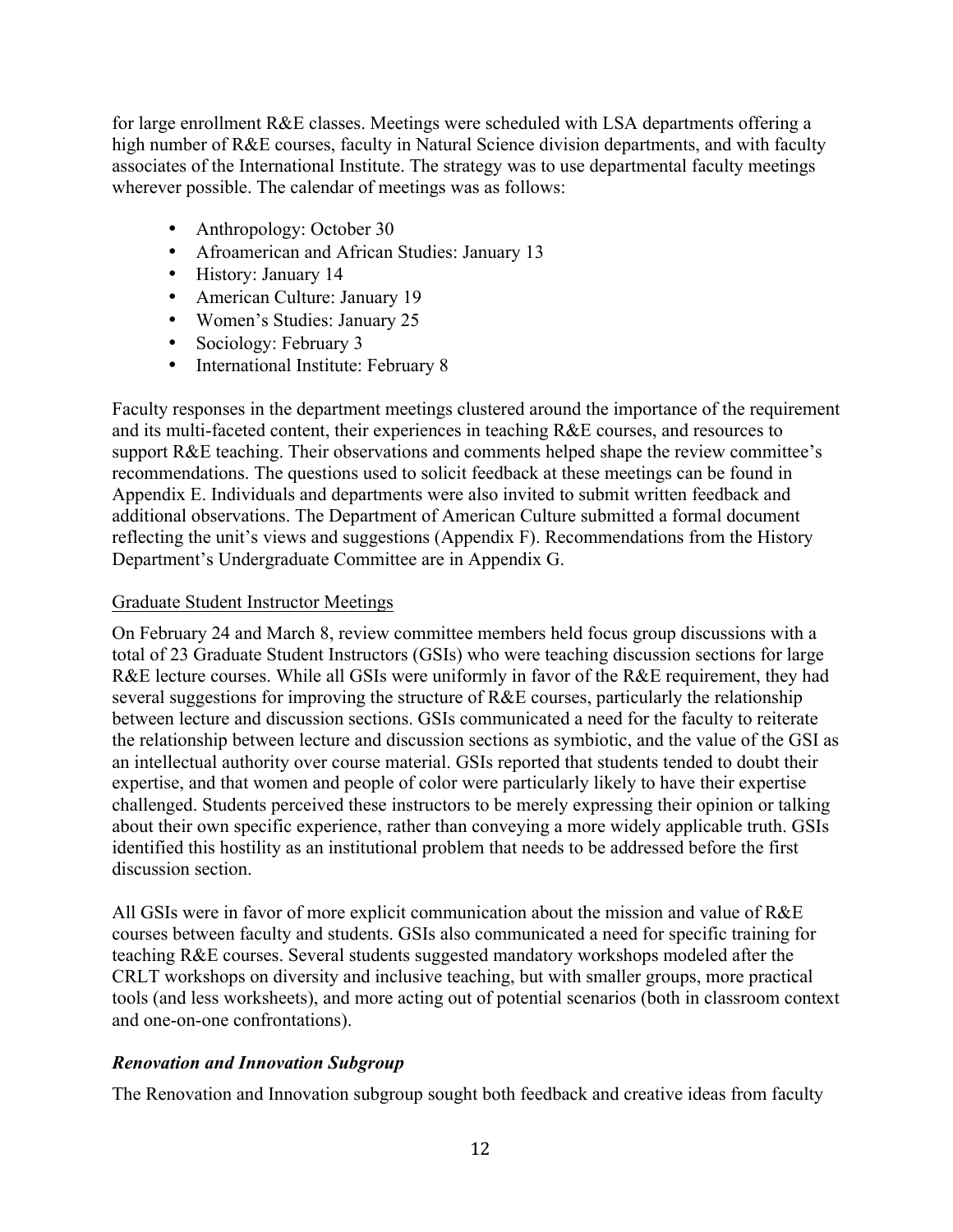and professional staff. They asked colleagues to assume no major structural changes to the requirement, and consider how to generate as many new ideas, approaches, and innovations in the R&E program as possible. After an initial October 16 meeting, they met with:

- International Institute faculty on "Global R&E" (November 16) and again in the Winter term (February 8)
- Intergroup Relations faculty & staff on "R&E Engagement" (November 19)
- Natural Science faculty on "R&E Science" (November 30) and again in the Winter term (March 11)

Faculty in each of these meetings developed valuable and innovative concepts for R&E instruction. The review committee saw good potential for faculty teaching community-based courses to offer their classes for R&E. The Program on Intergroup Relations might be encouraged and supported in creating mini-courses and co-curricular experiences to supplement R&E classes.

The Global R&E discussions produced an important argument by one colleague for global courses that "de-stabilize essentialized notions of race and human difference by showing multiple ways in which 'difference' has been constituted – in terms of physiognomy and biology, but also in terms of culture – across place and time." The conversations also prompted International Institute colleagues to think about ways that their programs and events might be shaped to supplement R&E courses.

The committee's meetings on "R&E Science" at first seemed to lead to general agreement that, aside from courses in biological anthropology, it would be difficult to conceive of courses in the natural sciences, mathematics, and statistics that also would meet the R&E requirement. At the end of the second meeting, however, the faculty wondered if 1-credit hour courses of this kind could be created. If students could fulfill the R&E requirement by completing a total of 3 credit hours in R&E courses, rather than by one course of at least 3 credits, the natural science division faculty saw both good potential for creating such mini-courses and sufficient flexibility in their department teaching loads to offer them.

The committee hopes that the College will continue to study opportunities for renovations and innovations in the R&E curriculum. Summary reports on "Global R&E," R&E Engagement," "R&E Science," and "Community-Based R&E," are in Appendix H.

### *A Note on "Resistance" to the Requirement*

Undergraduate student voices in opposition to the R&E requirement were difficult to find. The committee asked students at the two public forums and in Curriculum Committee meetings if they knew of students opposed to the requirement. None said that they themselves were opposed; one said that a colleague of his believes R&E is "a dumb requirement" – but qualified that by saying that the friend thinks a liberal arts education is also "dumb."

In focus group meetings with GSIs, several graduate instructors spoke about how difficult it can be to teach discussion sections in large R&E lecture classes. One estimated that about half the students were not interested in R&E subjects and were enrolled simply to meet the requirement for graduation, and said, "I have observed how student displeasure with being in class short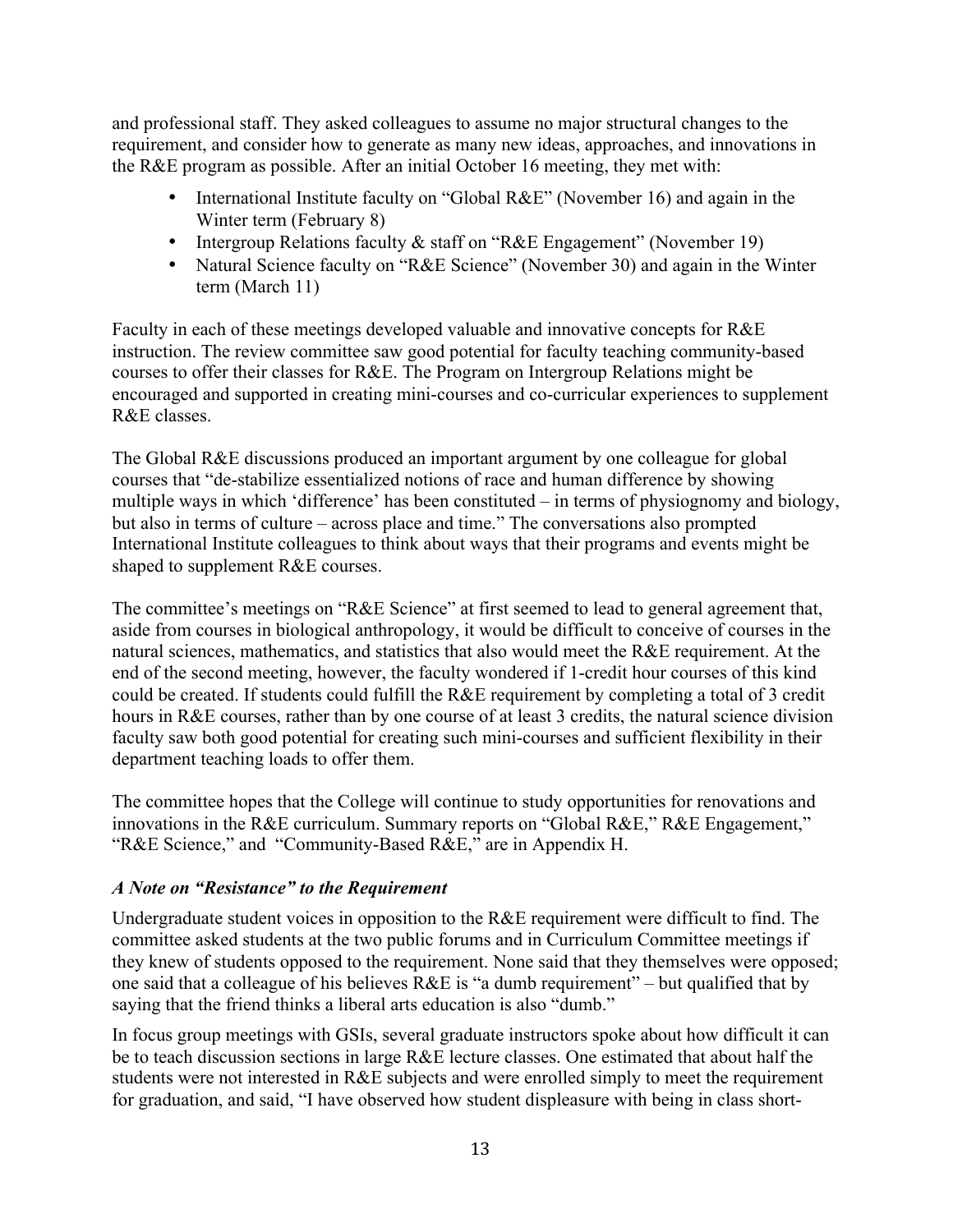circuits conversations about difficult issues. While some students are genuinely interested in engaging in discussions of pressing issues, the majority express their disinterest, and others find engaging in these discussions threatening."

LSA Student Government members expressed concern that some courses with substantial content relevant to the R&E requirement are not approved for the requirement. The committee looked into why faculty colleagues choose not to propose their course for the R&E requirement. Its examination of faculty reluctance toward teaching their courses for the requirement is presented in Appendix I.

# **Section Three: Assessment Approaches and Results**

A degree requirement is assessed to support the improvement of the teaching and learning processes in the courses that fulfill the requirement and to ensure the goals of the requirement are being met. Given that student learning goals for this requirement had not been explicitly specified prior to the degree requirement review that commenced in Fall 2015, an early step that the Race and Ethnicity Review Subgroup on Assessment took was to explore and agree upon a set of learning goals.

In drafting R&E learning goals, the subgroup drew upon the R&E Preparatory Report's findings, the aims of similar course requirements at peer institutions, and insights from the 2015 Diversity and Climate Institute organized by the Center for Research on Learning and Teaching and the Program on Intergroup Relations. The sub-group's draft statement of learning goals followed the Race and Ethnicity degree requirement's description of course content and served as the basis upon which the assessment process proceeded. Their suggestion was that students completing an R&E course should have an ability to:

- 1. Demonstrate understanding that race, ethnicity, and racism are socially constructed
- 2. Recognize the historical and contemporary contexts of racism in the United States or elsewhere
- 3. Apply effective strategies for discourse across racial, ethnic, and other social identity differences
- 4. Describe the intersections among race, ethnicity, religion, social class or gender and make comparisons of discrimination based on these social identities
- 5. Formulate informed views on the mechanisms for maintaining racial and ethnic intolerance and discrimination

Indirect and direct assessments of student learning in R&E courses were performed in Fall 2015 R&E courses that met the requirement, and by using a pretest-posttest course-embedded assessment design in a selection of Winter 2016 R&E courses. Both forms of assessment yielded positive results in terms of the degree to which R&E learning goals are being met in these courses.

# *Fall 2015 R&E Teaching Evaluations*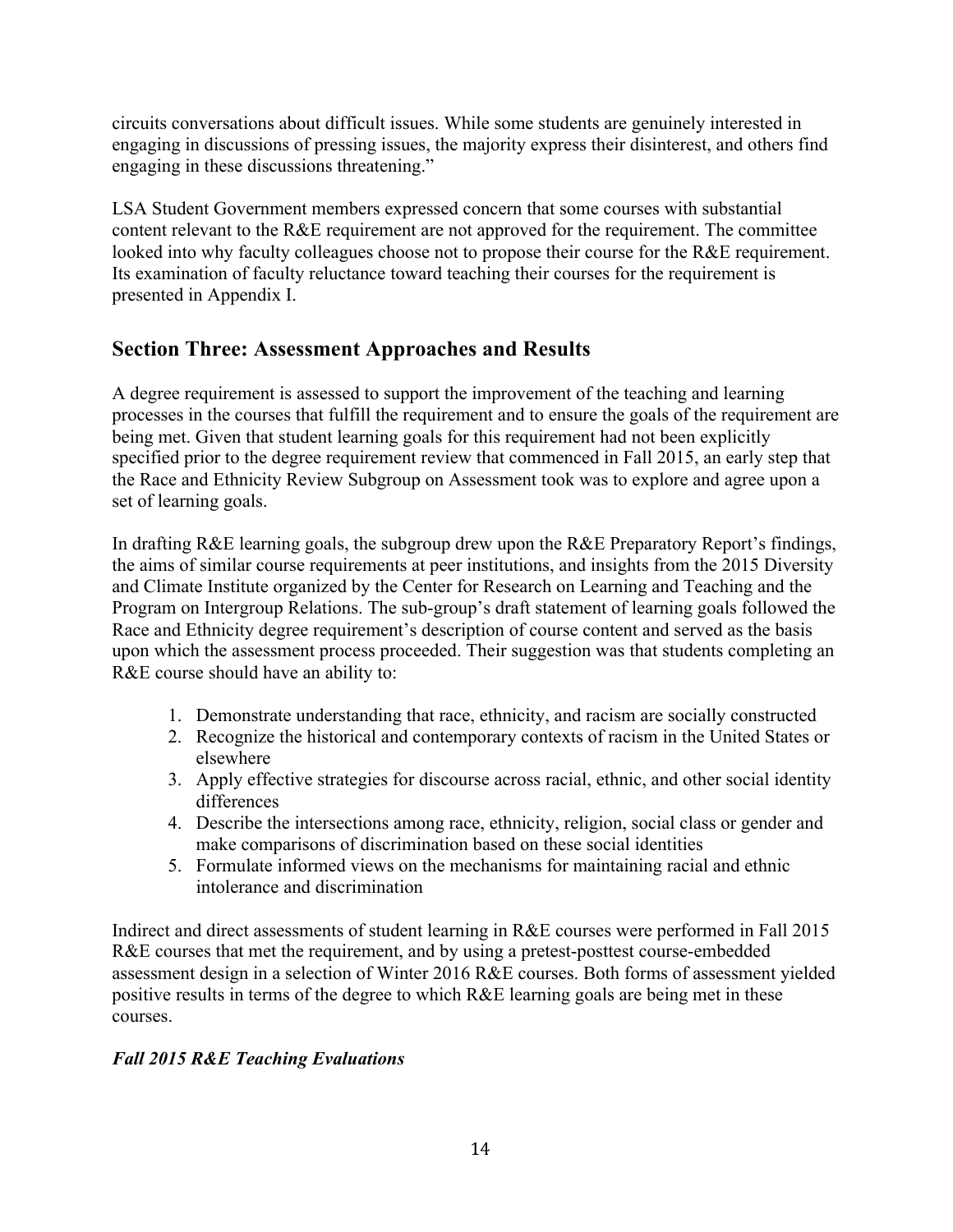At the end of Fall Term 2015, students who were enrolled in thirty-four of forty-one of the approved R&E courses offered that term had an opportunity to respond to items regarding their race and ethnicity-specific learning experiences using a teaching evaluation template developed for this purpose.<sup>2</sup> Four items on the template were closed-ended and are described elsewhere in this report. One open-ended item asked the 3,267 students enrolled in these thirty-four courses to comment on how their understanding of race or ethnicity changed as a result of taking the R&E course in which they enrolled.

Given the diversity (e.g., department, academic level, course enrollment size) of R&E courses taught during Fall Term, the analysis focused on responses documented in the evaluation forms of the lead instructor. Some courses, for example, include a discussion section with a graduate student instructor, while others do not. In an effort to focus the analysis, a decision was made to use similar units of qualitative data by excluding the comments provided on discussion section teaching evaluation forms. In all, a total of 2471 comments were given, and once the comments from discussion sections were excluded, 1430 comments remained. These data were coded and analyzed by course size, and where feasible, academic department classification to render an understanding of the data and yield answers to the following question:

*Do the responses to the prompt, "Please comment on how your understanding of race or ethnicity has changed as a result of this course," vary by course enrollment (small (<19), midsize (20-74) or large (75+))?*

| <b>Small enrollment courses</b><br>$\left( \le 18 \right)$       |                             | <b>Midsize enrollment courses</b><br>$(19-74)$ | Large enrollment<br>courses $(75+)$ |
|------------------------------------------------------------------|-----------------------------|------------------------------------------------|-------------------------------------|
| ANTHRCUL 314 (16)                                                | <b>AMCULT 100 (71)</b>      | CZECH 315 (31)                                 | <b>AMCULT 374 (155)</b>             |
| ANTHRCUL 447 (3)                                                 | AMCULT 213 (27)             | EDUC 118 (69)                                  | <b>ANTHRCUL 101 (270,</b><br>435)   |
| <b>DUTCH 160 (17)</b>                                            | <b>AMCULT 214 (31)</b>      | <b>HISTORY 204 (68)</b>                        | ASIAN 260 (144)                     |
| <b>RUSSIAN 358 (9)</b>                                           | <b>AMCULT 215 (68)</b>      | <b>HISTORY 207 (68)</b>                        | <b>HISTORY 386 (93)</b>             |
| $UC$ 122 (several separate)<br>sections of 18 or fewer students) | <b>AMCULT 303 (74)</b>      | <b>HISTORY 320 (37)</b>                        | <b>NEAREAST 207 (114)</b>           |
|                                                                  | <b>AMCULT 315 (22)</b>      | <b>HISTORY 324 (27)</b>                        | PUBHLTH 200 (355)                   |
|                                                                  | <b>AMCULT 353 (44)</b>      | <b>HISTORY 355 (39)</b>                        | WS 220 (355)                        |
|                                                                  | WS 354 (54)                 | SLAVIC 312 (41)                                | WS 240 (290)                        |
|                                                                  | WS 250 (25)                 | SAC 333 (48)                                   |                                     |
|                                                                  | <b>ANTHRCUL 319</b><br>(25) | <b>AMCULT 367 (23)</b>                         |                                     |
|                                                                  | UC 320 (19)                 |                                                |                                     |

Table 1 Fall Term 2015 teaching evaluation data courses and enrollment counts

 

 $2<sup>2</sup>$  The seven remaining courses did not use this template due to miscommunication among administrative staff.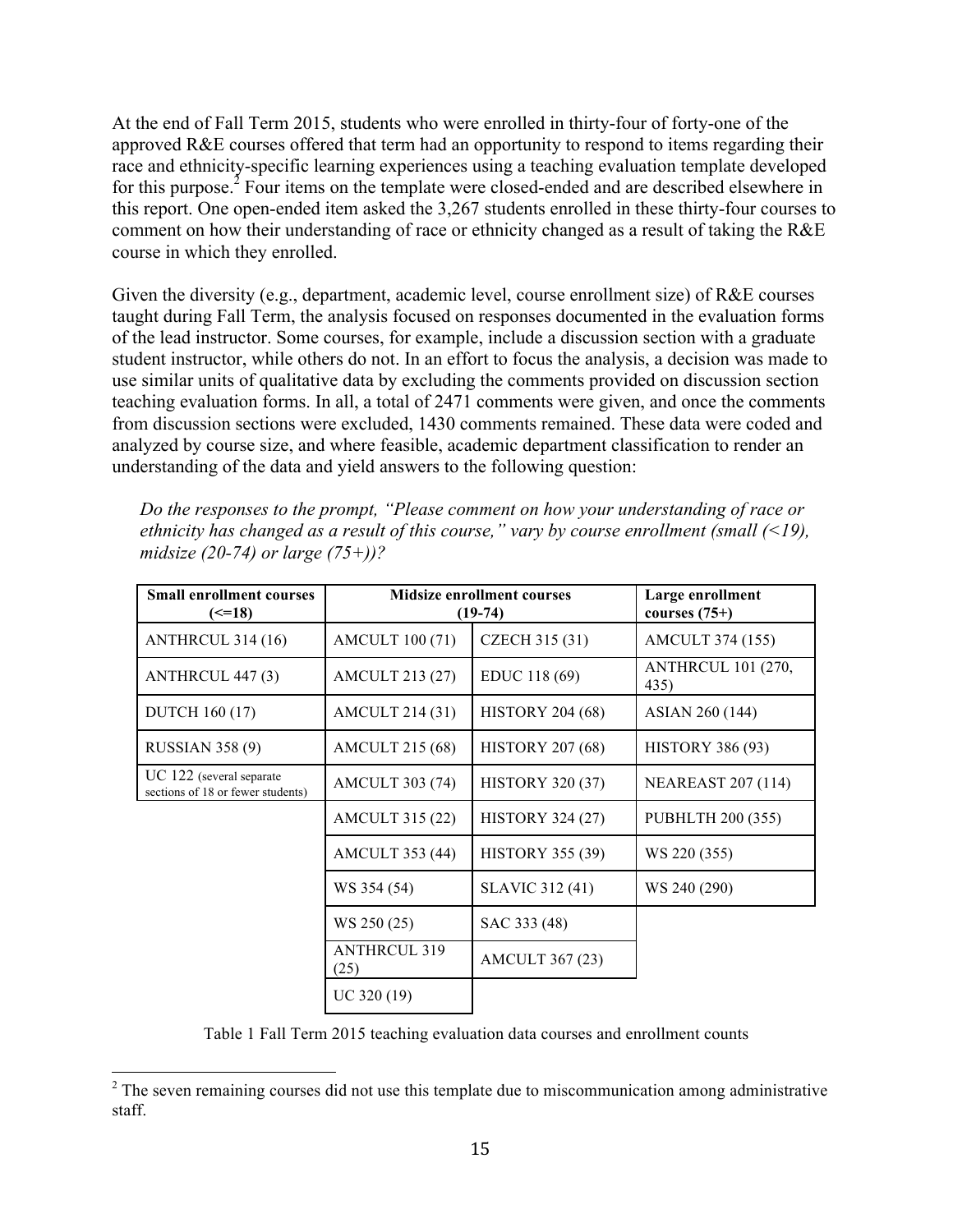Students' comments on whether or how their understanding of race or ethnicity changed as a result of their R&E course focused on the course, not the instructor, with few exceptions. Using an inductive approach, responses to the teaching evaluation prompt were coded in NVivo 11 Pro and yielded fourteen codes, as shown below:

- A. Course broadened understanding of R&E topics/issues
- B. Interaction with other students
- C. Intersectionality
- D. Links between current and past contexts
- E. Links between US and international contexts
- F. Understanding of terms
- G. Course did not focus on R&E
- H. Didn't learn much
- I. Inaccurate information
- J. Insufficient discussion
- K. Comment not related to R&E
- L. Objects to R&E question
- M. See other evaluation form
- N. Unclear response

These codes were then sorted into three categories:

- 1. Responses that suggest courses are meeting student/R&E goals (A-F)
- 2. Responses that suggest courses are not meeting student/ $R&E$  goals  $(G-J)$
- 3. Extraneous responses (K-N)

#### Course Size

Courses were grouped by the number of students enrolled using the Office of the Registrar's course enrollment group sizes, as shown in Table 1. Five courses were included in the small enrollment category, twenty-one courses comprised the midsize enrollment category and eight courses were included in the large enrollment category. Overall, most students' comments appear to be consistent with R&E requirement goals. A student enrolled in a large enrollment course, for example, wrote, "I learned a great deal on how the history of the US has impacted different races and ethnicity. I am not afraid to talk about the topics after taking the class." Students enrolled in midsize and small enrollment courses often wrote comments that appear to be consistent with R&E goals, too. Examples include:

*I've become more aware of the struggles faced by immigrants to the United States throughout our history because of their ethnicity and I have become more aware of the privileges I have being white because I live in a society where white culture is still dominant.* – Comment from a student in a midsized R&E course

*When I started the course, I was unsure of how it would teach me about race and ethnicity, but I ended up learning so much. The course taught me about how the* [a nationality] *view other cultures, specifically immigrants in their country. We also learned about the*  [religious/ethnic group] *guilt that exists in the* [country] *still today.*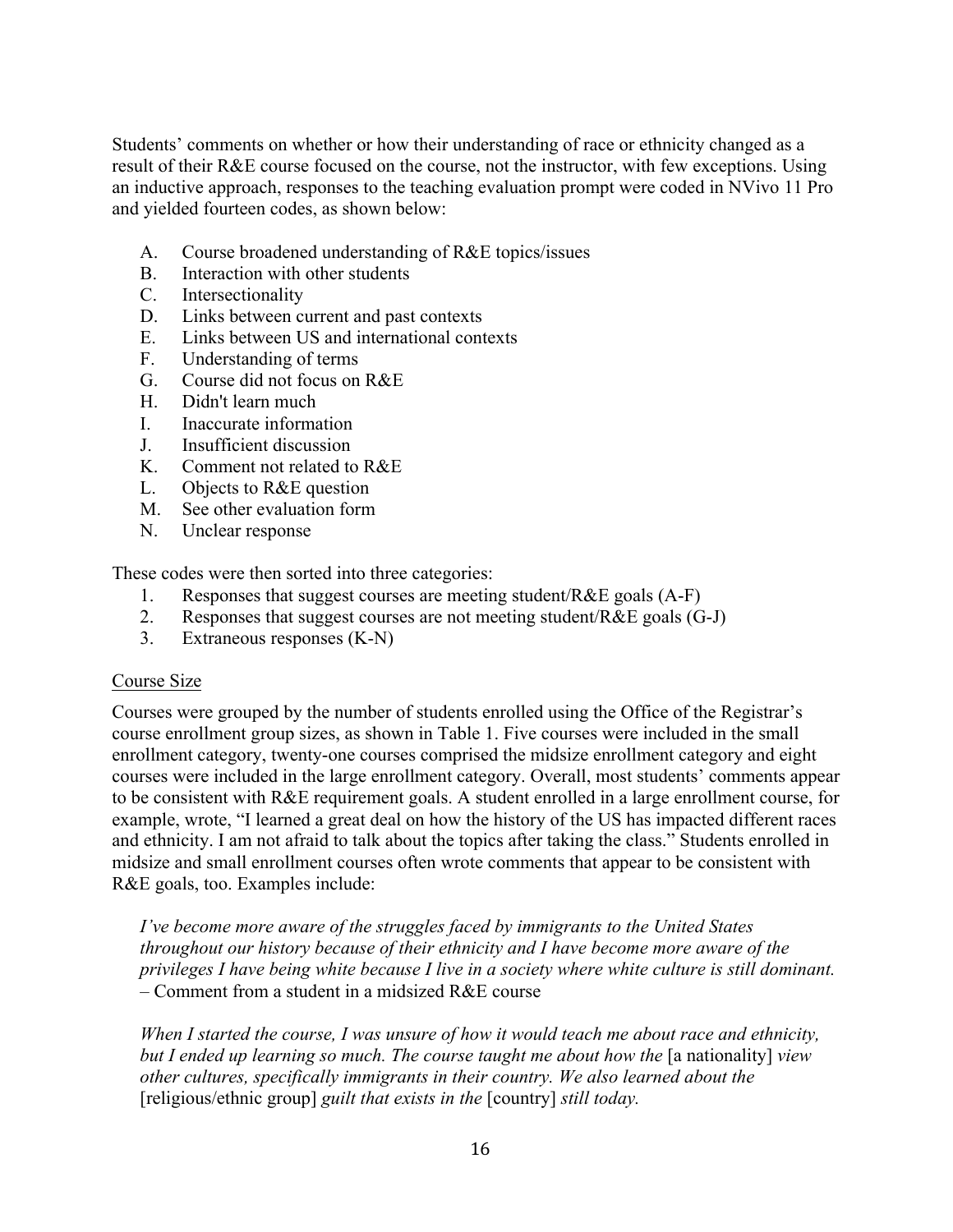#### –Comment from student in a small R&E course

Although the teaching evaluation prompt did not ask about students' engagement in discussions with each other in their R&E course, comments that noted benefits associated with discussion or interaction with other students tended to be in courses in the midsize category (e.g, "I really appreciated the opportunity to talk and learn honestly from one another."). Conversely, comments that seemed to lament or note a missed opportunity to discuss R&E content with other students tended to be drawn from courses in the large category (e.g., "I think this course does a good job explaining race and ethnicity [disciplinarily], but inevitably they are difficult subjects for students regarding social and political issues. I think discussions could be used as a place to teach students how to better talk about race and ethnicity with their peers, in the context of [the discipline] and otherwise.")

Approximately one out of ten students' comments, across all course sizes, suggested their experience was not congruent with their R&E learning goals. In general, comments like these tended to indicate that no or little course content addressed R&E-specific topics or students reported inaccurate information: misidentifying "ethnicity" and "race" was common. There were also comments that suggested the course content may not have provided sufficient opportunities for the student to connect current knowledge to new information. Such comments noted insufficient opportunities to link explorations of the past to contemporary concerns, the examination of groups outside the United States to those in the United States or to make meaning out of course content in relation to broader understandings of race and ethnicity. One student seemed to point to an experience like the latter by writing, "I understand racial disparities in [focal area of course]. However, I think that they were mentioned as statistics, and we did not have in depth discussions about the cause and impacts of these disparities."

#### Limitations

The teaching evaluation data examined constitute comments provided by 44% of all the students enrolled in thirty-four R&E courses during one academic term by one coder. Future analyses might seek to use teaching evaluation data from multiple terms, which are coded by multiple coders, to examine whether the general pattern of student comments suggest their R&E course yielded learning consistent with the goals of this requirement. Although students' comments appear to be consistent with students' responses to the closed-ended R&E teaching evaluation items, future research should seek to explore any statistical correlations among the quantitative and qualitative data. Lastly, given the relatively narrow scope of the data and analysis, the findings should be considered with caution.

### *Winter 2016 Pretests and Posttests in R&E Classes*

Student learning in six R&E courses was assessed directly using a pretest-posttest design. The Office of the Associate Dean for Undergraduate Education and the Subgroup on Assessment worked with six faculty members in diverse disciplines teaching R&E courses with different course enrollment levels, from large lectures to small seminars, to agree upon the content and administration of a pretest and posttest. The resulting pretests and posttests were administered to students enrolled in these courses during the first two weeks and last two weeks of classes, respectively.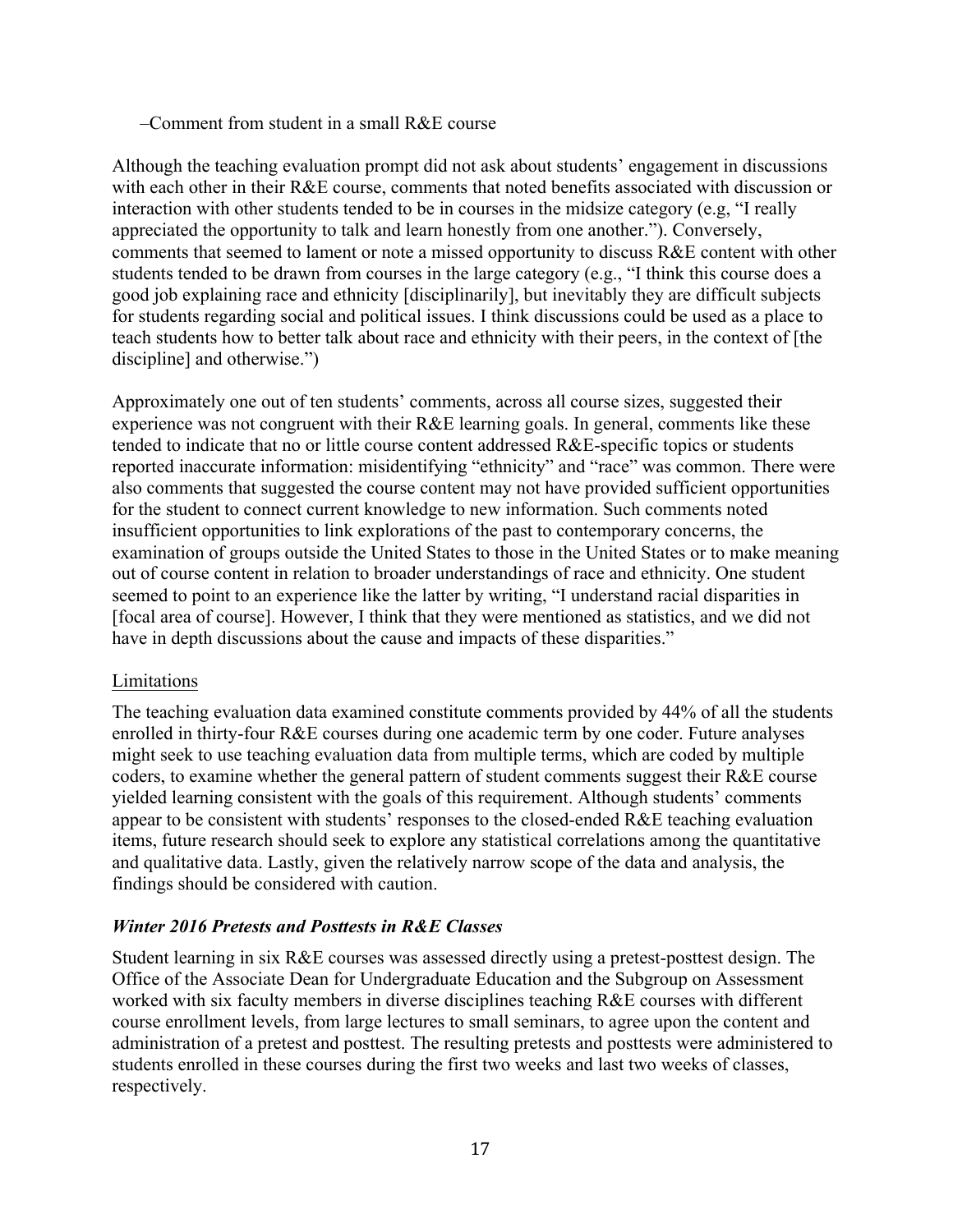#### Selected Findings: Course-embedded R&E Pretest and Posttest

A total of 565 students across six courses –Anthropology 101, Afroamerican and African Studies 247 and 262, English Language and Literature 140, Slavic Languages and Literatures 150, and Women's Studies 240 – responded to the R&E posttest. A total of 785 students responded to the pretest, which approximates the number of students enrolled in these courses at the beginning of the term. Since 565 students responded to the posttest, its response rate is approximately 72%.

| African American or Black     | 59 (7.5%)   |
|-------------------------------|-------------|
| Arab American or Arab         | $23(2.9\%)$ |
| Asian American or Asian       | 124 (17.8%) |
| Latino or Hispanic American   | 37(4.7%)    |
| Native American               | $1(.001\%)$ |
| Two or more races/ethnicities | $25(3.2\%)$ |
| White or European American    | 516 (65.7%) |

|                          | All or nearly<br>all white | All or nearly all<br>people of color |
|--------------------------|----------------------------|--------------------------------------|
| Neighborhood             | 366 $(50.1\%)$             | 228 (31.2%)                          |
| where grew up            |                            |                                      |
| High school              | 278 (38.1%)                | 229 (31.4%)                          |
| graduated from           |                            |                                      |
| Place of worship if      | 285 (53.5%)                | 169 (31.7%)                          |
| any $(67.8\%$ responded) |                            |                                      |

Table 2 Students' racial/ethnic backgrounds Table 3 Racial composition of students' places

Self-rated current understanding of the following R&E-related terms:

| Term:<br>Race             | <b>Pretest</b><br>$(n=743)$ | <b>Posttest</b><br>$(n=549)$ |                                  | Pre & Post<br>Participants n=528 | Term:<br>Racism | Pretest<br>$(n=743)$ | <b>Posttest</b><br>$(n=550)$ |                                          | Pre & Post<br>Participants n=529 |  |                                  |
|---------------------------|-----------------------------|------------------------------|----------------------------------|----------------------------------|-----------------|----------------------|------------------------------|------------------------------------------|----------------------------------|--|----------------------------------|
| Poor                      | 19<br>$(2.6\%)$             | 1<br>$(0.2\%)$               | 12<br>$(2.3\%)$                  | $(0.2\%)$                        | Poor            | 8<br>$(1.1\%)$       | 1<br>$(0.2\%)$               | $\mathcal{L}_{\mathcal{L}}$<br>$(0.9\%)$ | 1<br>$(0.2\%)$                   |  |                                  |
| Fair                      | 150<br>$(20.2\%)$           | 23<br>$(4.2\%)$              | 110<br>$(20.8\%)$                | 4<br>$(4.0\%)$                   | Fair            | 106<br>$(14.3\%)$    | 16<br>$(2.9\%)$              | 74<br>$(14.0\%)$                         | 15<br>$(2.8\%)$                  |  |                                  |
| Good                      | 283<br>$(38.1\%)$           | 126<br>(23%)                 | 202<br>(38.3%)                   | 123<br>$(23.3\%)$                | Good            | 275<br>(37%)         | 102<br>$(18.5\%)$            | 197<br>$(37.2\%)$                        | 99<br>(18.7%)                    |  |                                  |
| Very good                 | 211<br>$(28.4\%)$           | 237<br>$(43.2\%)$            | 153<br>$(29.0\%)$                | 227<br>$(43.0\%)$                | Very good       | 245<br>(33%)         | 248<br>$(45.1\%)$            | 177<br>$(33.5\%)$                        | 238<br>$(45.0\%)$                |  |                                  |
| Excellent                 | 80<br>$(10.8\%)$            | 162<br>$(29.5\%)$            | 51<br>$(9.7\%)$                  | 156<br>$(29.5\%)$                | Excellent       | 109<br>(14.7%)       | 183<br>$(33.3\%)$            | 76<br>$(14.4\%)$                         | 176<br>$(33.3\%)$                |  |                                  |
|                           |                             |                              |                                  |                                  |                 |                      |                              |                                          |                                  |  |                                  |
| Term:<br><b>Ethnicity</b> | <b>Pretest</b><br>$(n=743)$ | <b>Posttest</b><br>$(n=548)$ | Pre & Post<br>Participants n=527 |                                  |                 |                      | Term:<br>Intersectionality   | <b>Pretest</b><br>$(n=742)$              | <b>Posttest</b><br>$(n=549)$     |  | Pre & Post<br>Participants n=528 |
| Poor                      | 45<br>$(6.1\%)$             | 4<br>$(0.7\%)$               | 28<br>$(5.3\%)$                  | 4<br>$(0.8\%)$                   | Poor            | 374<br>$(50.4\%)$    | 49<br>$(8.9\%)$              | 266<br>$(50.4\%)$                        | 47<br>$(8.9\%)$                  |  |                                  |
| Fair                      | 221<br>(29.7%)              | 32<br>$(5.8\%)$              | 156<br>$(29.6\%)$                | 31<br>$(5.9\%)$                  | Fair            | 162<br>$(21.8\%)$    | 78<br>$(14.2\%)$             | 122<br>$(23.1\%)$                        | 73<br>$(13.8\%)$                 |  |                                  |
| Good                      | 275<br>(37%)                | 152<br>(27.7%)               | 197<br>$(37.4\%)$                | 148<br>$(28.1\%)$                | Good            | 112<br>$(15.1\%)$    | 112<br>$(20.4\%)$            | 73<br>$(13.8\%)$                         | 111<br>$(21.0\%)$                |  |                                  |
| Very good                 | 141<br>(19%)                | 215<br>$(39.2\%)$            | 105<br>$(19.9\%)$                | 202<br>$(38.3\%)$                | Very good       | 59<br>(8%)           | 159<br>(29%)                 | 44<br>$(8.3\%)$                          | 150<br>$(28.4\%)$                |  |                                  |
| Excellent                 | 61<br>$(8.2\%)$             | 145<br>$(26.5\%)$            | 41<br>$(7.8\%)$                  | 142<br>$(26.9\%)$                | Excellent       | 35<br>$(4.7\%)$      | 151<br>(27.5%)               | 23<br>$(4.4\%)$                          | 147<br>$(27.8\%)$                |  |                                  |

Table 4 Student self-rated knowledge of terms

In addition to rating their understanding of four R&E-related terms, students were asked to provide their own term definitions. Graduate students then used a rubric to score the definitions.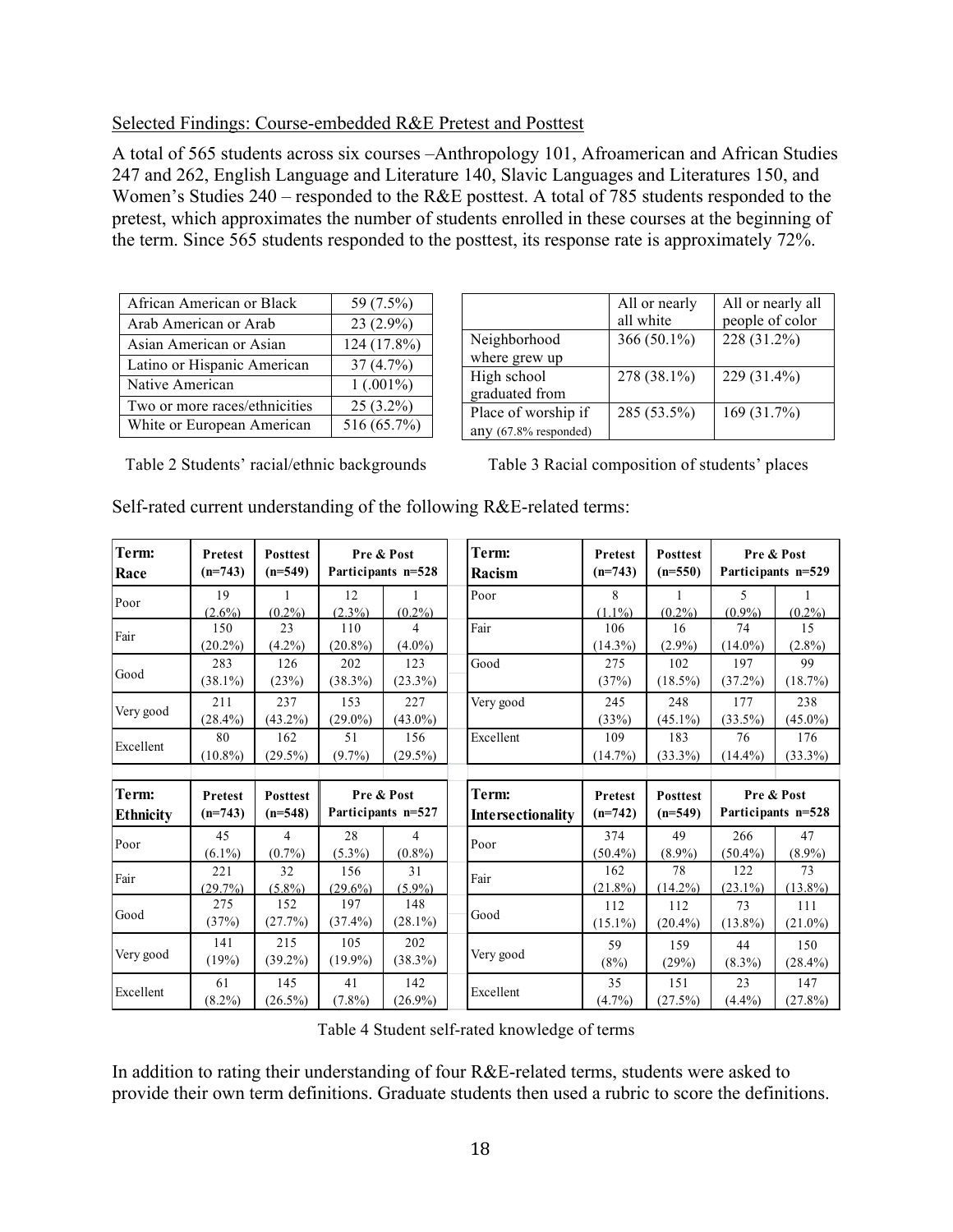Given the number of students enrolled in the six courses and limited staff support, we opted to randomly select samples of term definitions to score from the large enrollment courses: Anthropology 101 and Women's Studies 240.

Paired t-tests were run to compare term definition score differences on the pretest and posttest. An analysis of pretest and posttest scores shows that posttest mean scores on the terms "race," "ethnicity," and "racism" were higher and these differences were statistically significant; the mean score difference for the term "intersectionality" was marginally significant. In regard to the term "intersectionality," it is important to note that two faculty members indicated they did not cover this term in their course. Further, some students noted their decision to decline to provide a definition for this term on the posttest.

|                   |     | <b>Pretest</b> |     | <b>Posttest</b> |           |     |                                  |          |     |
|-------------------|-----|----------------|-----|-----------------|-----------|-----|----------------------------------|----------|-----|
|                   | M   | <b>SD</b>      | n   | M               | <b>SD</b> | N   | 95% CI for<br>Mean<br>Difference |          | df  |
| Race              | 1.2 | 0.7            | 302 | 1.8             | 0.9       | 302 | $-.695, -.451$                   | $-9.23*$ | 301 |
| <b>Ethnicity</b>  | 1.9 | 0.9            | 300 | 2.1             | 0.7       | 300 | $-.339, -.088$                   | $-3.34*$ | 299 |
| Racism            | 2.6 | 0.9            | 299 | 2.7             | 0.6       | 299 | $-218, .004$                     | $-1.90+$ | 299 |
| Intersectionality | 1.5 | 1.2            | 264 | 2.1             | 0.8       | 264 | $-787, -478$                     | $-8.08*$ | 264 |

 $*p<.001, +p<.06$ 

| m<br>ı |  |
|--------|--|
|--------|--|

| <b>Term definition mean scores</b><br>(Range: 0-4) | <b>Pretest</b>                 | <b>Posttest</b>                |
|----------------------------------------------------|--------------------------------|--------------------------------|
| Term:                                              | Mean and standard<br>deviation | Mean and standard<br>deviation |
| Race                                               | Mean (sd): 1.17 (.72)          | Mean (sd): $1.79$ (.89)        |
| Racism                                             | Mean (sd): $2.47(1.0)$         | Mean $(sd)$ : 2.72 $(.66)$     |
| <b>Ethnicity</b>                                   | Mean (sd): $1.78(1.0)$         | Mean (sd): $2.10$ (.73)        |
| Intersectionality                                  | Mean (sd): $1.28$ (1.18)       | Mean (sd): 1.85 (.99)          |

Table 6 Term definition mean scores, pretest and posttest

The following are examples of term definitions that were scored most highly:

Race (4): *"Race is a social construct that was put in place long ago to place certain individuals on a hierarchical scale of human value. It is not a real, biological thing because there is nothing biologically different between peoples of different 'races.' Every person of today can be identified with a certain or multiple races, but in terms of minorities, race is usually a degrading 'aspect' of their life."*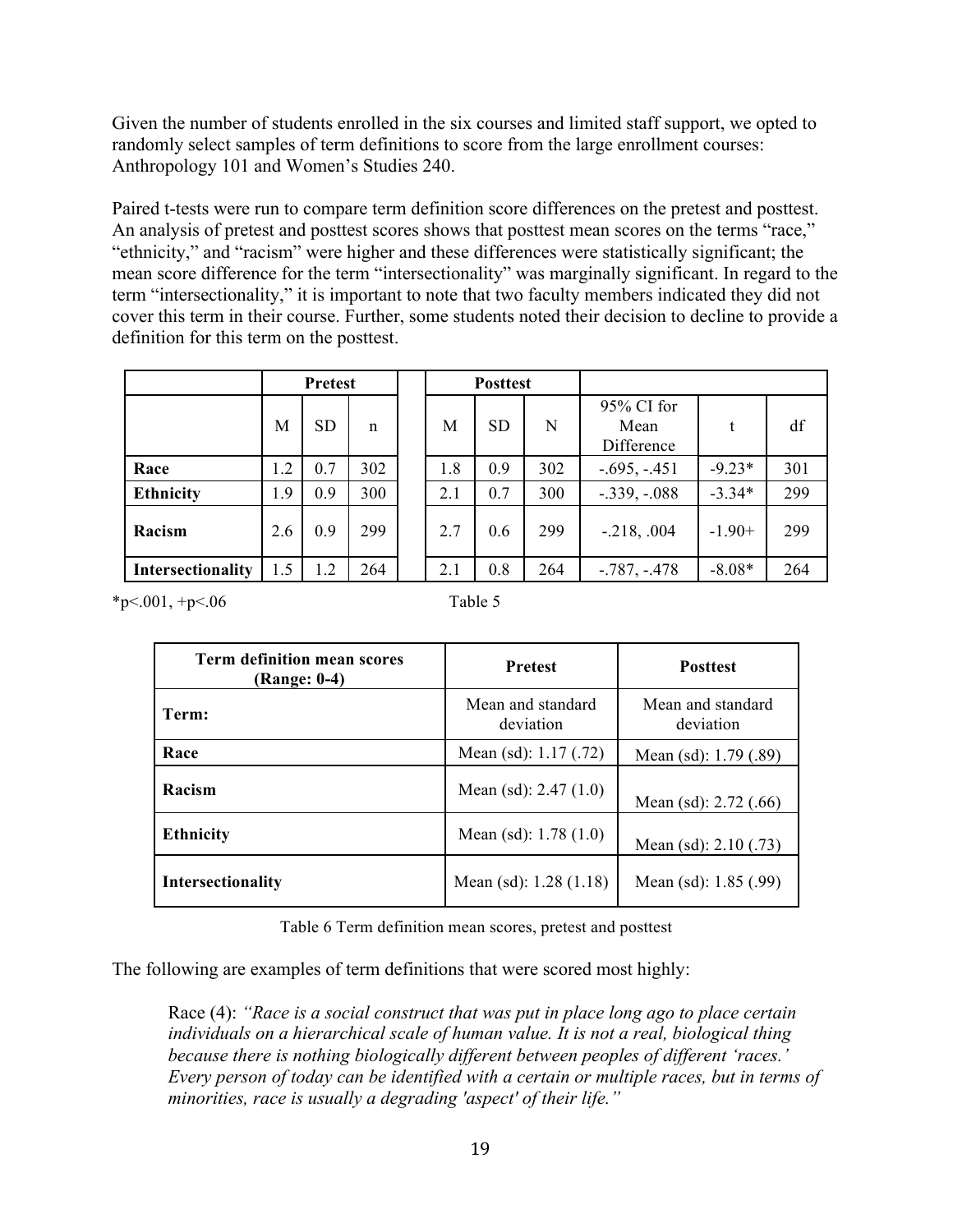Racism (4): *"Prejudices that can be held by individual people, or prejudices that are upheld through institutions either implicitly or explicitly based off of racial differences. Beliefs or policies that target a given race."*

Ethnicity (4)*: "A distinction of one's personal heritage based off of factors such as: geography, language, religion, customs, traditions, and shared history."*

Intersectionality (4): *"Intersectionality is understanding that many different aspects of our identity like race, gender, sexual orientation shape the way we live our lives and make us differ in our experiences."*

Results of t-test and Descriptive Statistics for Pretest Term Definition Score by Number of Selfreported R&E Courses Taken

| <b>R&amp;E Courses Taken</b> |      |      |     |  |        |           |    |                           |          |     |
|------------------------------|------|------|-----|--|--------|-----------|----|---------------------------|----------|-----|
|                              |      |      |     |  | 2 or 3 |           |    | 95% CI for                |          |     |
|                              | M    | SD   | n   |  | M      | <b>SD</b> | n  | Mean<br><b>Difference</b> | т        | df  |
| Race                         | 1.16 | 0.71 | 377 |  | 1.24   | 0.78      | 86 | $-0.085, .255$            | $.981*$  | 461 |
| Ethnicity                    | 1.77 | 1.02 | 377 |  | 1.87   | 0.99      | 86 | $-129, .340$              | 0.89     | 461 |
| Racism                       | 2.47 | 1.02 | 377 |  | 2.4    |           | 86 | $-310, .162$              | $-0.617$ | 426 |
| Intersectionality            | 1.32 | 1.2  | 377 |  | 1.15   | 1.07      | 86 | $-.448, .103$             | $-1.23*$ | 461 |

 $* p < .05.$  Table 7

Students who reported having previously taken an R&E course had mean scores for the term "race" that were statistically higher than their counterparts currently enrolled in their first R&E course.

In regard to the term "intersectionality," students enrolled in their first R&E course had mean scores for this term that were statistically higher than their counterparts who previously took at least one R&E course. It should be noted, however, that several students in one course (and who are currently taking their first R&E course), provided a definition that appears to have been taken from a resource available on the Internet.

#### Selected Posttest Results

Students completing the R&E posttest responded to this statement, "Overall, I believe [COURSE] met the goals of the R&E requirement," in the following way:

| <b>Strongly disagree</b>   | $1(0.2\%)$   |
|----------------------------|--------------|
| <b>Disagree</b>            | $5(0.9\%)$   |
| Somewhat disagree          | $3(0.5\%)$   |
| Neither agree nor disagree | 41 $(7.4\%)$ |
| Somewhat agree             | $22(4.0\%)$  |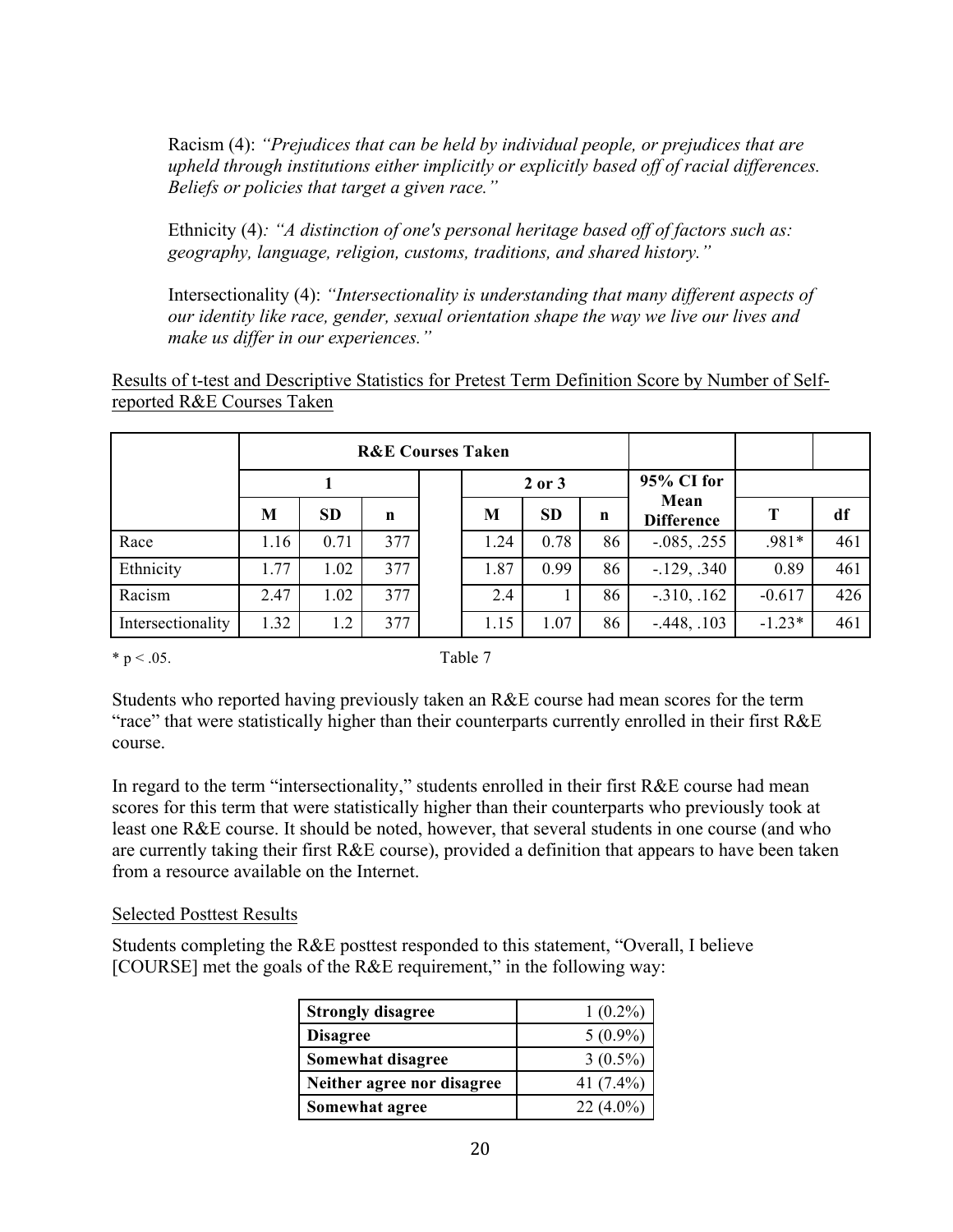| Agree                 | 124(22.5%)  |
|-----------------------|-------------|
| <b>Strongly agree</b> | 356 (64.5%) |
|                       | $n=552$     |
|                       |             |

Table 8

Students completing the R&E posttest responded to this question, "If LSA did not have a Race and Ethnicity requirement, would you still plan to take a course at U-M that met these goals?," in the following way:

| Yes          | 282 (53.0%)  |
|--------------|--------------|
| No           | $91(17.1\%)$ |
| I don't know | 159 (29.9%)  |
|              | $n=532$      |

Table 9

Most students who responded to the R&E posttest indicated gains with respect to each of the following learning goals: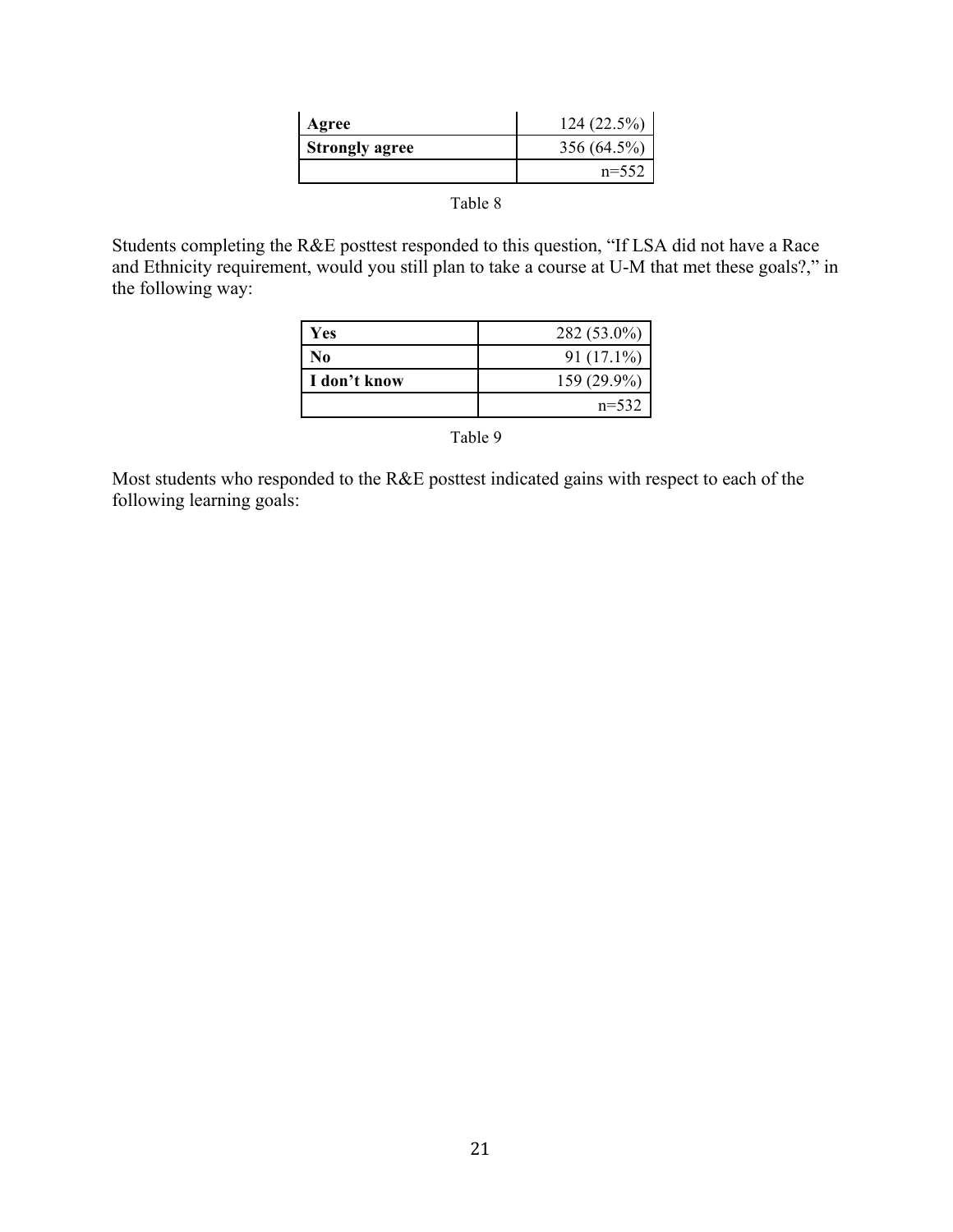| In comparison to when I<br>started [COURSE], I am<br>now BETTER able to:                              | SA or A           | <b>Somewhat</b><br>agree | <b>Neither</b><br>agree nor<br>disagree | <b>Somewhat</b><br>disagree | SD or D          |
|-------------------------------------------------------------------------------------------------------|-------------------|--------------------------|-----------------------------------------|-----------------------------|------------------|
| Describe the social<br>construction of race $(n=545)$                                                 | 375<br>$(68.8\%)$ | 69<br>(12.7%)            | 34<br>$(6.2\%)$                         | 10<br>$(1.8\%)$             | 57<br>$(10.5\%)$ |
| Formulate informed views on<br>the mechanisms for<br>maintaining racial/ethnic<br>intolerance (n=544) | 361<br>$(66.4\%)$ | 76<br>$(14.0\%)$         | 36<br>$(6.6\%)$                         | 16<br>$(2.9\%)$             | 53<br>$(9.7\%)$  |
| Describe the social<br>construction of ethnicity<br>$(n=543)$                                         | 326<br>$(60.0\%)$ | 90<br>$(16.6\%)$         | 56<br>$(10.3\%)$                        | 15<br>$(2.8\%)$             | 58<br>$(10.7\%)$ |
| Describe intersections among<br>race/ethnicity and other social<br>identities $(n=545)$               | 338<br>$(62.0\%)$ | 86<br>$(15.8\%)$         | 50<br>$(9.2\%)$                         | 9<br>$(1.7\%)$              | 60<br>$(11.0\%)$ |
| Critically analyze contexts of<br>racism in the United States or<br>elsewhere $(n=545)$               | 376<br>$(69.0\%)$ | 67<br>$(15.8\%)$         | 35<br>$(6.4\%)$                         | 10<br>$(1.8\%)$             | 57<br>$(10.5\%)$ |
| Communicate effectively<br>across racial/ethnic<br>differences $(n=545)$                              | 350<br>$(64.2\%)$ | 77<br>$(14.1\%)$         | 49<br>$(9.0\%)$                         | 14<br>$(2.6\%)$             | 55<br>$(10.1\%)$ |
| Describe the social<br>construction of racism<br>$(n=545)$                                            | 378<br>$(69.4\%)$ | 64<br>$(11.7\%)$         | 35<br>$(6.4\%)$                         | 12<br>$(2.2\%)$             | 56<br>$(10.3\%)$ |

Table 10 Self-reported learning gains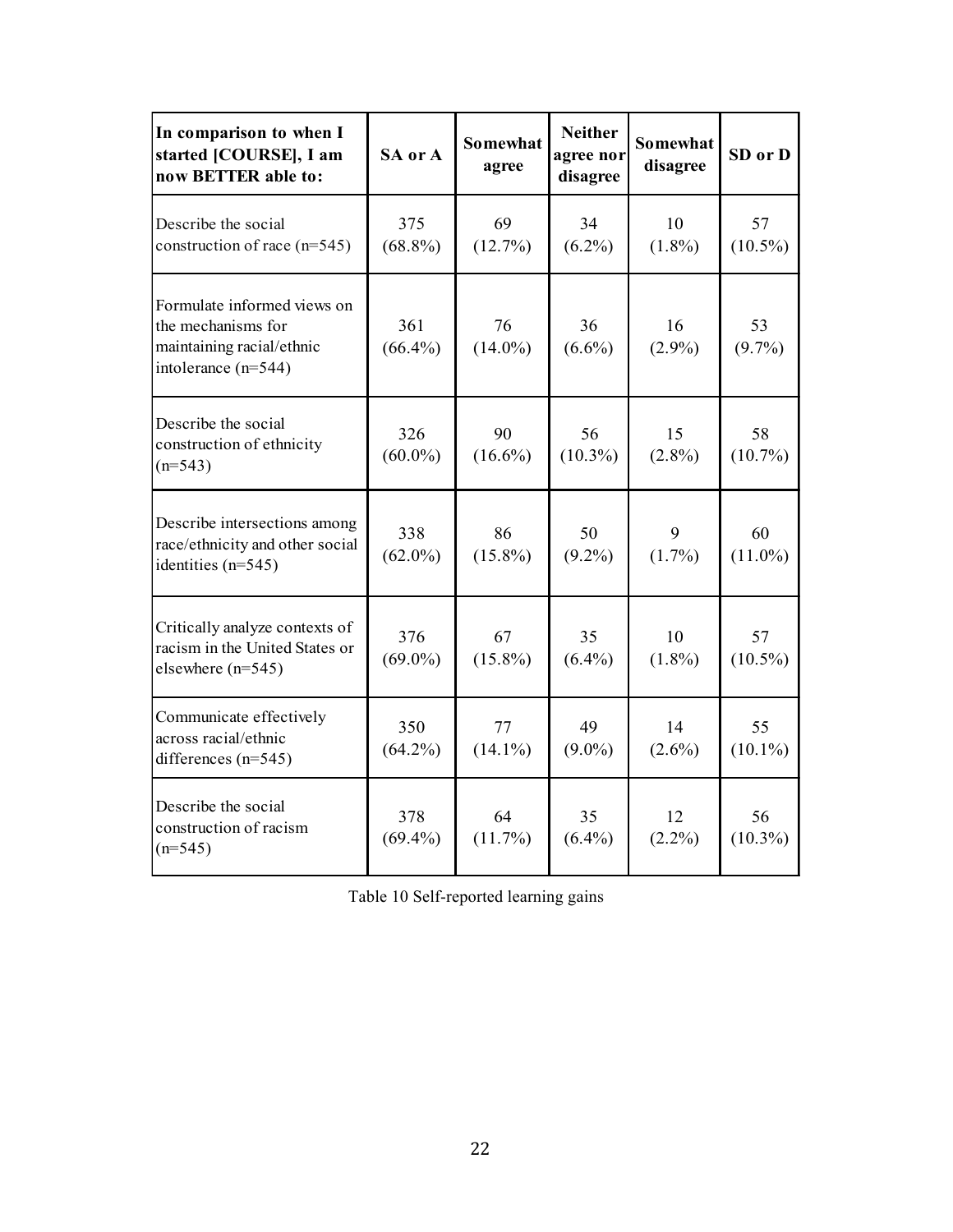# **Section Four: Recommendations**

The process of review left the committee with a grateful sense of the hard, dedicated, even exhilarating, if challenging, work that instructors and students bring to the curricular examination of race and ethnicity. The requirement is healthy and should be sustained. We do not shy away, however, from recommending improvements. Each of the seven recommendations made in this section is grounded in the committee's review and assessment of the requirement.

Many suggestions were made in either the charge to the committee or in our meetings with students, faculty, and staff. We discussed and decided against these possible changes to the requirement:

- Elimination of the requirement (as posed as a possible outcome in the charge)
- Requiring two courses instead of one for meeting the requirement
- Restricting the requirement to courses that focus on U.S. topics, or courses focused solely on present-day matters
- Placing the highest priority on seminar-sized class formats for R&E courses
- Requiring students to complete the requirement in the first two years of enrollment.

At no point in the committee's work did students, faculty, or staff suggest getting rid of the Race and Ethnicity requirement for graduation. To the contrary, all argued for strengthening teaching and learning in R&E courses. The committee does not support intensifying the requirement by requiring more credit hours in fulfilling the requirement. The committee supports maintaining the variety of subjects that have been addressed by R&E courses – historical and contemporary, global and local – as well as the diversity in class sizes and course levels offered.

### *Recommendation 1: Articulate and Assess Learning Goals for the R&E Requirement*

Overview: On several occasions throughout the review process the lack of clearly articulated learning goals was raised as a serious concern. The committee was explicitly charged to (1) determine the goals for this requirement and (2) to assess how well they are currently being met. And yet, the wording of the requirement adopted in 1990 was strategically vague on this question.

The current statement on the R&E requirement outlines content areas for qualifying courses but (unlike the Upper-Level Writing Requirement) it does not delineate student learning objectives, pedagogical practices, or modes of student engagement as common features of such courses. One of the questions that we asked at all of our sessions with departmental faculty was: "If guidelines for R&E courses were to spell out student learning objectives or describe pedagogies that might/should be used in R&E courses, what language might they use? Is there a collective sense of academic judgment in your department about what the requirement can and should do?"

One of the clearest statements we collected on this topic was provided by the Department of American Culture. They write:

*In our view the aim of the R&E requirement should be to help students find their way to thoughtful citizenship in a society (and on a campus) where inequalities, privileges, and*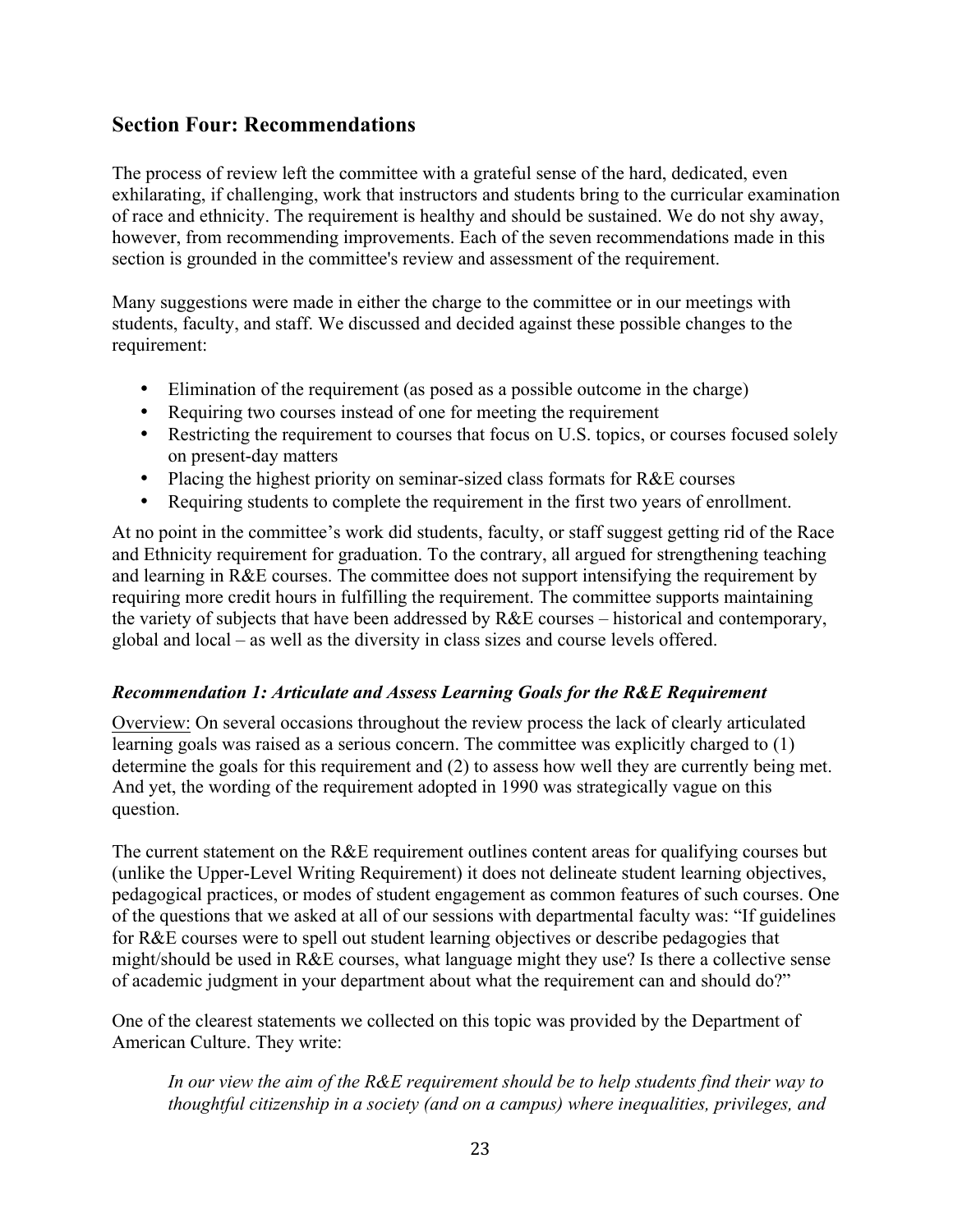*conflicts organized around race and ethnicity remain fundamental challenges to democratic values and educational equity. American Culture, however, does not endorse the idea that R&E classes should be topically confined to the contemporary United States (although it well may be a good thing to increase the variety of such offerings). To the contrary, historical, comparative, and transnational investigations of race and ethnicity are crucial to contemporary scholarship on the subject and need to be a part of our teaching. Yet, race and ethnicity courses always should be constructed in ways that are concrete rather than purely abstract. These courses must be analytic rather than purely descriptive. They should help our students link academic considerations of race and ethnicity to their own experiences, cultural choices, and identities.* 

The committee recommends that the College:

- a. Update the original language of the requirement, particularly the section: "comparisons of discrimination based on race, ethnicity, religion, social class, or gender" to: "comparisons of discrimination based on race, ethnicity, religion, social class, gender and gender identity, ability/disability status, sexual orientation, or national origin."
- b. Approve and disseminate a student-facing statement of goals and expectations.
- c. Approve and disseminate a faculty-facing statement of goals and expectations.
- d. Require R&E courses to include two specific questions in their teaching evaluations:
	- o Catalog item 1616: a close-ended question, asking for responses, on a 1-5 scale from strongly agree to strongly disagree, to the question, "This course devoted substantial attention to race and ethnicity content" (with the word "content" removed if possible).
	- o Catalog item 1617: "Please comment on how your understanding of race or ethnicity has changed as a result of this course."

For the student-facing statement to be used in the Academics and Requirements description of the requirement on the student section of the LSA website, we recommend:

#### **Student-facing statement**

The Race and Ethnicity Requirement aims to help you develop your understanding of the complexities of living and working in increasingly diverse and interconnected societies, and enhance your communication skills in such settings. Courses that fulfill this requirement encourage you to engage and think critically about topics such as power, inequality, race, ethnicity, and racism. They teach you to recognize the ways in which race and ethnicity are embodied; how they can intersect with other group identities; and the implications of these intersections for democratic citizenship in the University community and beyond.

Race and Ethnicity (R&E) courses are opportunities for you to gain an understanding of the complexities of racial and ethnic matters in the U.S. and across the globe. They prepare you for life in an increasingly diverse and interconnected world, and help you see your own experiences in relation to those of others by providing you with skills for critical analysis and communication. More than forty units and departments in LSA and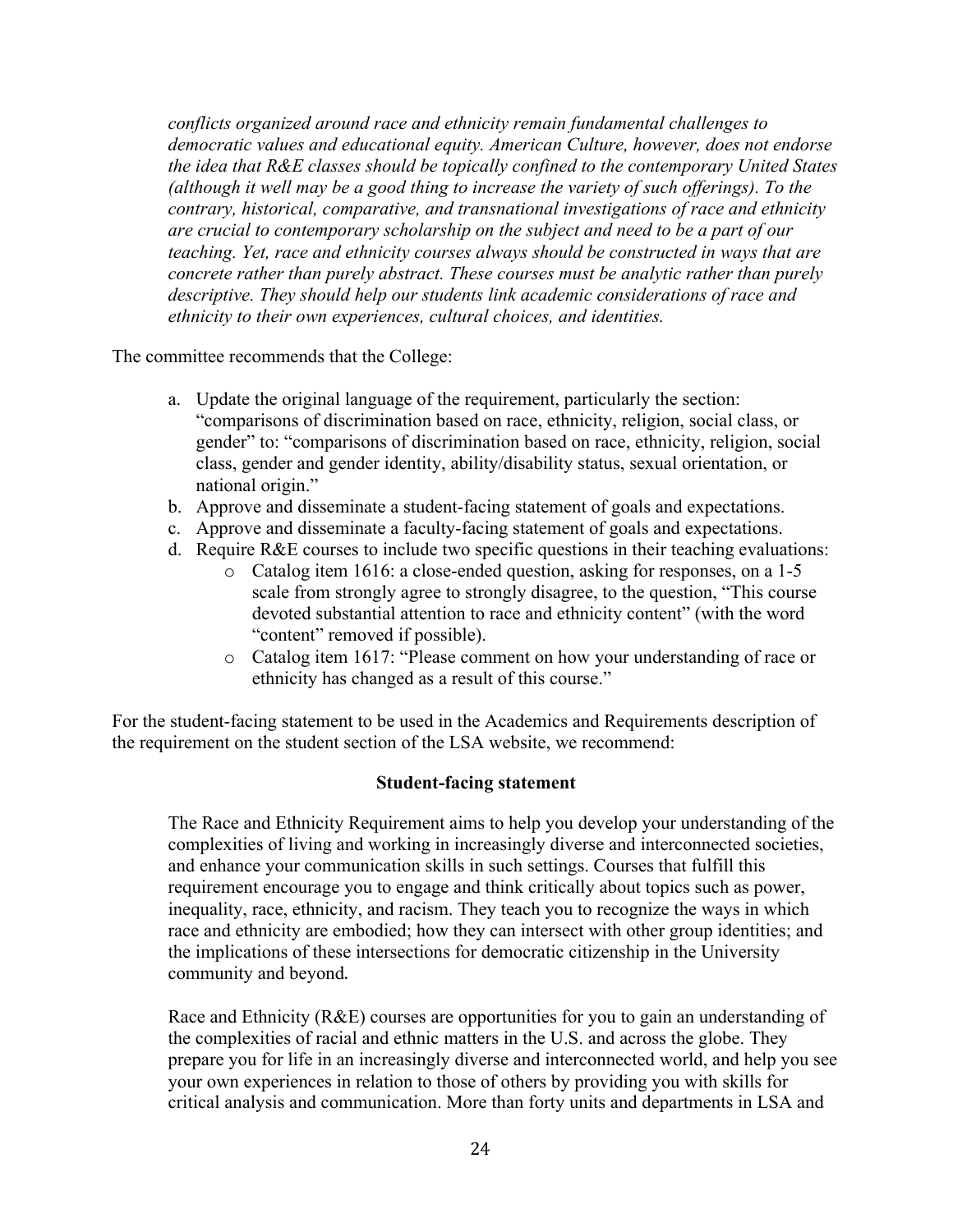other schools on campus offer courses that satisfy this requirement at both the lower and upper division levels. You may choose courses from the full range of humanities and social science subjects and in a class format that suits you best, including seminars, intergroup dialogues, and study abroad. Course emphases range from theoretical to learning intergroup discussion skills. Be sure to check the full range of offerings for the one that best fits your interest.

For the faculty-facing statement, to be included on the faculty section of the LSA website that describes the process for proposing a course for the requirement, we recommend:

#### **Faculty-facing statement**

At some point before graduation, students must receive credit for one course of at least three credits chosen from a list of R&E courses offered each term in the online LSA Course Guide. These courses focus on race, ethnicity, and racism at local, regional, or global levels. The requirement is intended to help students develop an understanding of racial and ethnic intolerance and inequality as they occur in the United States or elsewhere. Courses that fulfill the requirement also focus on comparisons and intersections of discrimination based on race and ethnicity with those based on other identities such as religion, social class, gender and gender identity, ability/disability status, sexual orientation, or national origin.

Courses should encourage thinking critically about the social construction of racism and ethnic intolerance and issues of power, inequality, privilege, and marginality. They should teach students to recognize the ways in which race and ethnicity intersect with other group identifications or ascriptions.

R&E courses prepare undergraduates for life in an increasingly diverse and interconnected world. They help students contextualize their own experiences in relation to others by providing them with skills for critical analysis and communication. The LSA Faculty approved the requirement in 1990 in order to improve the campus climate for students from a multiplicity of backgrounds and to educate students for civic engagement and leadership. R&E courses continue to be a core element of the University's academic efforts for diversity, equity, and inclusion on campus. Students voiced strong support to the 2015-16 committee charged with reviewing the R&E requirement for opportunities that link academic considerations of race and ethnicity to structured classroom discussions of their own experiences and identities.

#### Further Discussion and Considerations

The Assessment subgroup examined institutional reviews of course requirements at peer institutions similar to LSA's R&E requirement at the University of Wisconsin and the University of California at Berkeley, and collected the public descriptions of similar course requirements at 30 colleges and universities. Ours is distinctive for its focus on race and ethnicity and on racism and other forms of intolerance. The requirements at most peer institutions are framed around diversity and living in a multicultural world. Courses for the University of California at Berkeley's American Cultures requirement, for example, "address theoretical or analytical issues relevant to understanding race, culture, and ethnicity in our society." The University of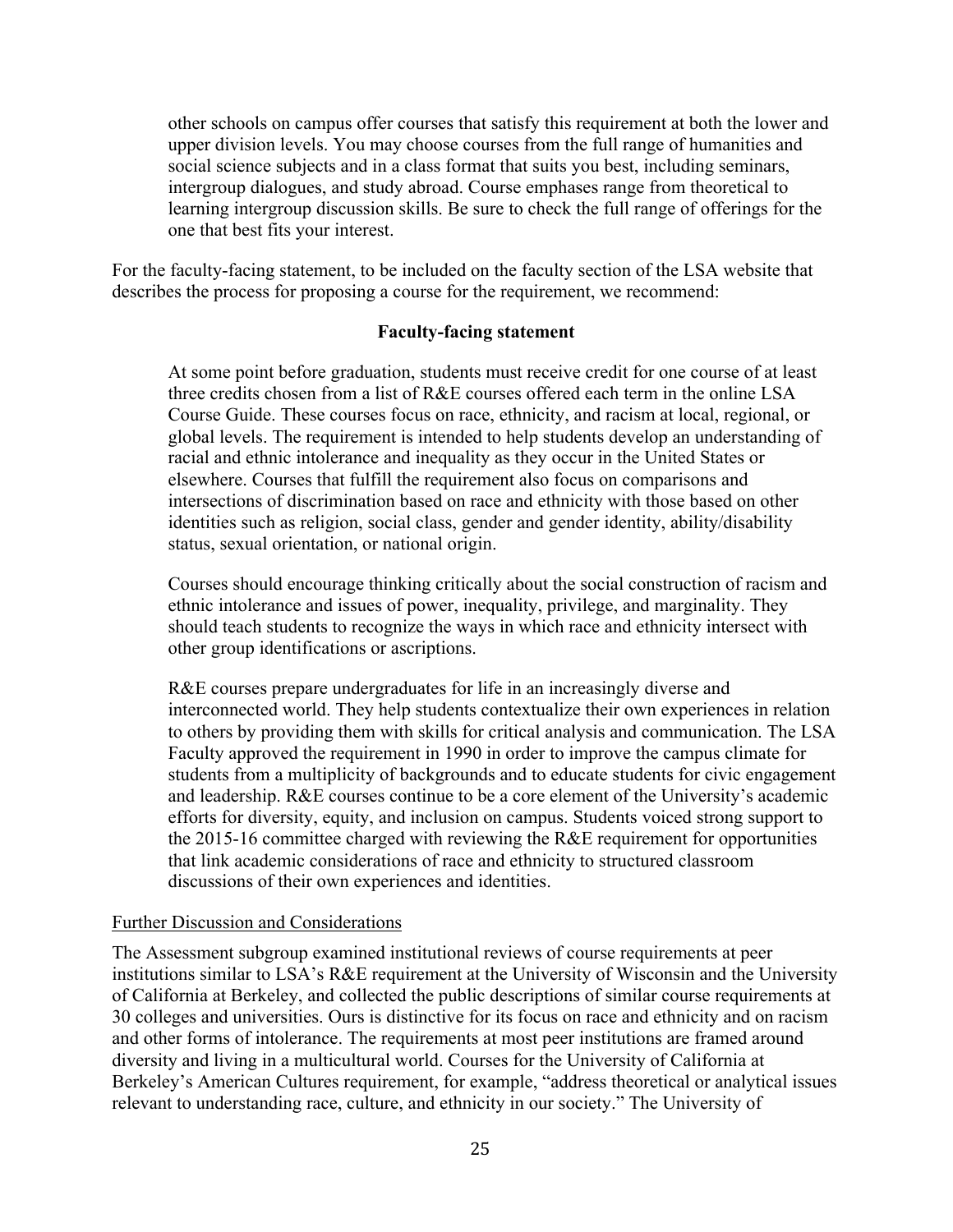Wisconsin-Madison's ethnic studies requirement "is intended to increase understanding of the culture and contributions of persistently marginalized racial or ethnic groups in the United States, and to equip students to respond constructively to issues connected with our pluralistic and global community."

The review committee does not recommend changing or modifying the LSA R&E requirement to make it a more general diversity requirement. Our efforts aim at enhancing instruction and strengthening student learning in R&E classes. We learned from meetings with students, and from the diversity course descriptions at the University of Washington and UC-Berkeley that we should make the rationale for the requirement clearer to our students, and bring the language up to date. The committee recommends using the student-facing and faculty-facing statements of the requirement in public materials describing the requirement. The specific concepts used in the draft learning goals described at the outset of the assessment section above – such as the social construction of race and intersections among race and other identities – are not taught in all courses approved for the requirement. These draft learning goals merit further discussion.

## *Recommendation 2: Increase the Visibility and Transparency of R&E Course Descriptions and Presentation*

Students often surprised committee members when they reported that they "didn't realize this course was an R&E course until after I took it." In response, we endorse the proposals put forth in the LSA Diversity, Equity and Inclusion (DEI) plan:

- a. A clearer articulation of learning goals (see above) should become part of the R&E certification process.
- b. Faculty should be *required* to have a statement on their syllabi identifying the course as an R&E course and outlining how and why it meets the requirement. This is currently only *suggested*.
- c. At the start of the term, Faculty and Graduate Student Instructors (GSIs) should explicitly explain to the class how and why the course meets the R&E requirement.

### Further Discussion and Considerations

The Committee also received a range of ideas from undergraduates, faculty, GSIs, and staff on ways to improve the visibility of the requirement, including suggestions for a "glossy brochure" to highlight R&E course offerings, similar to the one created for First Year Seminars; a special section of the College website that highlights R&E course offerings, including "spotlight" features on effective and creative approaches to teaching; and a menu of course options for satisfying R&E, to be used as a resource for use during advising appointments. We also imagine that requiring two questions on the end-of-semester evaluations for all R&E courses will help the College determine when courses simply aren't meeting the requirement and need to be rethought.

### *Recommendation 3: Create Avenues for Faculty and GSI Professional Development and Training*

Overview: The committee's consultation with students and R&E course instructors, both faculty and GSIs, underscores that the courses involve managing productive discussions of difficult and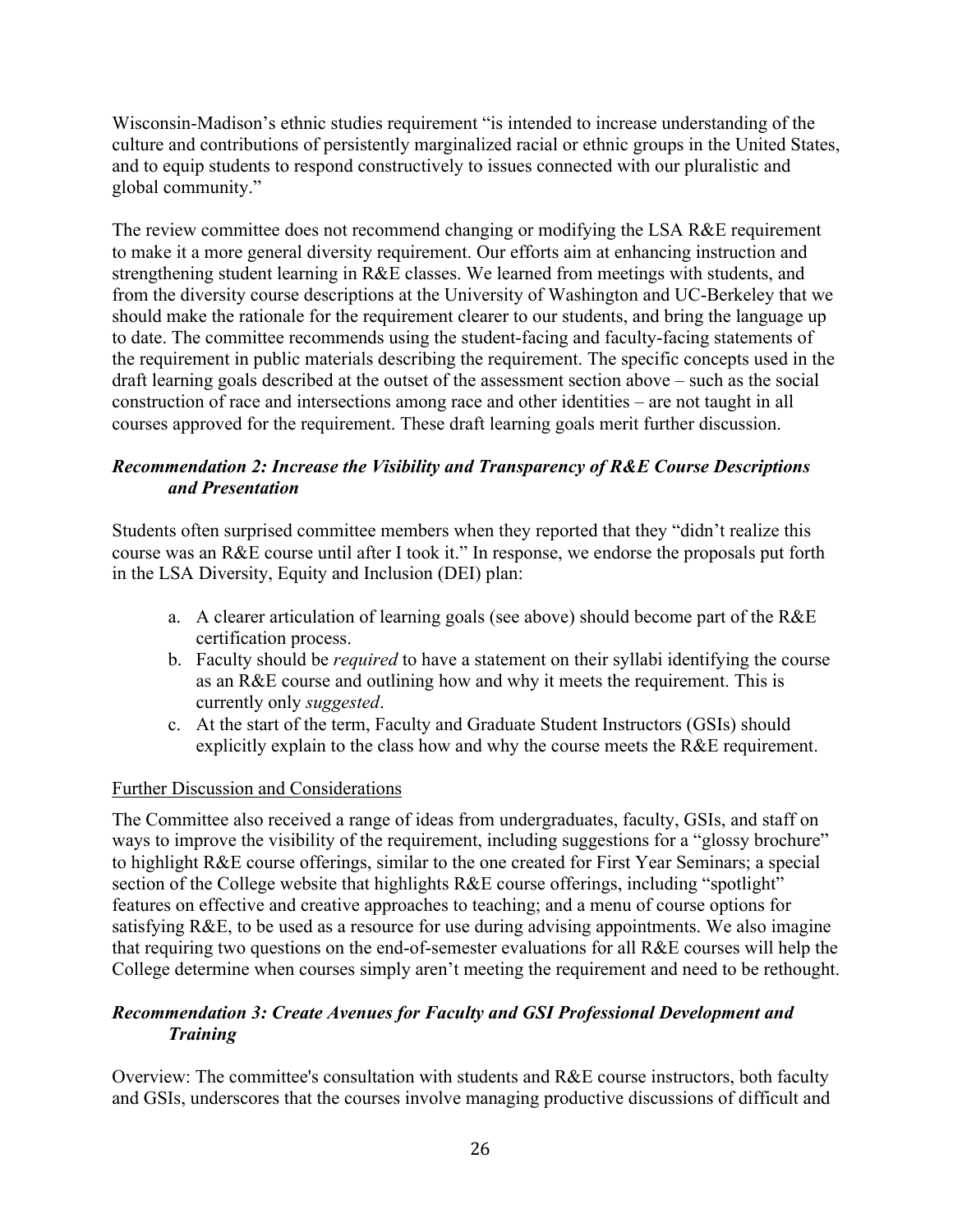often controversial subjects. Many students struggle toward learning the art and skill of informed discussion of matters about which there is great disagreement. Were the discussions of race and ethnicity simple and straightforward, the requirement would be unnecessary. Given the particular challenges that R&E instructors – especially those faculty and GSI's new to the teaching of such courses – can face, the committee considered a variety of proposals for instructional support. Students likewise acknowledged that instructors can face particular challenges in R&E courses. In several forums, related to R&E and also to DEI planning more broadly, they voiced strong support for additional preparation and training for instructors in courses with potentially sensitive subject matter and dynamics. That students also called for greater instructor preparation lends further urgency to the recommendation.

The committee supports the proposal put forth as part of the LSA DEI Plan to create a position for a CRLT-based R&E consultant. We recommend that the College:

- a. Establish and fund a dedicated CRLT R&E consultant
- b. Promote a suite of CRLT professional development opportunities for faculty and GSIs teaching R&E courses to be overseen by the R&E consultant and offered directly to R&E instructors and highly encouraged for all new R&E instructional faculty. These offerings should deal explicitly with the challenges of the R&E classroom. They may include, for example:
	- o How to handle having one's authority in the classroom challenged, especially when the challenge is related to one's social identity.
	- o How to handle "hot topics."
	- o How to generate an atmosphere of respectful, productive, and informed intellectual exchange among students who may profoundly disagree with one another.
	- o The complementary roles of faculty lectures and GSI-led discussion sections in large-enrollment R&E courses, when dealing with the above concerns.
	- o Inclusive pedagogies in smaller classes, when the class is not diverse and the issue of "speaking for" a racial, ethnic, or other identity group can be especially challenging.

## Further Discussion and Considerations

Our consultation with faculty and GSI's suggests that current GSI training provides insufficient preparation for dealing with the specific challenges of the R&E classroom and discussion section. The committee recommends that the College mandate, for a GSI's first R&E experience, such additional training, which should be compensated with a stipend so as not to subtract from the GSI's hourly commitment to the course. The Committee stops short of recommending such a mandate for faculty but it does recommend voluntary and incentivized professional opportunities, including funding for course development and enhancement.

## *Recommendation 4: Promote Discussion and Dialogue in R&E Courses*

Overview: The undergraduate students who participated in the review process – as well as those who participated in the LSA DEI student engagement efforts – repeatedly voiced the need to have R&E courses that incorporate dialogue and discussion into the pedagogy and conduct of the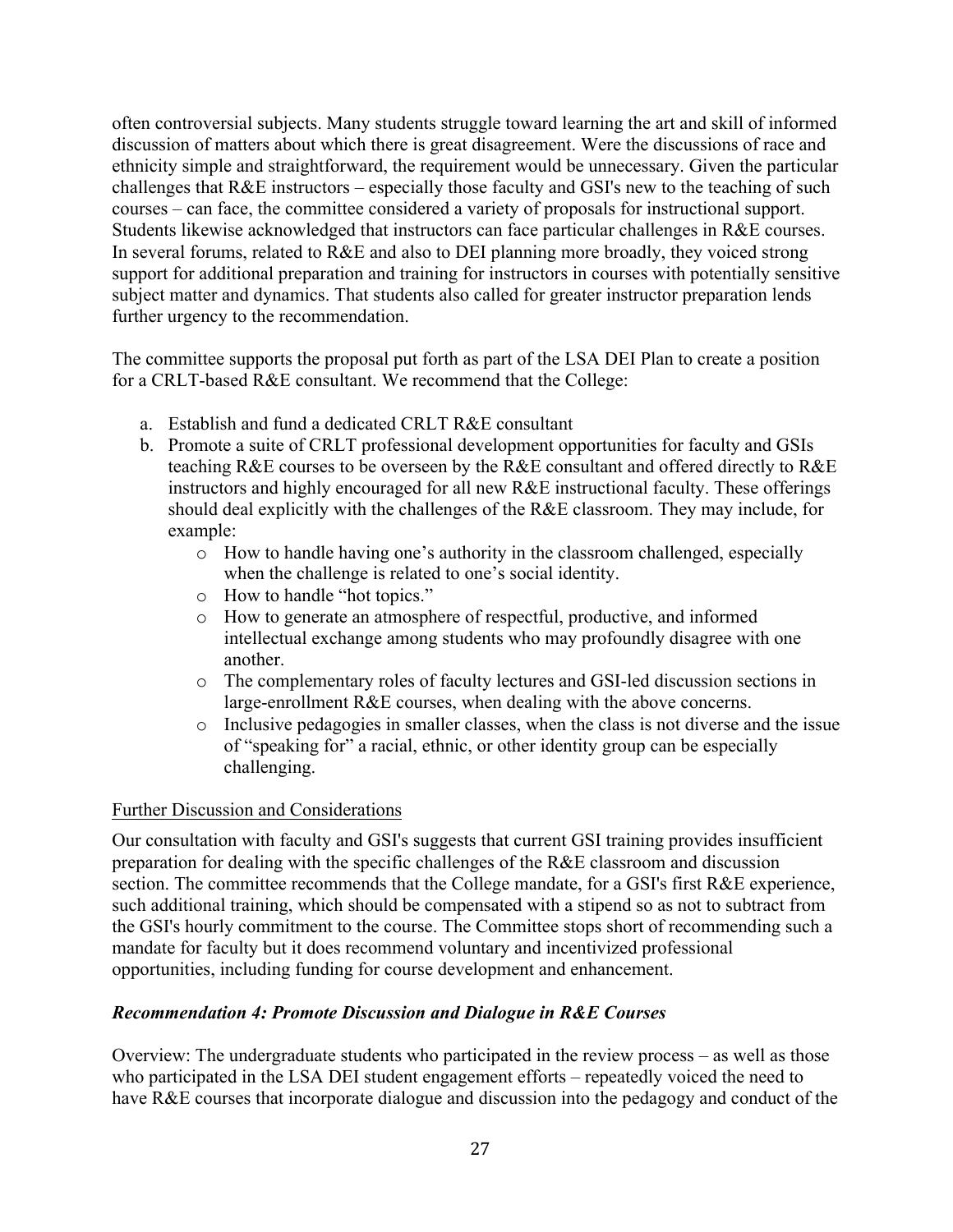class. Students want and need assistance "connecting the dots" between course materials, including readings and assignments, and their own experiences and social identities. They seek to improve their abilities to communicate with peers about R&E topics and to deepen their understanding of the relevance of historical and global analyses to the contemporary issues they face on campus and in the United States. One student in a large, globally oriented R&E course commented:

*Engaging in discussion in section was the best way I learned, because my GSI was very informed about racial issues and was able to facilitate the discussion by correcting any false information or misconceptions that people had. The course material, notes, lectures, and interacting with other students gave me new information that I could use to expand my knowledge of race and ethnicity.*

To facilitate discussion and dialogue in R&E courses we recommend that the College:

- a. Limit the section size in large courses to 18 students.
- b. Work closely with the Program on Intergroup Relations (IGR) to develop co-curricular options for student dialogue.
- c. Promote the development of more First Year Seminars that also serve the R&E requirement – a recommendation from Preparatory Review Report & the 1995 review report.
- d. Highlight courses that incorporate dialogue and discussion in advising and promotional materials created for R&E offerings.
- e. Encourage faculty to address the importance of historical, comparative, and transnational investigations of race and ethnicity in their courses.

#### *Recommendation 5: Provide More Resources for Students Enrolled in R&E Courses*

Overview: Our primary recommendation in this area comes from a resolution passed on January 26, 2016 by the Central Student Government calling for the creation of an R&E resource center:

#### *A RESOLUTION TO CALL FOR A SUPPORT CENTER FOR COURSES MEETING A RACE AND ETHNICITY REQUIREMENT*

*WHEREAS, Students and staff involved in LSA's First Year and Upper Level Writing Requirements have access to course support via the Sweetland Writing Center. Students and staff involved in LSA's Language Requirement have access to course support via the Language Resource Center, and students and staff involved in LSA's Natural Science Requirement have access to course support via the Science Learning Center; AND*

*WHEREAS, students and staff involved in LSA's Race and Ethnicity Requirement currently do not have access to a course support center; AND*

*WHEREAS, a recent student forum on LSA's Race and Ethnicity Requirement indicated that current R & E courses, which were too large to allow students to engage in difficult discussions of race and ethnicity, were not providing adequate opportunities for peer to peer dialogue and did not allocate outside support for students, GSIs and faculty involved in R & E courses; AND*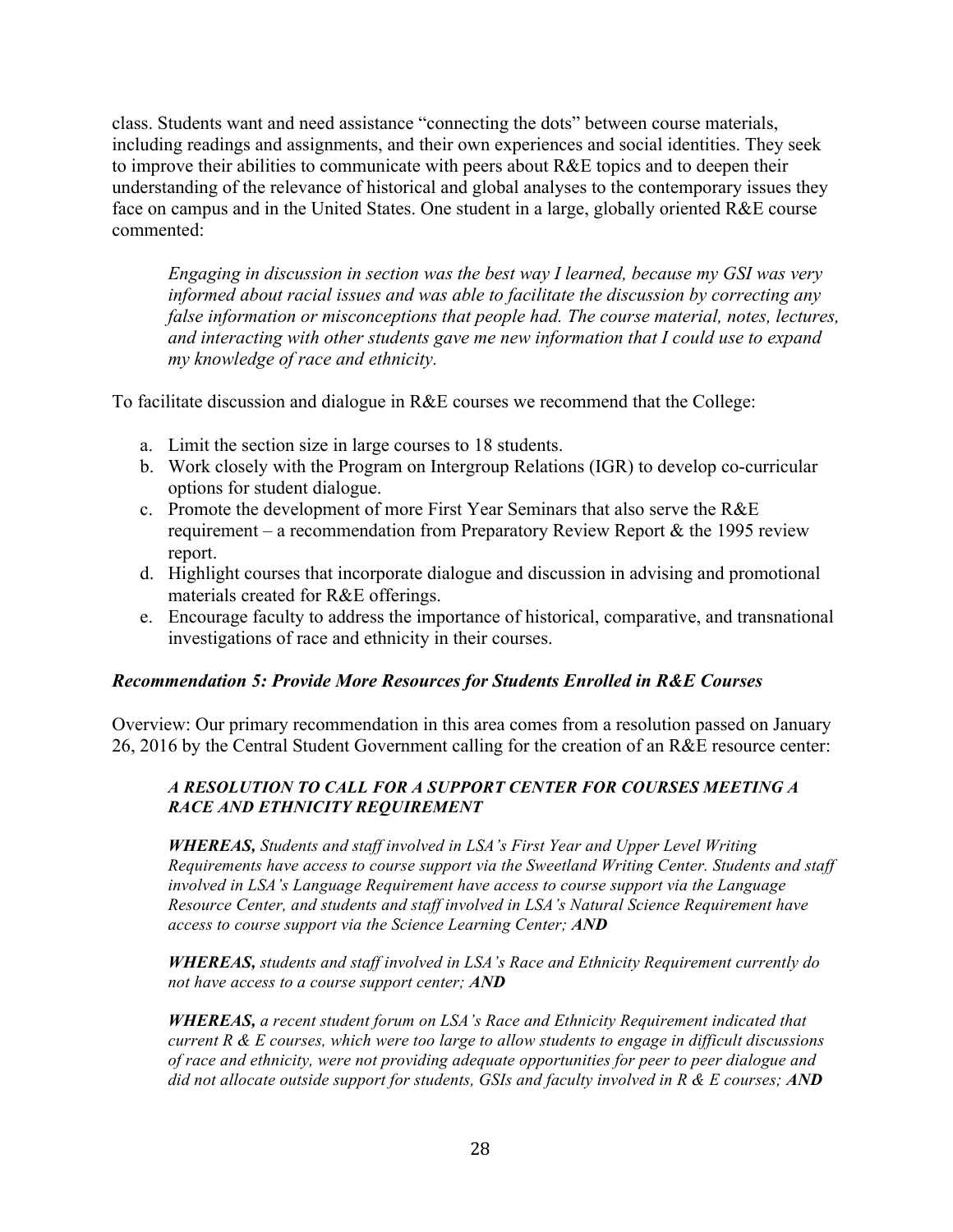*WHEREAS, a support center for Race and Ethnicity courses would provide GSI and faculty training in dialogue facilitation, connect students with learning experiences on topics of race and ethnicity outside of the classroom, and supply students with access to one on one meetings with trained staff to further discuss matters involving race, ethnicity, and social identity outside of the classroom; AND*

*WHEREAS, the support center for race and ethnicity courses would equip faculty with practices and tools to satisfy the required content along with opportunities to engage in additional peer to peer dialogues on issues of race and identity; THEREFORE BE IT*

*RESOLVED, that Central Student Government calls for the establishment of a center supporting students, GSIs, and faculty involved in LSA's R & E courses and other undergraduate courses addressing issues of race, ethnicity, religion, social class, and gender as they pertain to their own curriculums of study; AND BE IT FURTHER*

*RESOLVED, the authors of this resolution will distribute this document to the chair of LSA's Race and Ethnicity Review Committee, Angela Dillard.*

#### Further Discussion and Considerations

The committee believes it is important to acknowledge and respond to the student voices and their input in this process. It supports the intent of the Central Student Government and recommends that the College explore the potential dimensions of such a Race and Ethnicity resource center. Our discussion with students revealed an interest in an R&E resource center that would be comparable to what the Science Learning Center and the Language Resource Center provide for science education and language study, respectively, and what Sweetland provides for the Upper Level Writing Requirement and writing across the curriculum.

Such a center, whether located within an existing unit such as IGR or the Newnan Advising Center, or a new structure could offer academic and co-curricular opportunities to students related to R&E issues. It might, for example, organize student learning groups focused on helping students develop specific R&E-relevant capacities and skills, such as an anti-racism group, or an inter-religious dialogue. Center specialists could help students strategize about how to handle difficult discussions or situations in their R&E classes.

It could be a clearinghouse for R&E-related resources and people with interests in these subjects. A center for R&E might make more visible the excellent teaching and learning evident in many R&E courses, so that others can learn from and build on what has been achieved and widen the community of people who teach these important courses. It would demonstrate that the College values teaching these subjects well and believes in the importance of student peer-to-peer dialogues and interactions. It might identify, coordinate, and publicize co-curricular opportunities and become a network hub for students, instructors, and staff with interest in R&E. It may help to coordinate new R&E curricular innovations.

In whatever shape or form such a resource center may take we recommend close attention to existing programs and initiatives to avoid institutional duplication and to encourage collaboration and synergies.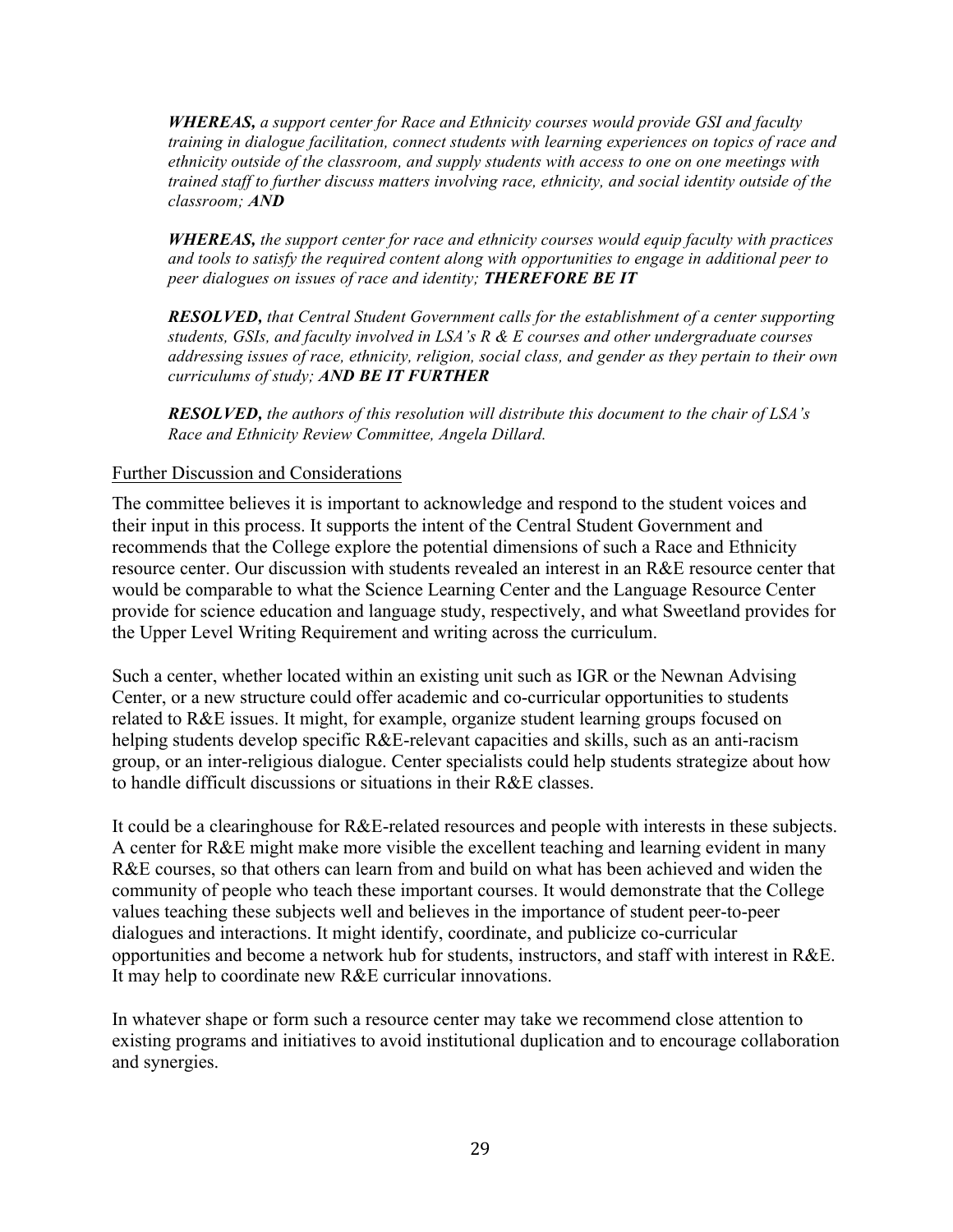### *Recommendation 6: Provide More Positive Incentives & Rewards for R&E Teaching*

The committee acknowledges the challenges and opportunities associated with excellence in R&E instruction and affirms the need to provide positive incentives and supports for service to this part of the curriculum, as well as rewards for those who excel. We recommend that LSA:

- a. Create a program to encourage teaching innovation and best practices for R&E structured on the model of the CRLT Large Course Initiative. See also Recommendation 3, for a CRLT consultant for R&E.
- b. Schedule faculty and graduate student teaching/learning communities to offer mutual support and interaction across faculty and GSIs teaching in the same semester and/or year.
- c. Encourage Instructional Support Services (ISS) to specifically assist faculty of R&E sections concerning classroom assignments and space issues: if we want to promote more discussion and dialogue-based instruction this will be greatly enhanced by the use of certain kinds of classroom spaces.
- d. Teaching Award: Create a new Outstanding Contributions to Undergraduate Education Award that specifically recognizes R&E excellence. Innovation and excellence in teaching R&E courses might also be identified as among the criteria for other College teaching awards.
- e. Offer grants specific to R&E classes, for course development and enhancement, and also for in-class opportunities such as guests, theater tickets, and the like.

#### *Recommendation 7: Simplify the Approval and Certification Process*

Some faculty report that, burdened with many other demands, they find the LSA process for obtaining R&E status for a class to be "cumbersome and drawn out" – as it was described in the American Culture brief. They argue that procedures for approval and subsequent re-approval deter some faculty from offering an R&E course. One department proposed that departments with known excellence in R&E teaching be given authority to "fast track" R&E courses, based on their collective and long-standing commitments to R&E scholarship and teaching. Another suggestion was that individual instructors with known excellence in R&E teaching, who have, say, recently taught two R&E courses, have subsequent proposals automatically approved. Likewise, a course could be indefinitely approved, as long as it is taught by the same instructor, after the second approval.

The committee does not believe that a "fast track" for any subset of departments would be appropriate. It might signal to other departments that specially designated units are chiefly responsible for the R&E curriculum, and diminish the attention of colleagues in other fields and departments to the requirement.

The committee recommends that the LSA Curriculum Committee consider simplifying the R&E course certification process for faculty who already had two courses approved for R&E certification. These veteran instructors need only supply an explanation of how the course meets the requirement and a draft syllabus. Detailed annotation of R&E topics and readings in the syllabus would not be required.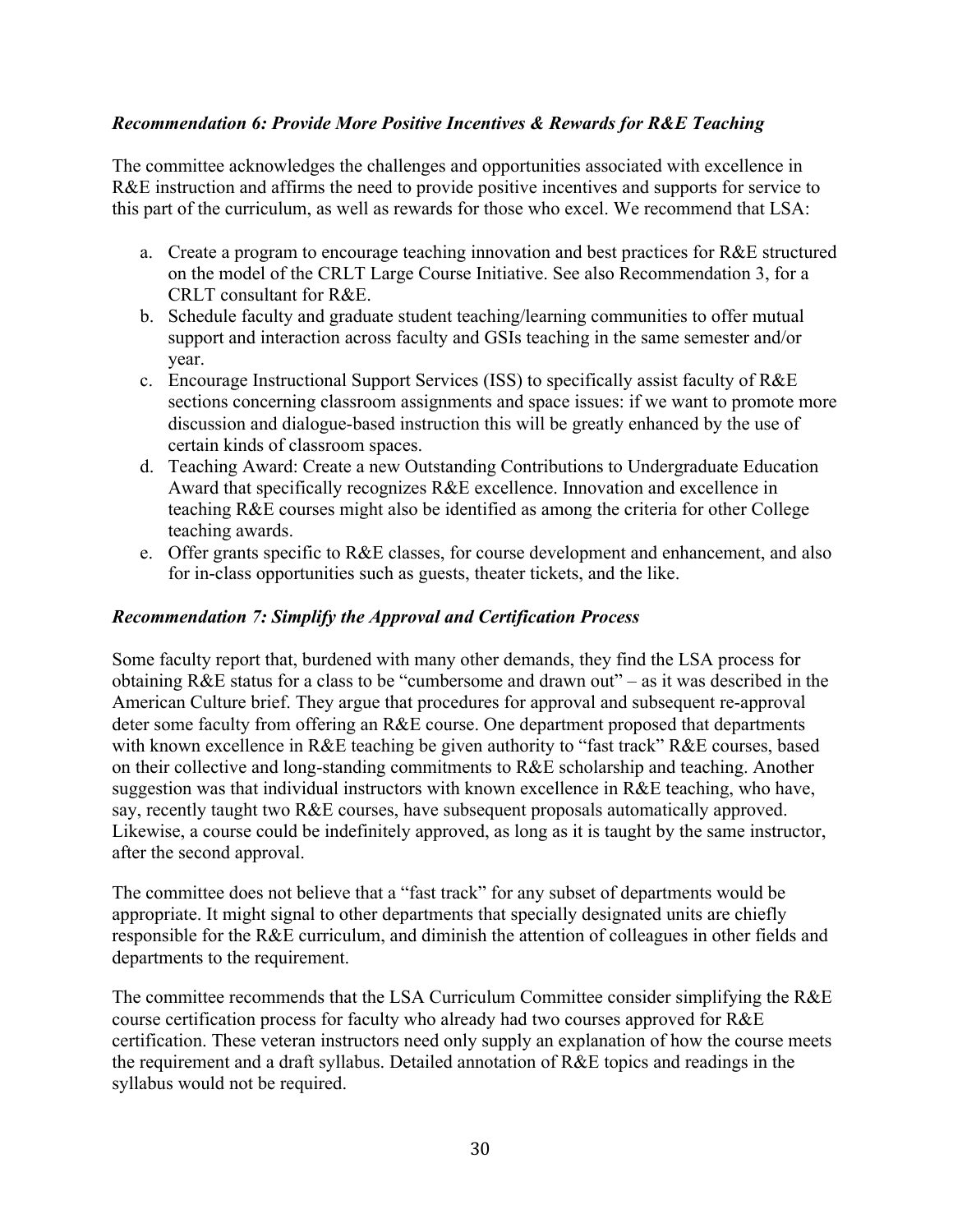#### **Appendix A Faculty Code (revised June 2015) College of Literature, Science, and the Arts Article 6.13, Section 13 on the Race and Ethnicity Requirement**

| <b>B</b> 6.13 | <b>Sec 13</b> | <b>Race and Ethnicity: College Requirement</b>                                                                                                                                                                                                                                                                                                                                                           |  |
|---------------|---------------|----------------------------------------------------------------------------------------------------------------------------------------------------------------------------------------------------------------------------------------------------------------------------------------------------------------------------------------------------------------------------------------------------------|--|
|               |               | (New: FM, March 1990, pp. 10,168a-68e, pp. 10,171-72, pp.<br>10,181-84a; April 1990, pp. 10,191-96; October 1990, pp. 10,267-<br>72, p. 10,275; April 1995, pp. 10,909-24)                                                                                                                                                                                                                               |  |
|               |               | All entering students who are candidates for a College degree must<br>complete one course that addresses issues arising from racial or<br>ethnic intolerance.                                                                                                                                                                                                                                            |  |
|               |               | All courses satisfying the course requirement on Race and Ethnicity<br>must address 1) the meaning of race, ethnicity and racism; 2) racial<br>and ethnic intolerance and resulting inequality as it occurs in the<br>United States or elsewhere, and 3) comparisons of discrimination<br>based on race, ethnicity, religion, social class or gender.                                                    |  |
|               |               | Every course satisfying the Race and Ethnicity requirement must<br>devote substantial, but not necessarily exclusive, attention to the<br>required content. Courses may meet this requirement by various<br>means consistent with disciplines or fields of study and faculty<br>members from all departments are urged to think creatively about<br>how their field might contribute to the requirement. |  |
|               |               | Faculty members wishing to offer a course that satisfies the<br>requirement must receive the prior approval of the College's<br>Curriculum Committee.                                                                                                                                                                                                                                                    |  |
|               |               | The Curriculum Committee will annually collect and make available<br>the syllabi from all courses approved for meeting the requirement.                                                                                                                                                                                                                                                                  |  |
|               |               | An approved course on Race and Ethnicity may also, where<br>appropriate, be used to satisfy a distribution, major, or minor<br>requirement.                                                                                                                                                                                                                                                              |  |

(Effective for students entering the College in Fall 1991.)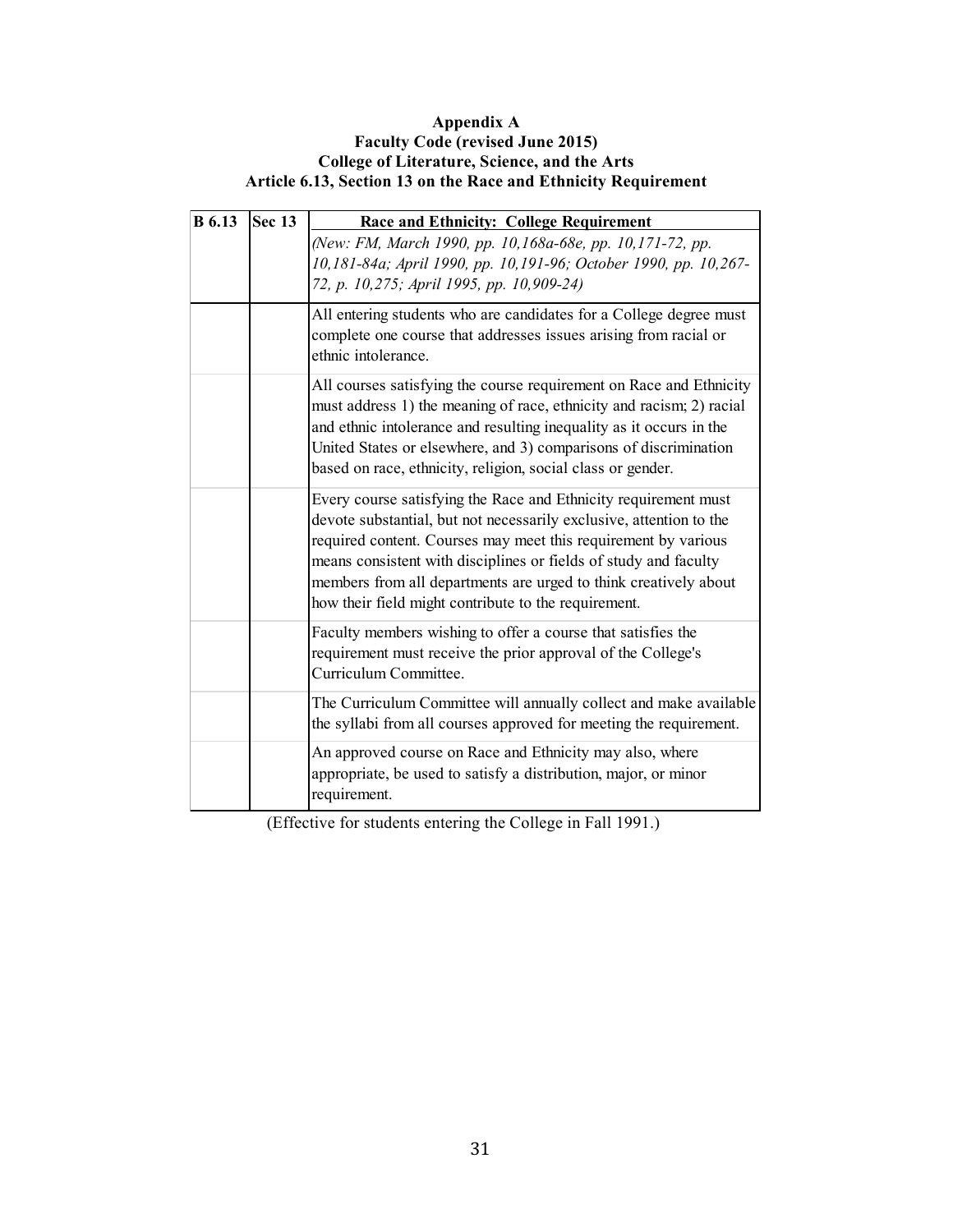#### **Appendix B Race & Ethnicity Requirement Review Committee Members**

**Theresa Braunschneider**, Assistant Director & Co-Coordinator for Diversity Initiatives, Center for Research on Learning and Teaching. Her scholarly publications include the monograph *Our Coquettes: Capacious Desire in the Eighteenth Century* (University of Virginia Press, 2009), winner of the Walker Cowen Prize for an outstanding work of scholarship in eighteenth-century studies. At CRLT, her range of work includes consulting with faculty and GSIs about their teaching, managing the CRLT blog, and advising the CRLT Players as dramaturg.

**Daniel Burns**, Professor of Mathematics, LSA. Dr. Burns' research interests focus mainly on complex and symplectic geometry, especially global questions relating pluripotential theory, integrable systems, Kaehler geometry and applications in algebraic and differential geometry. In addition he has a small component of his work centered around DNA structure and dynamics and the relation of 3D and 4D structure of chromatin to regulation and development.

**Cathy Conway-Perrin**, Director, Academic Standards and Academic Opportunities, Student Academic Affairs/Newnan Center, LSA. She served as Interim Director of the Comprehensive Studies Program and was also a member of the CSP Futures Task Force, the President's Diversity Council, and the U-M Diversity Coordinating Team.

**Angela Dillard**, Earl Lewis Collegiate Professor of Afroamerican & African Studies and in the Residential College; Associate Dean for Undergraduate Education, LSA; Committee Chair (*ex officio*). She specializes in the American and African-American intellectual history and the ways that race shapes political ideologies on both the Left and the Right sides of the political spectrum, especially in the context of social movements.

**Greg Dowd**, Professor of American Culture (and Native American Studies); Professor of History, LSA (Winter 2016). He served as the Chair in the Department of American Culture (AC) and is past Director of the AC Native American Studies program. His scholarly interests include the study of rumor and the history of the North American Indian East during the colonial, revolutionary, and early national periods. He wrote an expert witness report and gave professional testimony in deposition for tribes in a treatyrights case in Michigan.

**Lorraine Gutiérrez,** Arthur F. Thurnau Professor; Chair, Personality and Social Contexts, Department of Psychology; Professor, School of Social Work. Her teaching and scholarship focuses on multicultural praxis in communities, organizations and higher education. She brings to her work community-based practice and research in multiethnic communities in New York, Chicago, San Francisco, Detroit and Seattle. Current projects include identifying strategies for multicultural community-based research and practice, multicultural education for social work practice, and identifying effective methods for learning about social justice.

**Marjai Kamara**, Major in Afroamerican and African Studies and the Program in the Environment, LSA. *S*he is also a Sustainability Scholar in the Graham Sustainability Institute. She has participated in SIBS (Support for Incoming Black Students) and the Food Recovery Network; worked with the Prison Creative Arts Program, and co-facilitated a theater workshop with boys in detention in Ann Arbor.

**Konstantina Karageorgos**, Frederick Donald Sober Postdoctoral Fellow, Department of English, LSA. Her primary interests are in African American and black diasporic literature, the African American novel in the period of decolonization, black aesthetics, and Marxism.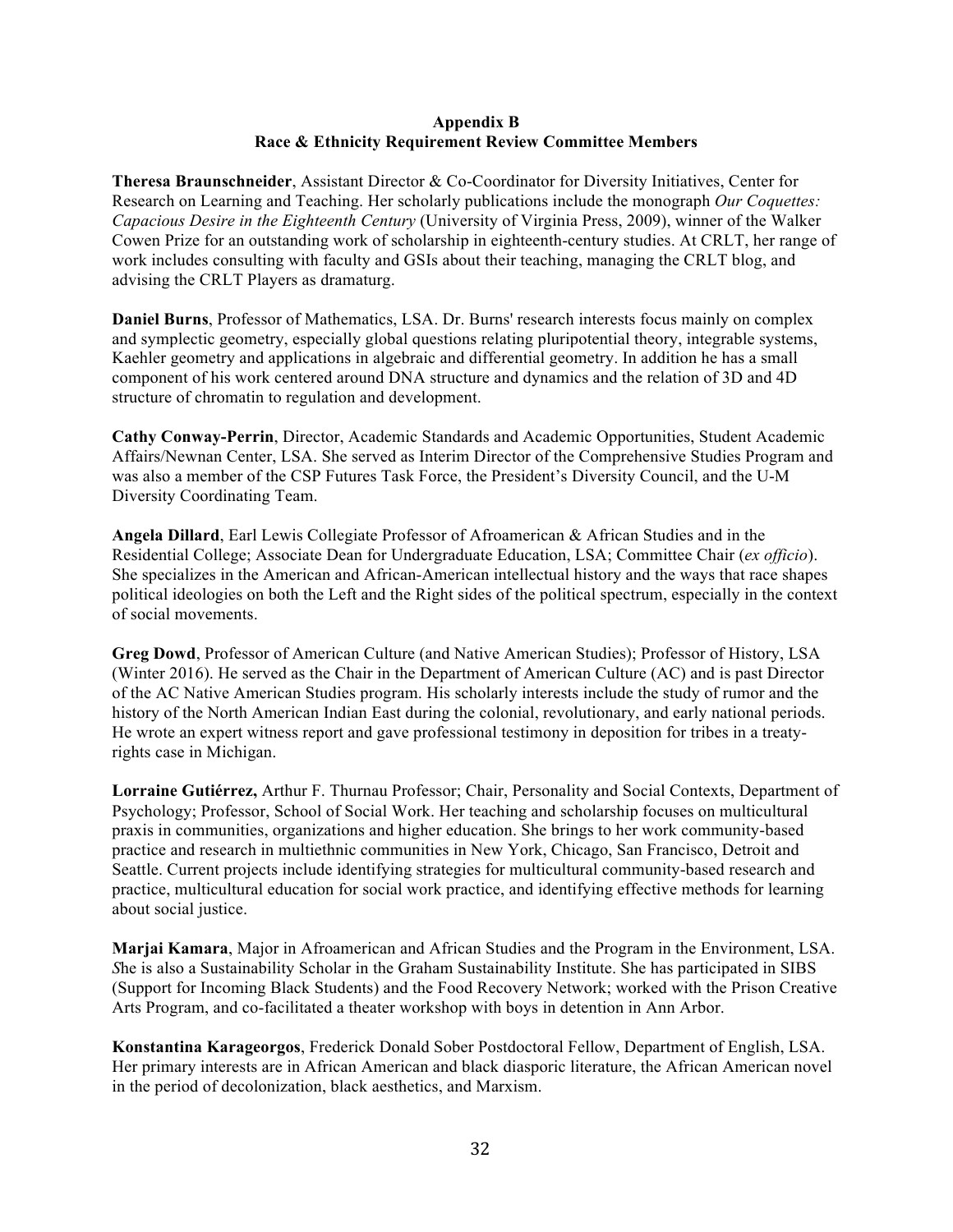**Jenny S. Kwak** is an advanced PhD candidate in the Department of American Culture, LSA. Her research interests include humanitarian aid, food cultures of empire, and Asian/Pacific Islander American literatures and cultures. Her dissertation examines how A/PIA literatures engage with dominant discourses of humanitarian aid and benevolence during the Cold War. She is the recipient of several grants and fellowships, including the Rackham Predoctoral Fellowship.

**Holly Peters-Golden**, Lecturer IV, Department of Anthropology, LSA. She is also Senior Founding Faculty Fellow in the Program for Society and Medicine, and a Senior Faculty Associate in both the Michigan Forum on Health Care Reform and the Robert Wood Johnson Clinical Scholars Program at the University of Michigan Medical School. She teaches Anthropology 101.

**Anne Pitcher**, Professor of African Studies and Political Science, LSA (Fall 2015). She is also Presidentelect of the African Studies Association-USA. Her current research focuses on the political economy of urban residential development in Angola, South Africa, and Kenya. Her books include *Politics in the Portuguese Empire* (Oxford University Press, 1993), *Transforming Mozambique: The Politics of Privatization, 1975-2000* (Cambridge University Press, 2002), *Party Politics and Economic Reform in Africa's Democracies* (Cambridge, 2012)*.*

**Sean Pitt**, Political Science Major, Chief of Staff for Central Student Government. As the Vice President of Public Relations for the Interfraternity Council, he established new partnerships with the Black Student Union, Multicultural Greek Council, National Panhellenic Council, and Sexual Assault Prevention and Awareness Center to ensure a well-rounded and united Greek and greater campus community. And he has been charged with developing positive public relations that accurately represent the values and traditions of the University of Michigan Greek Community.

**Alisse Portnoy,** Associate Professor of English Language and Literature, and Faculty Associate, Department of American Culture, LSA. Portnoy focuses on rhetoric, composition and public address; rhetorical activism and U.S. civil rights movements; and literature and social change, as well as pedagogy. She is the author of *Their Right to Speak: Women's Activism in the Indian and Slave Debates* (Harvard University Press, 2005). Most of Portnoy's courses satisfy the Race and Ethnicity requirement.

**Stephen Smith**, Assistant Professor, Ecology & Evolutionary Biology, LSA. He studies evolution at a broad scale. In particular, his research involves the examination of rates and patterns of molecular and phenotypic evolution, conflicting signals within genomes and transcriptomes, and constructing phylogenetic trees using new data sources all on non-model organisms.

**Mark Tessler,** Samuel J. Elderveld Collegiate Professor of Political Science, LSA (Fall 2015) specializes in the nature, determinants, and political implications of attitudes and values held by ordinary citizens in the Middle East. His most recent book is *Islam and Politics in the Middle East: Explaining the Views of Ordinary Citizens* (Indiana University Press, 2015)*.* He is also the author of *A History of the Israeli-Palestinian Conflict* (Indiana University Press, 2009, 2<sup>nd</sup> edition). He served as U-M's Vice Provost for International Affairs from 2005 to 2013.

**Barbara Thomas**, Assessment Specialist, LSA Office of the Associate Dean for Undergraduate Education.

**Evans Young**, Assistant Dean for Undergraduate Education, LSA, Committee Coordinator.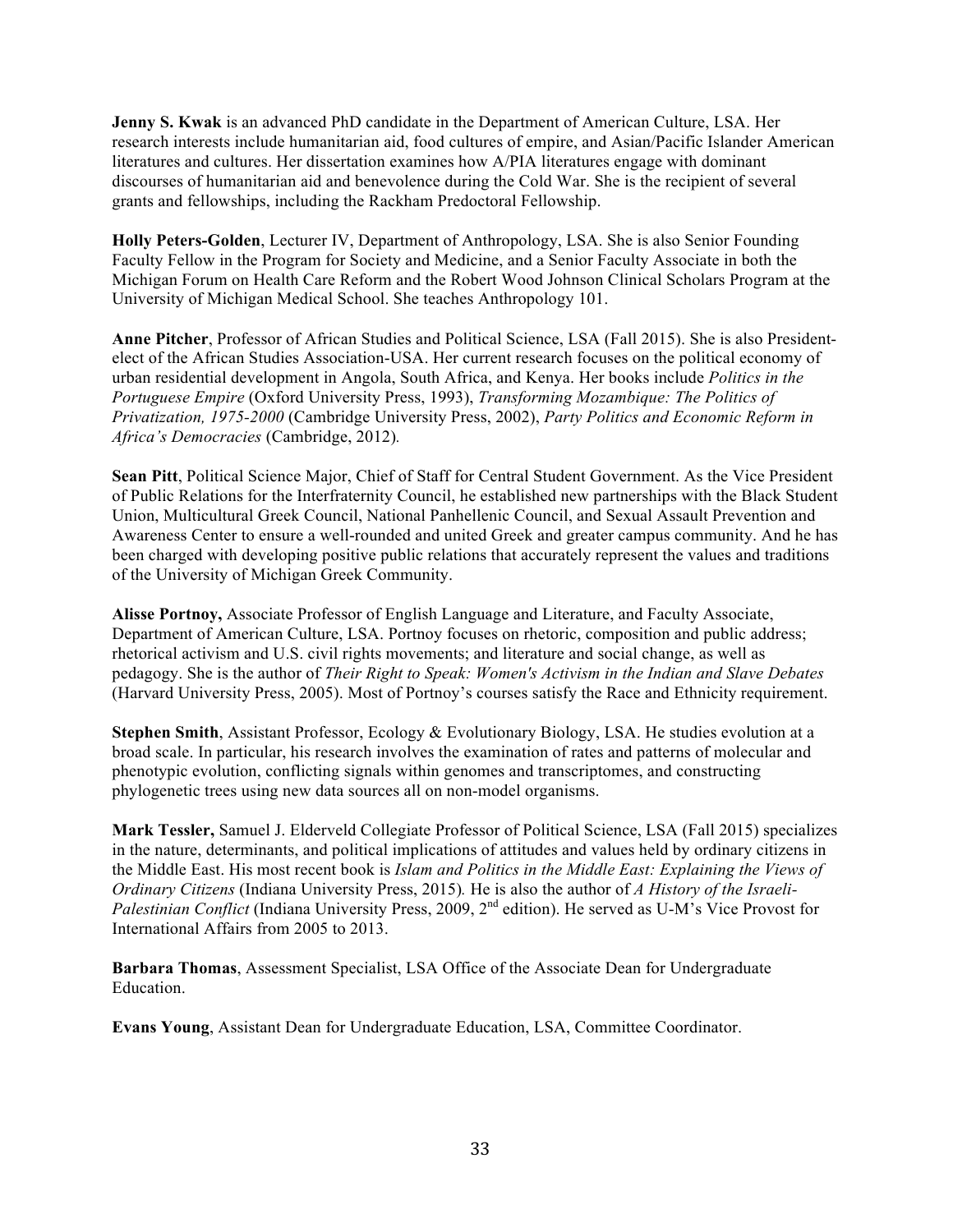#### **Appendix C-1 Sample Race and Ethnicity Pretest**

#### **Welcome!**

[Name of course] fulfills the Race and Ethnicity degree requirement in the College of Literature, Science and the Arts (LSA) at the University of Michigan. Your completion of this instrument will help your instructor and LSA understand students' knowledge and perspectives on topics that are commonly discussed in LSA Race and Ethnicity courses.

This assignment will be assessed for completion, not correctness. The instrument will take approximately thirty minutes to complete.

#### **Please answer the following questions candidly.**

#### **Your individual responses to this survey will be kept confidential**.

Public results from this survey will only be presented in aggregate form.

If you have any questions about this instrument, please contact Dr. Barbara Thomas, Undergraduate Education Division, College of Literature, Science and the Arts.

*We are all members of different social groups (race, ethnicity, gender, socioeconomic status, sexual orientation and so on). Several of the questions in this section ask you to refer to these social identity groups.*

*1. To begin, please indicate your racial/ethnic identification. Please mark all that apply.*

- o African American or Black
- o Asian American or Asian/Pacific Islander
- o Latina(o)/Hispanic American
- o Native American/American Indian/Alaskan Native
- o Arab American or Arab
- o White/European American
- o Other (specify)

2. [DISPLAY if marked more than one group in Q1] *If you marked more than one racial/ethnic identity group in Q1, is there one with which you most identify?*

No—SKIP to Q4.

Yes:

- o African American or Black
- o Asian American or Asian/Pacific Islander
- o Latina(o)/Hispanic American
- o Native American/American Indian/Alaskan Native
- o Arab American or Arab
- o White/European American
- o Other (specify)

3. *Thinking about the primary racial/ethnic identity group with which you identify, please indicate how much you agree or disagree with the following statements*. (Mark one for each item) (1 = Disagree strongly;  $7 = \text{Agree strongly}$ )

- a. I have a lot of pride in my racial/ethnic group and its accomplishments.
- b. I feel a strong attachment toward my own racial/ethnic group.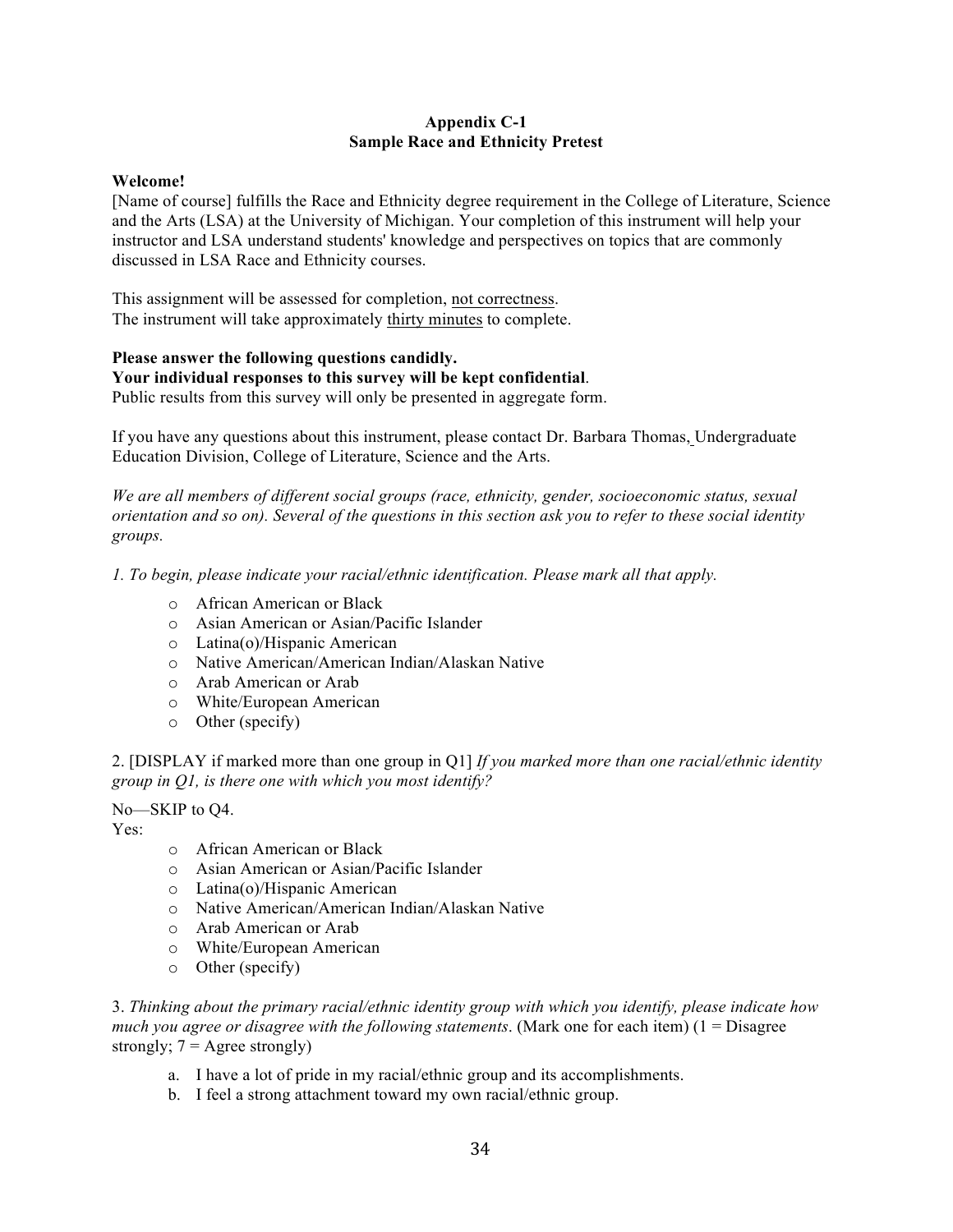- c. I feel good about being a member of my racial/ethnic group.
- d. I have spent time trying to find out more about my racial/ethnic identity group.
- e. To learn more about my racial/ethnic group, I have often talked to other people about it.
- f. I participate in activities that express my racial/ethnic group.
- g. I think a lot about how my life will be affected by my race/ethnicity.
- h. I think a lot about how the group history and traditions of my racial/ethnic group have influenced me.

4. *How often do you think about yourself as a member of each of the following social groups?* (Mark one for each item)  $(1 = \text{Never}; 7 = \text{Always})$ 

- a. Race/Ethnicity
- b. Gender
- c. Socio-economic class
- d. Sexual orientation
- e. Ability/Disability status
- f. Religion/Spirituality
- g. Age
- h. National origin

5*. How would you describe the racial composition of the following settings?* (The term "people of color" as used historically in the United States refers to people who are African American, Asian American/Pacific Islander, Latina(o)/Hispanic American and Native American/American Indian.) (1=All white; 7=All people of color)

- a. The neighborhood where you grew up
- b. The high school you graduated from
- c. Your place of worship (if applicable)

6. *For each of your social identity group(s), how much does the way people in this group are treated in the United States affect what happens in your life? (Mark one for each item)* (1 = Not at all; 7 = Very much)

- a. Race/Ethnicity
- b. Gender
- c. Socio-economic class
- d. Sexual orientation
- e. Ability/Disability status
- f. Religion/Spirituality
- g. Age
- h. National origin

7. *For each item below, indicate how well you think it describes your motivation and skills in learning about people of racial/ethnic groups different from your own and interacting with them.* (Mark one for each item)  $(1 = Not at all like me; 7 = Very much like me)$ 

- a. I find it hard to challenge opinions of people in other racial/ethnic groups.
- b. I am able to respect and interact positively with people in other racial/ethnic groups whose views on social issues differ from my own.
- c. I have difficulty expressing myself when discussing sensitive issues with people in other racial/ethnic groups.
- d. I feel comfortable asking people of other racial/ethnic groups about their perspectives on issues involving their groups.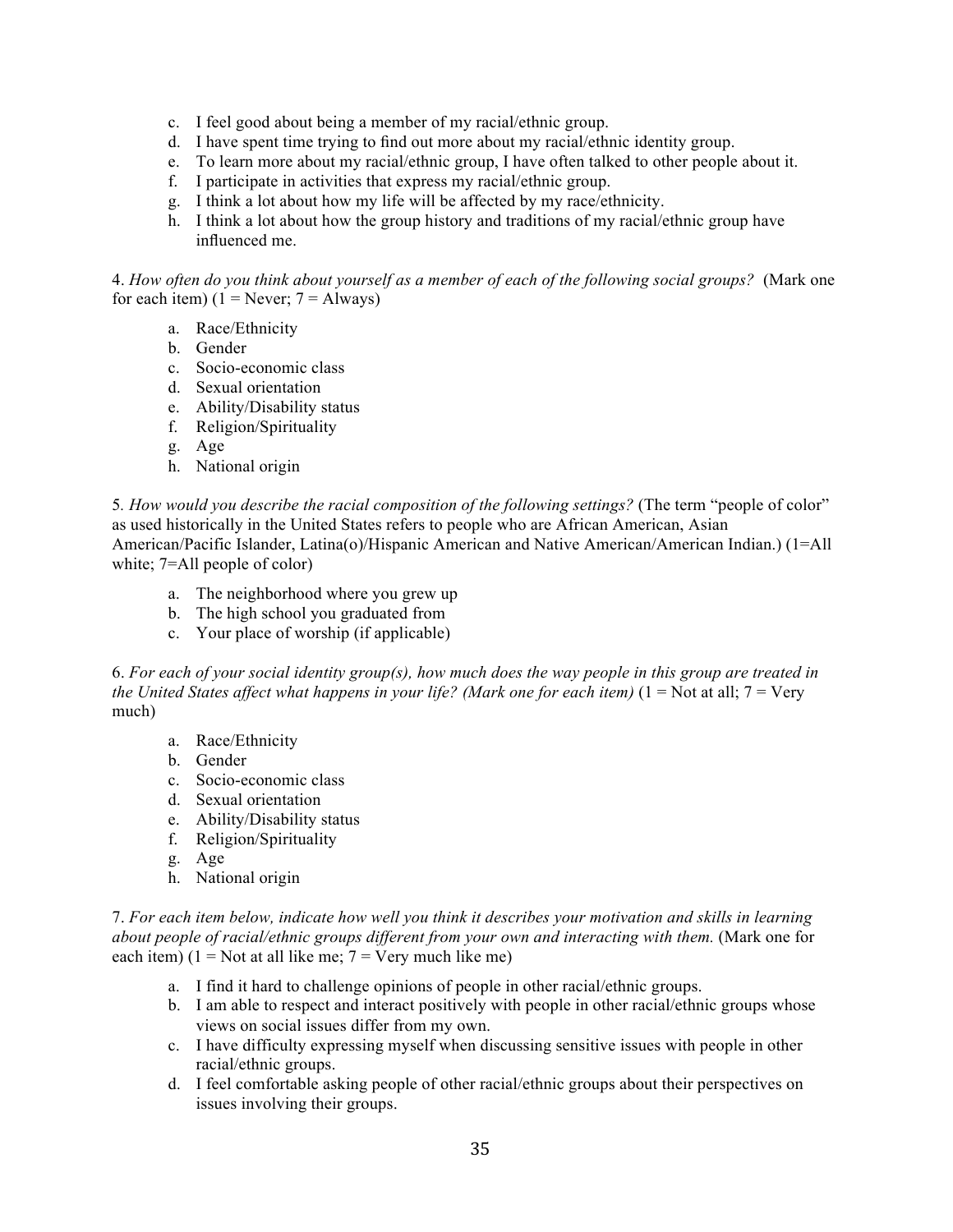- e. I avoid conversations with people of other racial/ethnic groups who hold really different perspectives from my own.
- f. I worry about offending people from a different race when I disagree with their points of view.
- g. It is important for me to educate others about my racial/ethnic group(s).
- h. I like to learn about racial/ethnic groups different from my own.
- i. Sharing stories and experiences of my racial/ethnic groups with others matters a lot to me.
- j. I want to bridge differences between different racial/ethnic groups.
- k. I think courses that fulfill the Race and Ethnicity requirement should include opportunities for students to discuss race and ethnicity topics in class.

#### 8. *Please indicate how much you agree or disagree with the following statements about racial/ethnic and social issues.* (1 = Disagree Strongly; 7 = Agree Strongly*)*

- a. Everyone who works hard, no matter what race they are, has an equal chance to become rich.
- b. Race plays a major role in the type of social services (such as type of health care or day care) that people receive in the U.S.
- c. It is important that people begin to think of themselves as American and not African American, Mexican American or Italian American.
- d. Due to racial discrimination, programs such as affirmative action are necessary to help create equality.
- e. Racism is a major problem in the U.S.
- f. Race is very important in determining who is successful and who is not.
- g. Racism may have been a problem in the past; it is not an important problem today.
- h. Racial and ethnic minorities do not have the same opportunities as white people in the U.S.
- i. White people in the U.S. are discriminated against because of the color of their skin.
- j. Talking about racial issues causes unnecessary tension.
- k. It is important for political leaders to talk about racism to help work through or solve society's problems.
- l. White people in the U.S. have certain advantages because of the color of their skin.
- m. Immigrants should try to fit into the culture and values of the U.S.
- n. English should be the only official language in the U.S.
- o. White people are more to blame for racial discrimination than racial and ethnic minorities.
- p. Social policies, such as affirmative action, discriminate unfairly against white people.
- q. It is important for public schools to teach about the history and contributions of racial and ethnic minorities.
- r. Racial and ethnic minorities in the U.S. have certain advantages because of the color of their skin.
- s. Racial problems in the U.S. are rare, isolated situations.
- t. Race plays an important role in who gets sent to prison.
- u. What one can achieve in life is still limited by one's race or ethnicity.
- v. Prejudice and discrimination in the educational system limit the success of people of color
- w. Unfair hiring and promotion practices help keep many people of color from gaining positions of power.
- x. Most people of color are no longer discriminated against in this country.
- y. People of color are responsible for their lack of accomplishments in society.
- z. People of color aren't as successful in the workplace as whites because they don't have the same work ethic.

9. *In the space provided, describe an intersection between a race or ethnicity (select one from*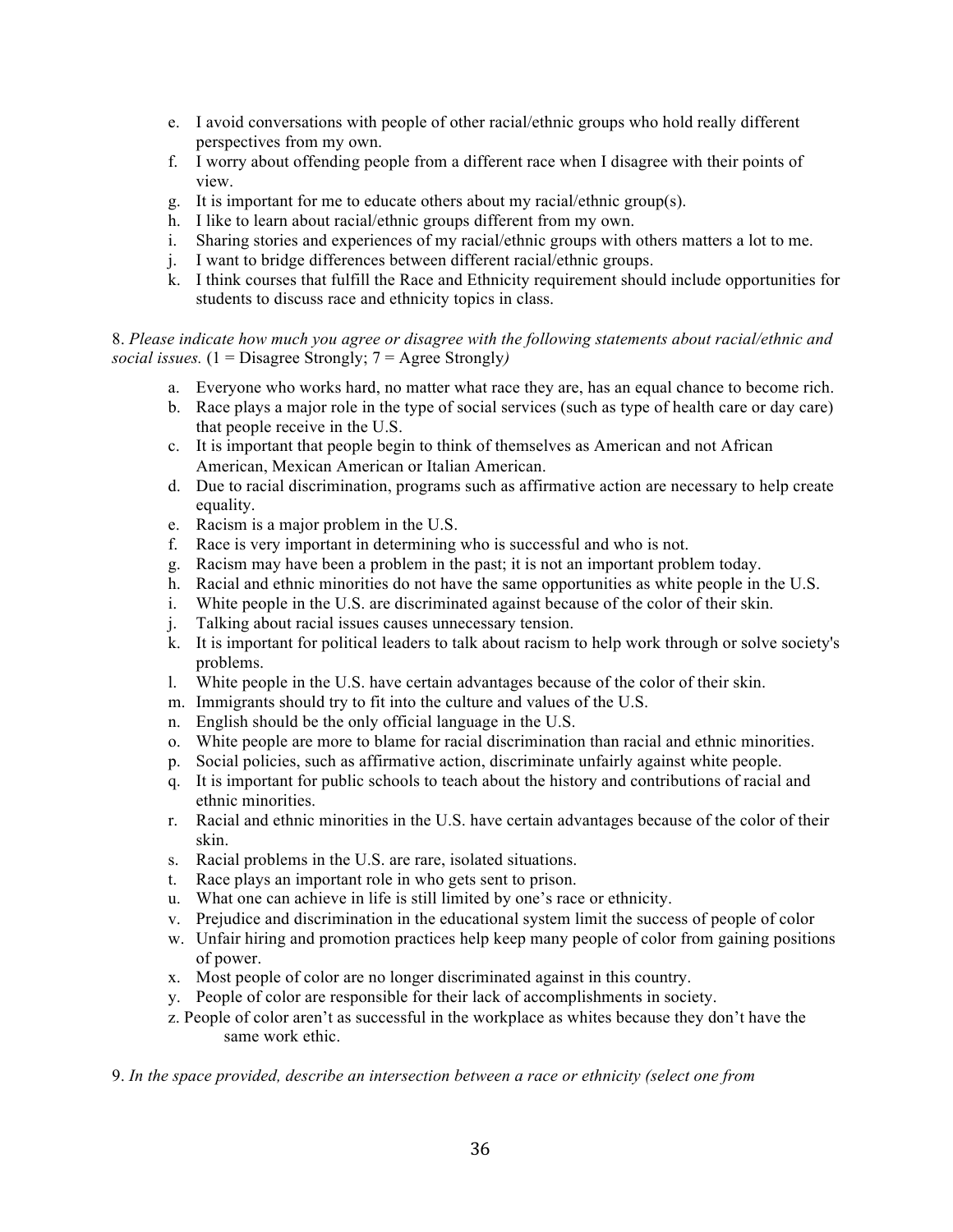*Category A) and another social identity (select one from Category B). In your description, note the unique experience of an individual who holds both social identities. Be sure to include factors associated with discrimination for the identity intersection you chose. You might begin your response by noting, "A person who identifies as A and B..." (Writing two to three sentences is sufficient)Note: These categories are not exhaustive.*

| Category A                                         | <b>Category B</b>         |
|----------------------------------------------------|---------------------------|
| African American or Black man                      | Immigrant                 |
| Arab American or Arab woman                        | Heterosexual              |
| Asian American or Asian/Pacific Islander man       | Upper socioeconomic class |
| Latina/Hispanic American woman                     | Young adult               |
| Native American/American Indian/Alaskan Native man | Gay                       |
| White/European American woman                      | Physically disabled       |
| Biracial man                                       | Transgender               |
| Multiracial woman                                  | Conservative              |

10*. Rate your current understanding of the following terms (1 = Poor; 5 = Excellent)*

- a. Race
- b. Racism
- c. Ethnicity
- d. Intersectionality

11*. In the space provided, write short definitions for each of the following terms [race, racism, ethnicity and intersectionality]. Then, briefly describe the salience of each term at the University of Michigan. (Writing one to two sentences for each definition is sufficient)*

#### **R&E Scenario**

12. A race/ethnicity-relevant scenario will be included to gauge students' pre-course and post-course understanding of R&E content that is of particular interest to the instructor. The scenario should relate to students' lived experiences. About one paragraph in length, the scenario should describe a situation in which one or more persons demonstrate a lack competence regarding race/ethnicity. The student responding to the scenario should be invited, perhaps with 1-2 questions as prompts, to demonstrate their competence.

#### *Example:*

*Rebecca and Ellen, who happen to be white and Lutheran, are seated in a local Ann Arbor café. Two women of color wearing scarves on their heads enter the café, buy beverages and exit the café. Ellen sighs and says, "Muslim women are required to wear scarves in this country, too? OMG! I wouldn't go out with an Arab guy; he might try to force me to wear a scarf, too!"*

*In the space provided, write brief responses (i.e., one to two sentences) to the following questions:*

- *1. What are the problems in this scenario?*
- *2. What are the sources of these problems?*
- *3. Which is the primary problem and why?*

13. *Including this Race and Ethnicity course, how many Race and Ethnicity courses have you taken at the University of Michigan?*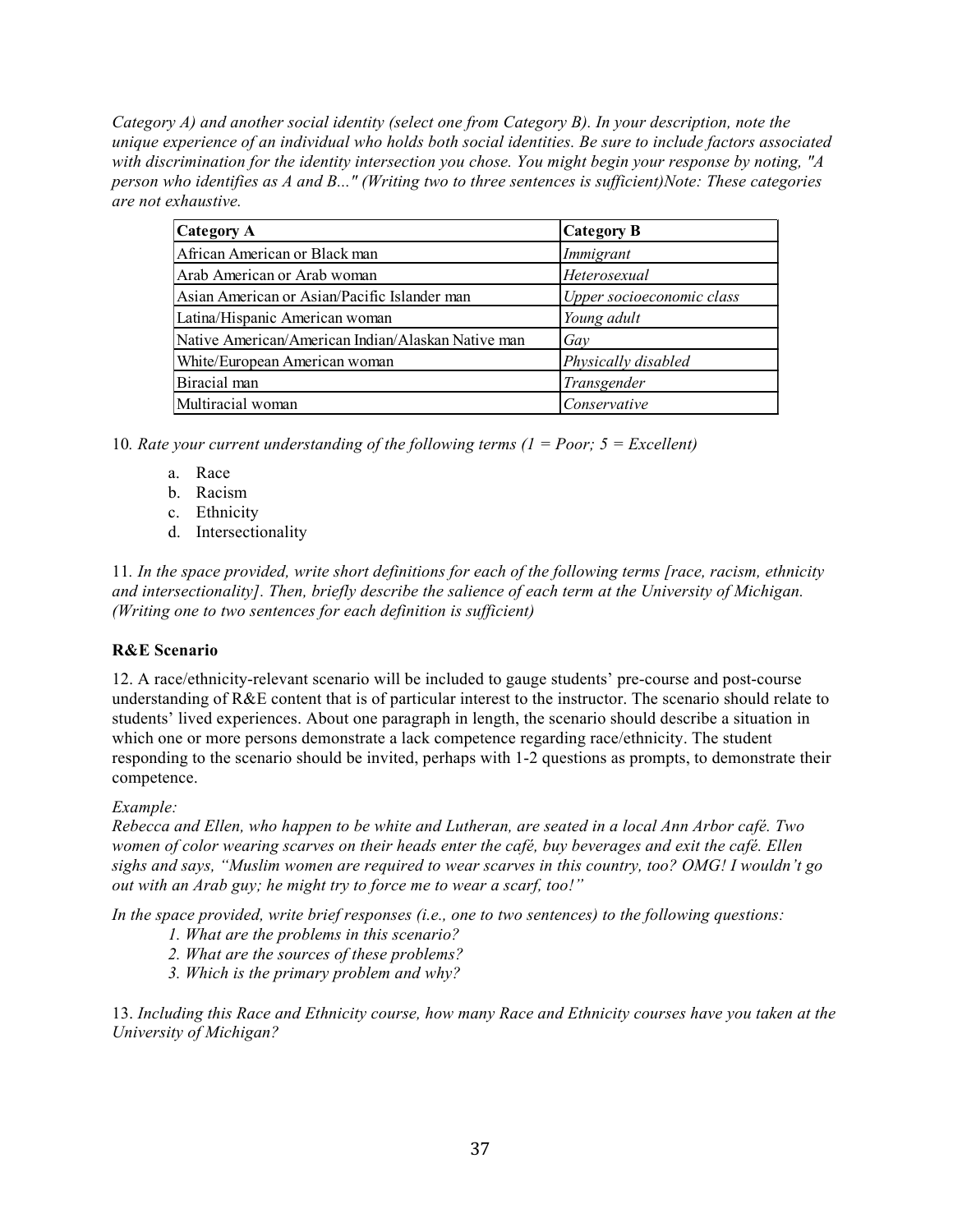#### **Appendix C-2 Race and Ethnicity Course Posttest**

#### Welcome!

[Name of course] fulfills the Race and Ethnicity degree requirement in the College of Literature, Science and the Arts (LSA) at the University of Michigan. At the beginning of Winter Term, many of you completed a survey similar to this one. As we near the end of Winter Term, we ask you to complete this survey, which aims to gauge your current understanding and perspectives on topics that are commonly discussed in LSA Race and Ethnicity courses.

This assignment will be assessed for completion, not correctness. The instrument will take approximately twenty minutes to complete. Please answer the following questions candidly. Your individual responses to this survey will be kept confidential. Public results from this survey will only be presented in aggregate form.

If you have any questions about this instrument, please contact Dr. Barbara Thomas, Undergraduate Education Division, College of Literature, Science and the Arts.

#### **Interacting with and Learning about Other Groups**

- 1. *For each item below, indicate how well you think it describes your motivation and skills in learning about people of racial/ethnic groups different from your own and interacting with them.* (Mark one for each item)  $(1 = Not at all like me; 7 = Very much like me)$ 
	- a. I find it hard to challenge opinions of people in other racial/ethnic groups.
	- b. I am able to respect and interact positively with people in other racial/ethnic groups whose views on social issues differ from my own.
	- c. I have difficulty expressing myself when discussing sensitive issues with people in other racial/ethnic groups.
	- d. I feel comfortable asking people of other racial/ethnic groups about their perspectives on issues involving their groups.
	- e. I avoid conversations with people of other racial/ethnic groups who hold really different perspectives from my own.
	- f. I worry about offending people from a different race when I disagree with their points of view.
	- g. It is important for me to educate others about my racial/ethnic group(s)
	- h. I like to learn about racial/ethnic groups different from my own.
	- i. Sharing stories and experiences of my racial/ethnic groups with others matters a lot to me.
	- j. I want to bridge differences between different racial/ethnic groups.
	- k. I think courses that fulfill the Race and Ethnicity requirement should include opportunities for students to discuss race and ethnicity topics in class.

#### **Race/Ethnicity and Social Issues**

- 2. *Please indicate how much you agree or disagree with the following statements about racial/ethnic and social issues.* (1 = Disagree Strongly; 7 = Agree Strongly)
	- a. Everyone who works hard, no matter what race they are, has an equal chance to become rich.
	- b. Race plays a major role in the type of social services (such as type of health care or day care) that people receive in the U.S.
	- c. It is important that people begin to think of themselves as American and not African American, Mexican American or Italian American.
	- d. Due to racial discrimination, programs such as affirmative action are necessary to help create equality.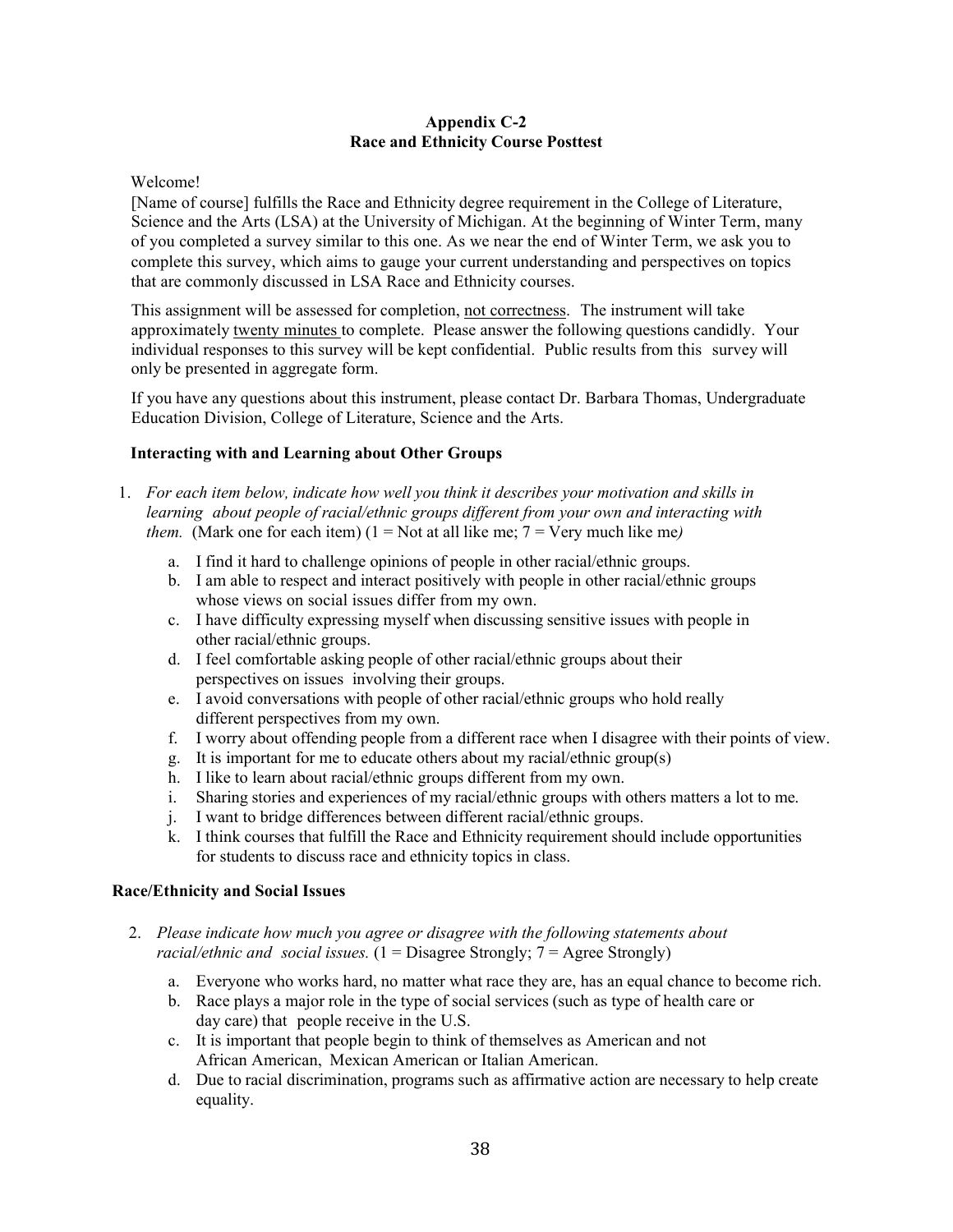- e. Racism is a major problem in the U.S.
- f. Race is very important in determining who is successful and who is not.
- g. Racism may have been a problem in the past, it is not an important problem today.
- h. Racial and ethnic minorities do not have the same opportunities as white people in the U.S.
- i. White people in the U.S. are discriminated against because of the color of their skin.
- j. Talking about racial issues causes unnecessary tension.
- k. It is important for political leaders to talk about racism to help work through or solve society's problems.
- l. White people in the U.S. have certain advantages because of the color of their skin.
- m. Immigrants should try to fit into the culture and values of the U.S.
- n. English should be the only official language in the U.S.
- o. White people are more to blame for racial discrimination than racial and ethnic minorities.
- p. Social policies, such as affirmative action, discriminate unfairly against white people.
- q. It is important for public schools to teach about the history and contributions of racial and ethnic minorities.
- r. Racial and ethnic minorities in the U.S. have certain advantages because of the color of their skin.
- s. Racial problems in the U.S. are rare, isolated situations.
- t. Race plays an important role in who gets sent to prison.
- u. What one can achieve in life is still limited by one's race or ethnicity.
- v. Prejudice and discrimination in the educational system limit the success of people of color
- w. Unfair hiring and promotion practices help keep many people of color from gaining positions of power.
- x. Most people of color are no longer discriminated against in this country.
- y. People of color are responsible for their lack of accomplishments in society.
- z. People of color aren't as successful in the workplace as whites because they don't have the same work ethic.
- 3. *In the space provided, describe an intersection between a race or ethnicity (select one from Category A) and another social identity (select one from Category B). In your description, note the unique experience of an individual who holds both social identities. Be sure to include factors associated with discrimination for the identity intersection you chose. You might begin your response by noting, "A person who identifies as A and B..." (Writing two to three sentences is sufficient) Note: These categories are not exhaustive.*

| Category A                                         | Category B                |
|----------------------------------------------------|---------------------------|
| African American or Black man                      | Immigrant                 |
| Arab American or Arab woman                        | Heterosexual              |
| Asian American or Asian/Pacific Islander man       | Upper socioeconomic class |
| Latina/Hispanic American woman                     | Young adult               |
| Native American/American Indian/Alaskan Native man | Gay                       |
| White/European American woman                      | Physically disabled       |
| Biracial man                                       | Transgender               |
| Multiracial woman                                  | Conservative              |

4. *Rate your current understanding of the following terms* (1 = Poor; 5 = Excellent)

- 1. Race
- 2. Racism
- 3. Ethnicity
- 4. Intersectionality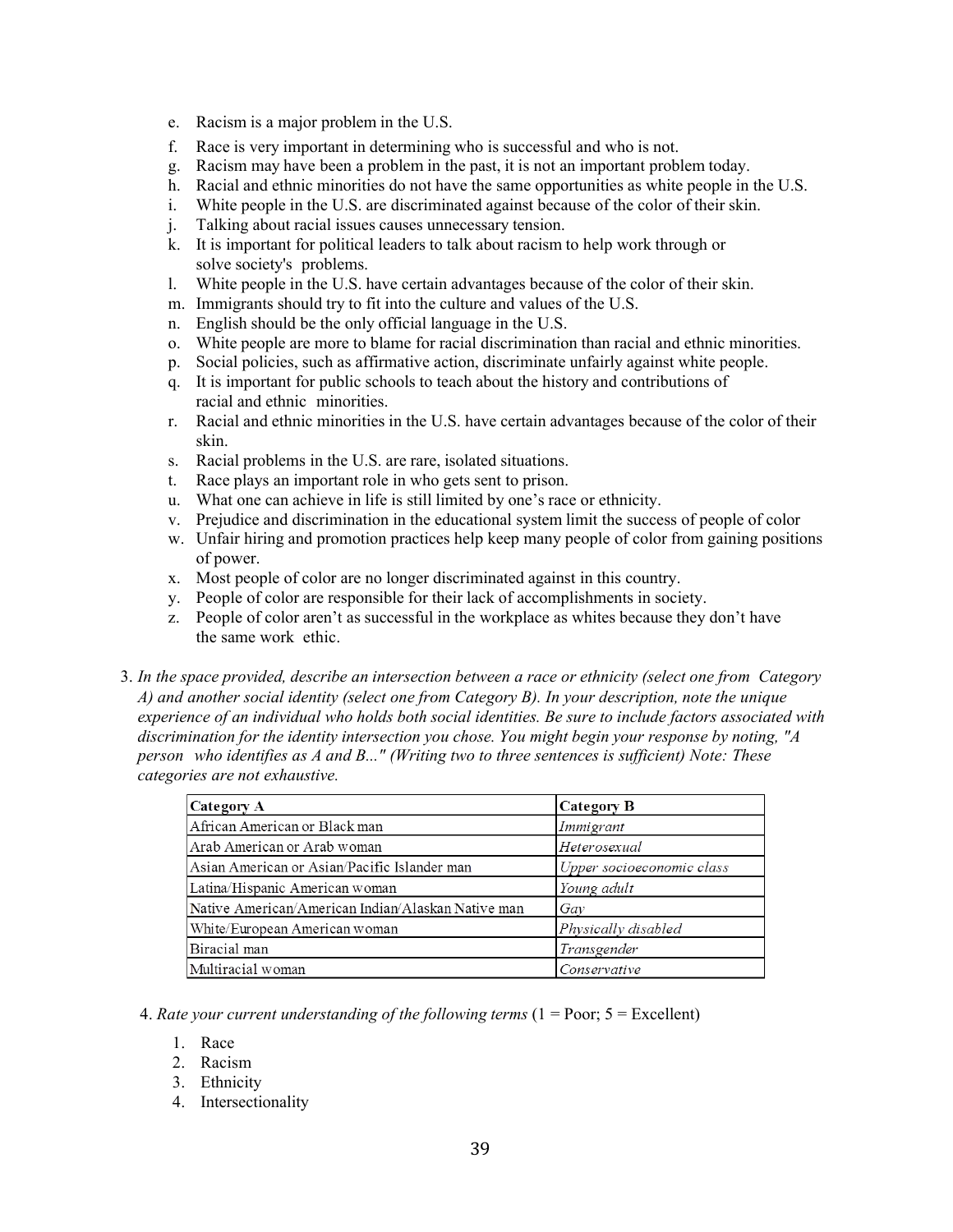5. *In the space provided, write short definitions for each of the following terms [race, racism, ethnicity and intersectionality]. Then, briefly describe the salience of each term at the University of Michigan. (Writing one to two sentences for each definition is sufficient)*

#### **R&E Scenario**

6. A race/ethnicity-relevant scenario will be included to gauge students' pre-course and post-course understanding of R&E content that is of particular interest to the instructor. The scenario should relate to students' lived experiences. About one paragraph in length, the scenario should describe a situation in which one or more persons demonstrate a lack competence regarding race/ethnicity. The student responding to the scenario should be invited, perhaps with 1-2 questions as prompts, to demonstrate their practical understanding of race/ethnicity.

Example:

*Rebecca and Ellen, who happen to be white and Lutheran, are seated in a local Ann Arbor café. Two women of color wearing scarves on their heads enter the café, buy beverages and exit the café. Ellen sighs and says, "Muslim women are required to wear scarves in this country, too? OMG! I wouldn't go out with an Arab guy; he might try to force me to wear a scarf, too!"*

*In the space provided, write brief responses (i.e., one to two sentences) to the following questions:*

- *1. What are the problems in this scenario?*
- *2. What are the sources of these problems?*
- *3. Which is the primary problem and why?*
- 7. *LSA's Race and Ethnicity requirement states that students, at some point before graduation, must take one course of at least three credits that is included on a list of R&E courses. These courses, according to the requirement, must address issues that arise from racial or ethnic intolerance and meet the following criteria:*
	- 1. Required content. All courses satisfying the requirement must provide discussion concerning:
		- a. the meaning of race, ethnicity, and racism;
		- b. racial and ethnic intolerance and resulting inequality as it occurs in the United States or elsewhere;
		- c. comparisons of discrimination based on race, ethnicity, religion, social class, or gender.
	- 2. Required focus. Every course satisfying the requirement must devote substantial, but not necessarily exclusive, attention to the required content. Although it is hoped that many of these courses will focus on the United States, it is not required that they do so. Courses that deal with these issues in other societies, or that study them comparatively, may also meet the requirement.

*Overall, I believe [course] met the goals of the Race and Ethnicity requirement.* [Scale is SA to SD] *Please explain:*

- 8. *What were your reasons for enrolling in [R&E course]? Please check all that apply.*
	- o To fulfill the R&E requirement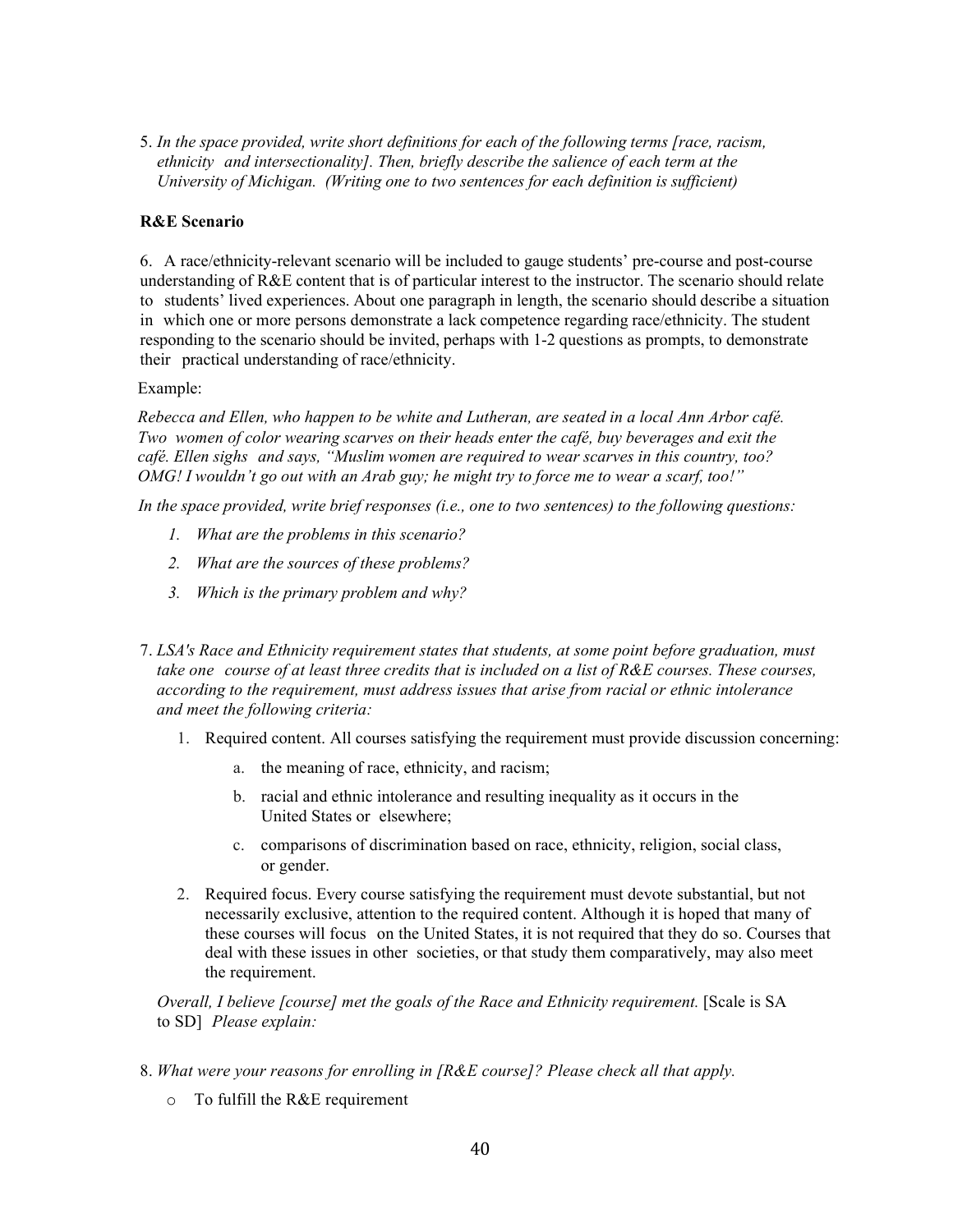- o To fulfill requirements for major/minor or minor
- o Personal interest in the topic
- o To take a course that might be relevant to a future field of study (e.g., a future major or minor)
- o To complete a prerequisite for another course I plan to take
- o Other (please specify)
- 9. *In comparison to when I started [R&E course] in the Winter Term, I am noBETTER able to:*  [Scale is SA to SD]
	- a. Describe the social construction of 1. Race; 2. Ethnicity; 3. Racism
	- b. Critically analyze historical and contemporary contexts of racism in the United States or elsewhere Communicate effectively across racial/ethnic differences
	- c. Describe the intersections among race/ethnicity and other social identities
	- d. Formulate informed views on the mechanisms for maintaining racial /ethnic intolerance

10. *If LSA did not have a Race and Ethnicity requirement, would you still plan to take a course at U-M that met these goals?* [Response options: Yes/No/DK]

11. *Which of the following activities in [R&E course] contributed to your learning about race, ethnicity and racism? Check all that apply*

- o Reading course materials
- o Reviewing course notes
- o Listening to lectures
- o Interaction with instructors
- o Listening to explanations from your GSI in section
- o Asking questions in office hours
- o Engaging in discussions in section
- o Interaction with other students
- o Receiving feedback on your exams/quizzes
- o Participating in group work in section
- o Other (please specify):

12. *For the activities that you checked, please explain how they contributed to your learning:*

Thank you for your feedback on the LSA Race and Ethnicity requirement. If you have any additional feedback about the requirement, please write it here: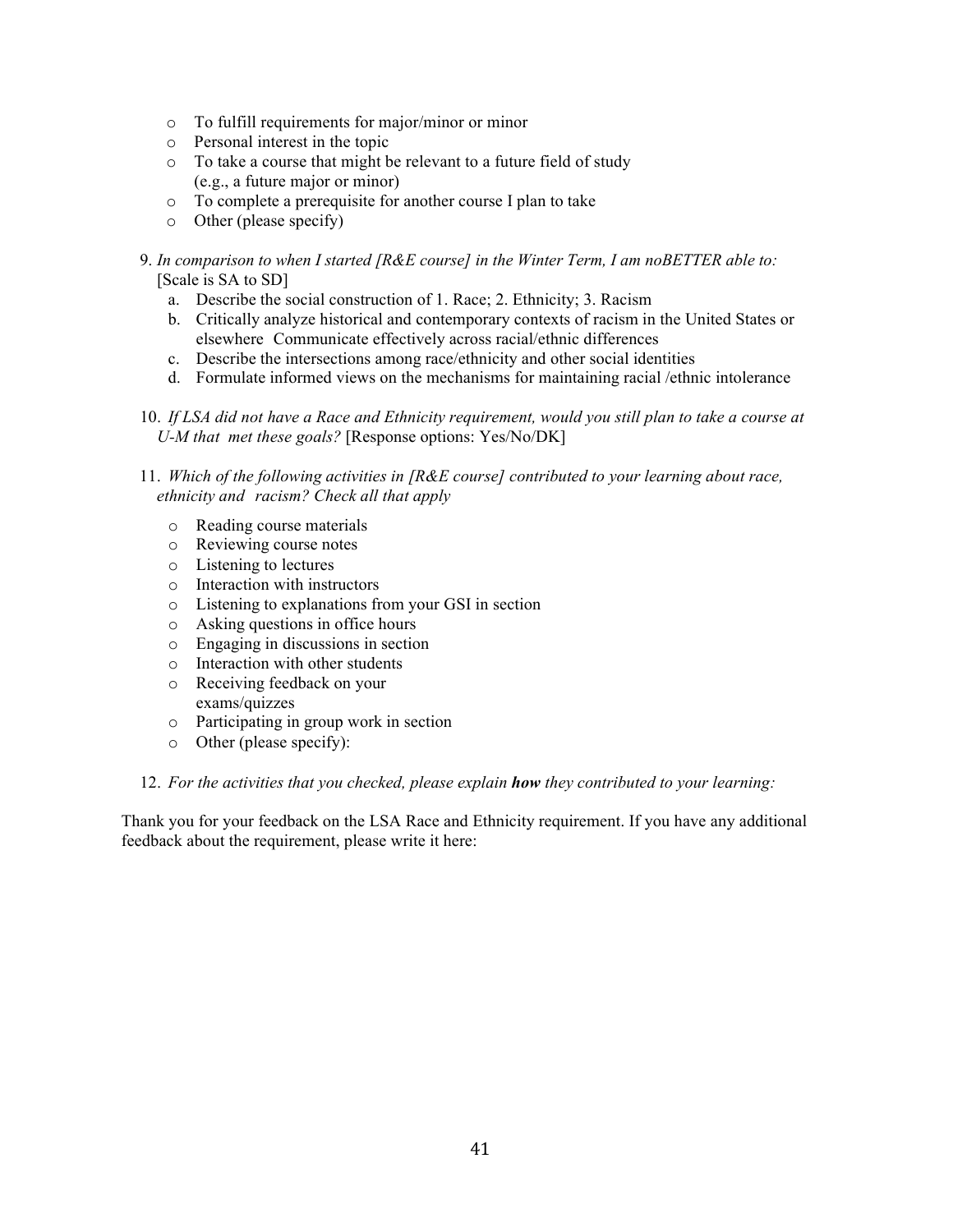#### **Appendix D Student Forums Feedback**

**To:** LSA R&E Requirement Review Committee **From:** Sean Pitt, Marjai Kamara **Re: Race & Ethnicity Student Forums Feedback Date:**  December 6, 2015

Overview: On Monday, November 16th and Thursday, November 19th, two student forums were hosted to gather general student feedback on LSA's Race and Ethnicity Requirement. About 70 students attended the forums. All students attending these forums argued in support of the Race and Ethnicity Requirement and offered constructive feedback on the content of courses fulfilling the requirement and the requirement itself. Students articulated the importance of the requirement and stressed the necessity for the requirement to prepare students to engage in dialogues surrounding race and ethnicity in our society today and in the near future. The forums began with a review of the requirement prepared by Angela Dillard, which reflected the history and general information about the requirement, and were facilitated by review committee member Sean Pitt.

#### **Course Content**

#### **Relevancy**

• A key issue that students brought up with courses fulfilling the Race and Ethnicity Requirement was their inability to provide students with information that they found relevant to their lives. With issues of race and ethnicity continuing to be on the forefront of thought on college campuses across the nation, students find it to be of utmost importance that courses fulfilling this requirement contain information that will be relevant to students on campus today.

#### **Here & Now vs. Then & There**

- Content focusing on the here and now was largely preferred.
- With the aforementioned in mind, students also recognized the importance of discussing race and ethnicity in a historical context, providing that content is connected at some point during the course to issues of race and ethnicity in our society today.

#### **Course Size**

#### **Course Structure**

• Course size was an issue that was brought up in each of the student feedback forums. Students prefer smaller courses on the whole but are open to lecture courses fulfilling the R&E Requirement providing they utilize discussion sections to develop the necessary dialogue.

#### **Discussion Sections**

Students felt that GSIs were often not inclined to, or capable of, facilitating useful dialogues about topics of race, ethnicity, and varying identities.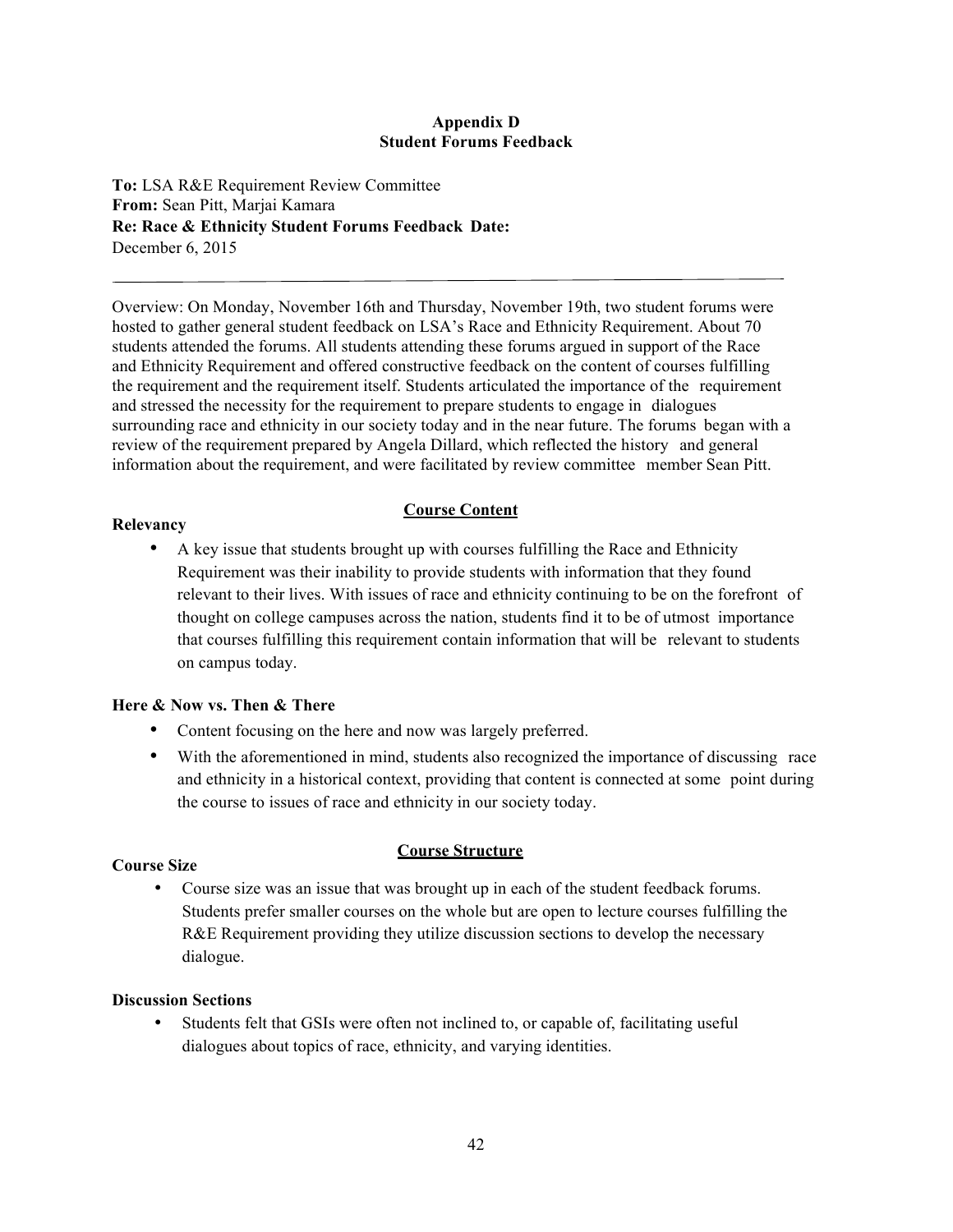• In order to establish a classroom environment in which dialogues on topics of race and ethnicity could occur, students suggested that the first discussion section should be a facilitated dialogue on race and ethnicity by a professional from IGR.

#### **Course Evaluations**

• Must allow students to specifically articulate whether or not they felt a substantial focus given to the required content. Students want to have more input into whether a course is meeting R&E learning goals and to play a role in determining whether a course should be certified for R&E.

#### **Course Support**

#### **Outside R&E Learning Experience**

- To encourage students to engage with discussions of race, ethnicity, and identity outside of the classroom, courses fulfilling the requirement should encourage or require students to attend an outside experience in which they engage these issues.
	- o Examples include:
		- IGR Workshops
		- Campus speaker series involving issues of race, ethnicity and or identity

#### **Outside Support for R & E Courses**

• Students were very supportive of a concept that would provide outside support for students, GSIs, and faculty surrounding courses that fulfill the Race and Ethnicity Requirement, similar to the Sweetland Writing Center.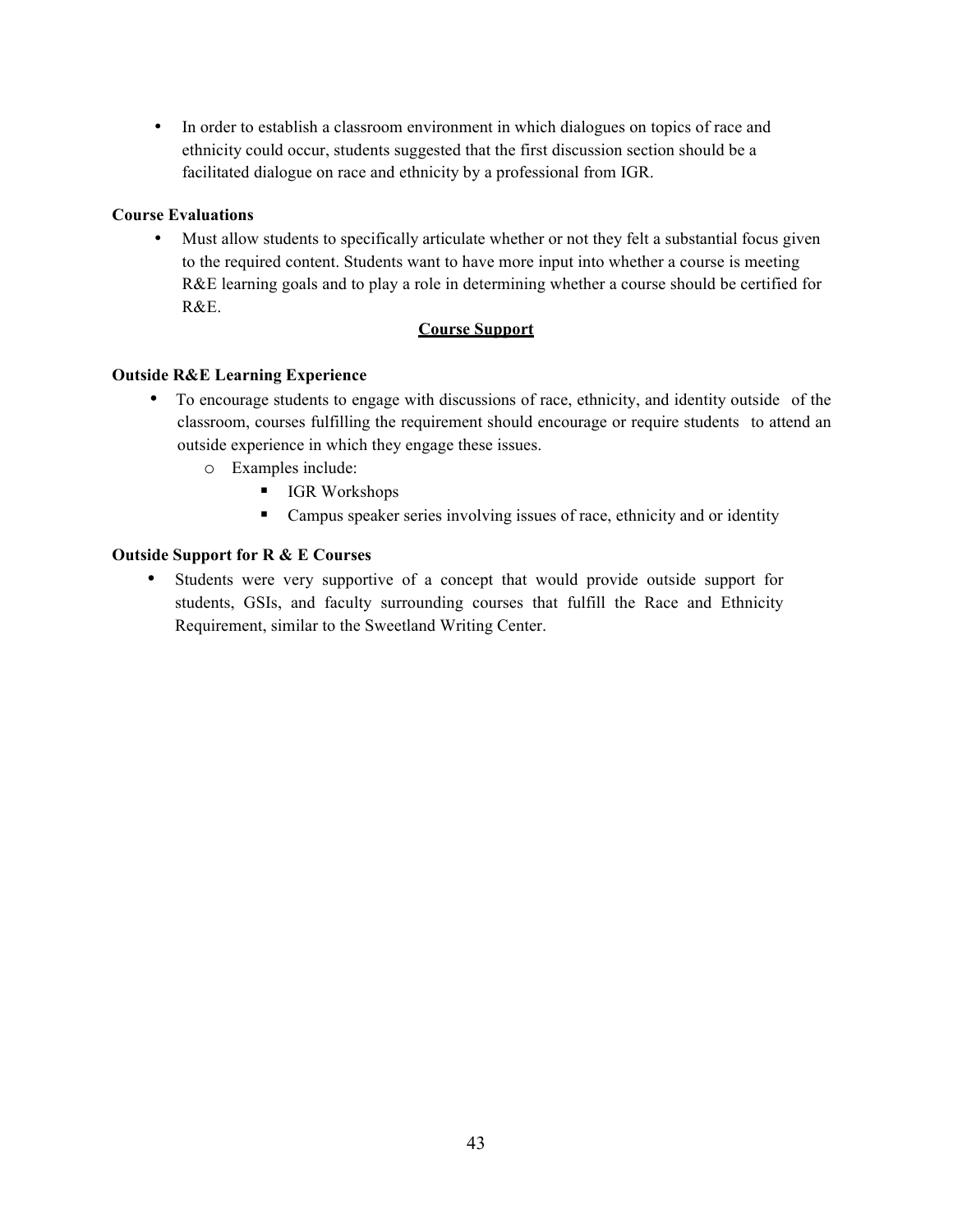#### **Appendix E R&E Key Questions for Department Discussions January 8, 2016**

#### **Question 1**

**The R&E requirement as currently written (the text follows) outlines content areas for qualifying courses but (unlike the Upper-Level Writing Requirement) it does not delineate student learning objectives, pedagogical practices, or modes of student engagement as common features of such courses. If guidelines for R&E courses were to spell out student learning objectives or describe pedagogies that might/should be used in R&E courses, what language might they use? Is there a collective sense of academic judgment in your department about what the requirement can and should do?**

*At some point before graduation, students must receive credit for one course of at least three credits chosen from a list of R&E Courses offered each term in the online LSA Course Guide. Credits transferred from another college or university do not meet the R&E Requirement except by successful petition to the Academic Standards Board. Credits used to satisfy the R&E requirement also may be used to satisfy other college requirements. These courses address issues that arise from racial or ethnic intolerance and meet the following criteria:*

- *Required content. All courses satisfying the requirement must provide discussion concerning: the meaning of race, ethnicity, and racism; racial and ethnic intolerance and resulting inequality as it occurs in the United States or elsewhere; comparisons of discrimination based on race, ethnicity, religion, social class, or gender.*
- *Required focus. Every course satisfying the requirement must devote substantial, but not necessarily exclusive, attention to the required content. Although it is hoped that many of these courses will focus on the United States, it is not required that they do so. Courses that deal with these issues in other societies, or that study them comparatively, may also meet the requirement.*

#### **Question 2**

**This is a two-part question. First, what kinds of resources do instructors need to be as effective as possible in designing and teaching R&E courses? Second, what kinds of resources – fiscal, institutional, intellectual – would be needed to adopt a more innovative approach to R&E?** 

The R&E Review Committee has formed a "Renovation/Innovation" subgroup that is happy to have your feedback. We are currently looking at 4 broad areas:

- 1. R&E Engagement seeks to better incorporate the Intergroup Relations Program's dialogue-style learning in both curricular and co-curricular ways.
- 2. Global  $R\&E$  given that over half of all  $R\&E$  courses are global/international/non-US, can we create ways to help students make links between such subjects and their understandings of race and ethnicity in the U.S.?
- 3. R&E Science are there options for R&E courses in the Natural Sciences?
- 4. Community-Based Learning as R&E explores using this experiential part of the curriculum to better engage with R&E content in ways that promote learning in diverse environments.

#### **Question 3**

**The Review Committee is concerned about visibility and coherence for the R&E requirement and the courses certified to meet it. One of things we often hear from students is that they have taken courses that fulfill the R&E requirement and not noticed. Are there ways of making R&E courses be more clearly identified to students**?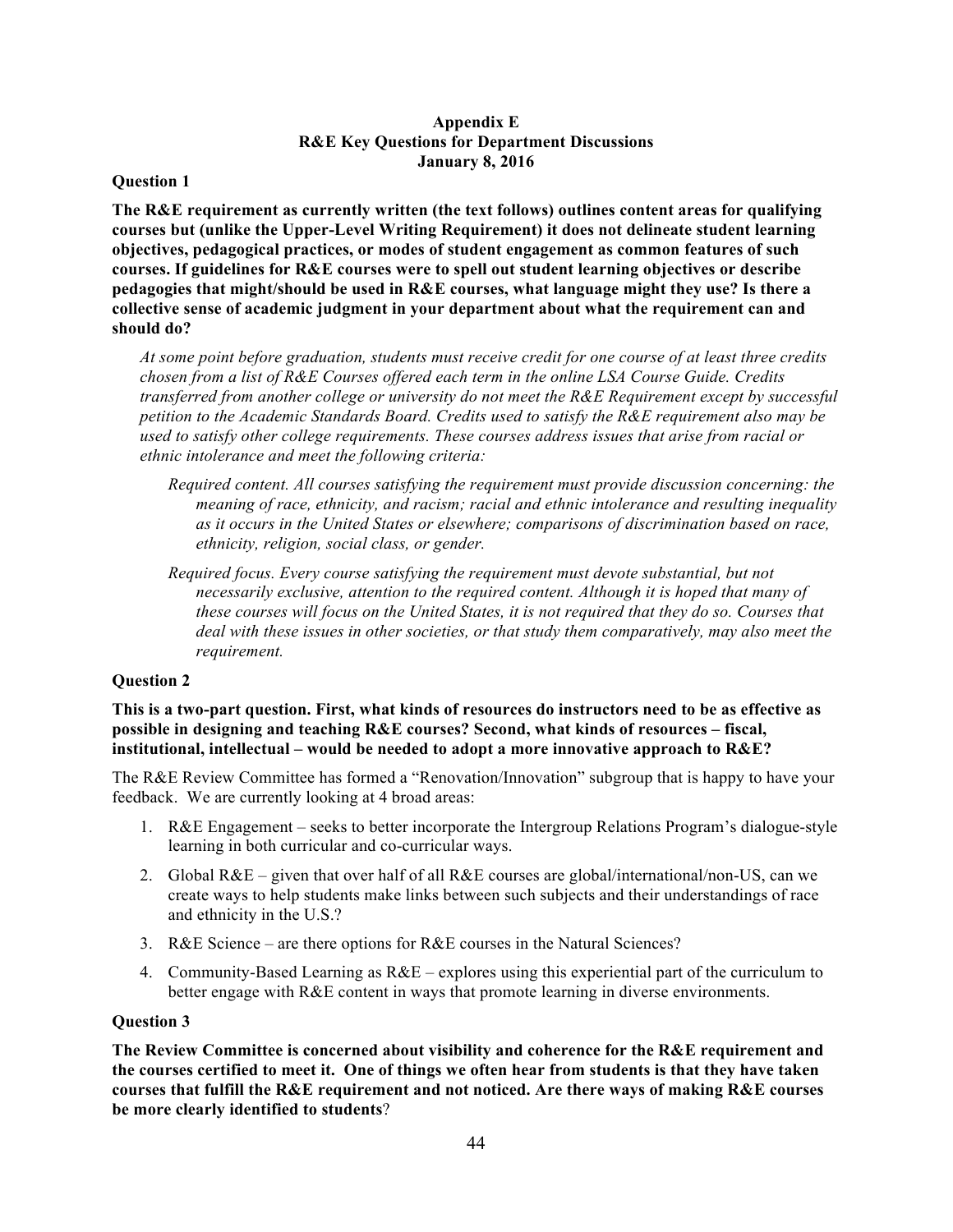Possible approaches to this include: statements on how/why this is an R&E course in the online course descriptions and in syllabi; shared resources such as a "This is a R&E Course" video that could be shown on the first day of classes and around which a conversation might be had with students, faculty and GSIs, where present; having all courses certified to meet the R&E requirement use a set of teaching evaluation questions created for the Review process. The Review Committee would welcome any ideas you may have either in our conversation today or in follow up emails.

The question of student perceptions of the R&E courses is a thorny one. We are hearing from students that they want facilitated discussion and dialogue in R&E classes and prefer courses that focus on "here" and "now" – i.e., the contemporary U.S., as opposed to "then" (courses with a historical focus) and "there" (courses that deal with other parts of the world), especially when strong connections to contemporary U.S. and campus issues are not made.

#### **Question 4**

#### **The committee is interested in the constraints faculty members face in offering courses that meet the R&E requirement. What has your experience been with the R&E certification process, teaching an R&E class, or considering whether or not to teach an R&E course?**

*The current approval process requires: (a) a proposal form; (b) teaching evaluations; (c) an annotated syllabus with a detailed explanation of how the course meets the guidelines above; (d) a 1-2 page explanation of how the course provides substantial discussion "the meaning of race, ethnicity, and racism; racial and ethnic intolerance and resulting inequality as it occurs in the United States or elsewhere; comparisons of discrimination based on race, ethnicity, religion, social class, or gender." Certification is for 5 years at a time; a course can have blanket approval or topic-specific approval.* 

#### **Additional Questions & Conversations**

We know that time at department meetings is necessarily limited. We are therefore including a number of additional questions and issues for future consideration within your unit and across the College*.*

- 1. How can we use R&E courses as a way to think seriously about inclusive classroom pedagogies in ways that might help to further transform the undergraduate curriculum and address issues of climate? This, too, is a way of framing a goal that might fold into this moment of a strategic planning for diversity within LSA and at the UM.
- 2. How do we make an affirmative case for the  $R\&E$  degree requirement on intellectual and educational grounds? In what ways is it a strength that the requirement is embedded in academic disciplines and departments rather than, for example, a small number of prescribed classes?
- 3. How can we start to rethink the way evaluations are done in these courses, including taking standard teaching evaluations off the table for the next few years to encourage more people to teach and experiment with formats? What other forms of assessment might yield better results and more knowledge about student learning?
- 4. Can we establish more of a collective sensibility for those of us teaching  $R\&E$  courses, both faculty and graduate students? Could we constitute ourselves as part of a learning community or communities?
- 5. How might we involve undergraduates themselves in the teaching and assessing of R&E courses?
- 6. How do we foreground the needs of graduate students, both as GSIs and as future members of the professorate who need to be able to teach effectively in this part of a curriculum?

**And here are a few of the ideas the Review Committee has collected in terms of resources and incentives. Some of you have already seen and discussed them; some are in the American Culture Brief sent with this set of questions.**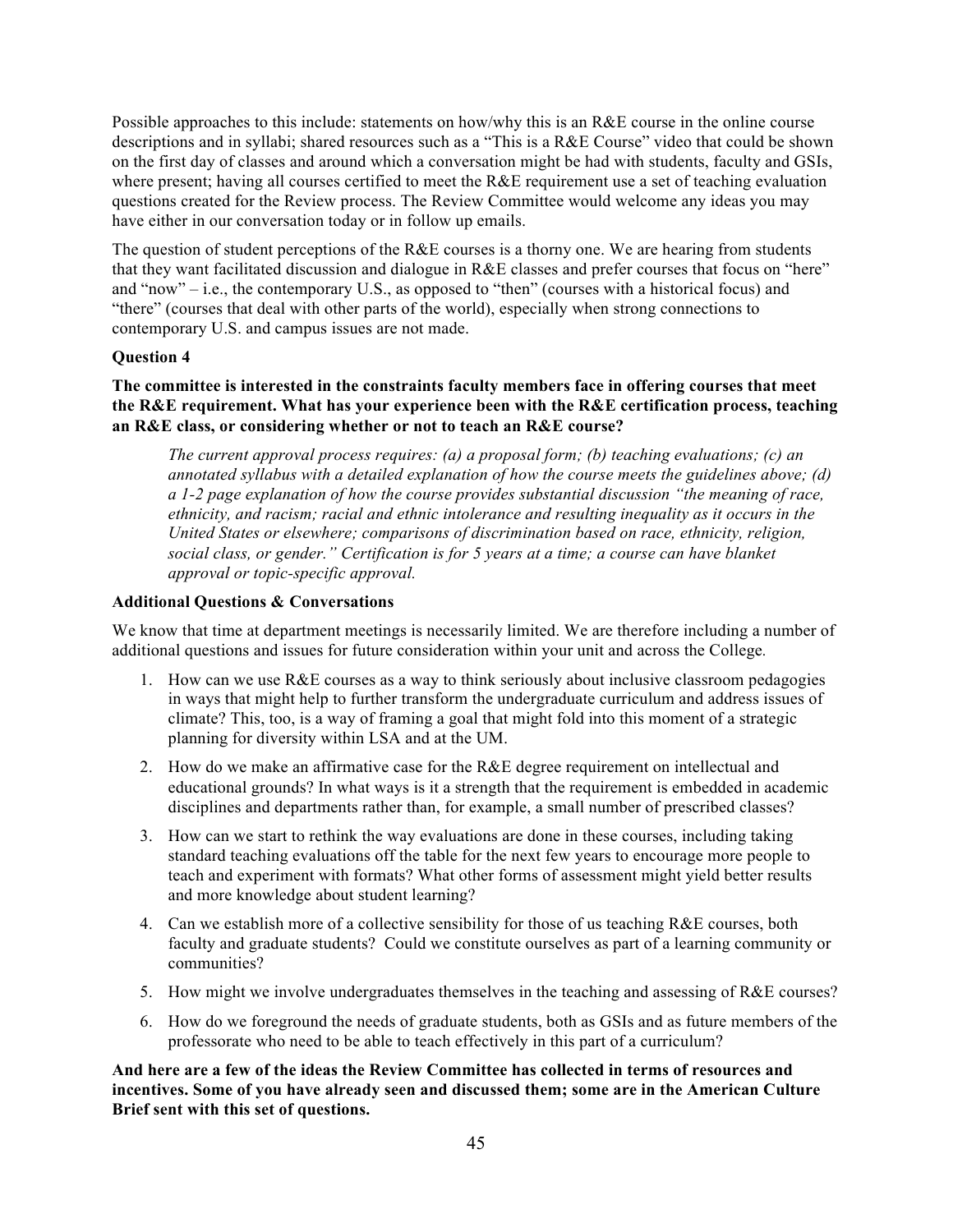- 1. Work directly and collaboratively with the Center for Research on Learning and Teaching to design more resources to support R&E instructors. Require or strongly encourage CRLT training for all faculty teaching R&E courses. Require training for all R&E course GSIs. Have a member of the CRLT dedicated to R&E teaching and learning. This person might handle Midterm Student Feedback in R&E courses and work throughout the term on other modes of improving student learning in classes.
- 2. Offer incentives for the redesign of  $RAE$  courses. Could such a program be administered by CRLT using much the same model as the Large Course Initiative?
- 3. Create an R&E Course Fund for guest speakers, technology, field trips, etc., to enhance R&E courses. The Fund could also include resources to hire undergraduates as course consultants.
- 4. Feature R&E courses in LSA Today, the University Record and other UM venues to publicize and celebrate them.
- 5. Create a new category for LSA Teaching Awards that highlight and reward successful R&E teaching and the promotion of inclusive pedagogies.
- 6. Partner with the Honors Program to create new R&E Courses.
- 7. Reduce the size of individual sections for larger lecture courses
- 8. Review American Culture's statement on "American Culture and the LSA R&E Requirement" and consider creating a similar "amicus brief" for the R&E Review process.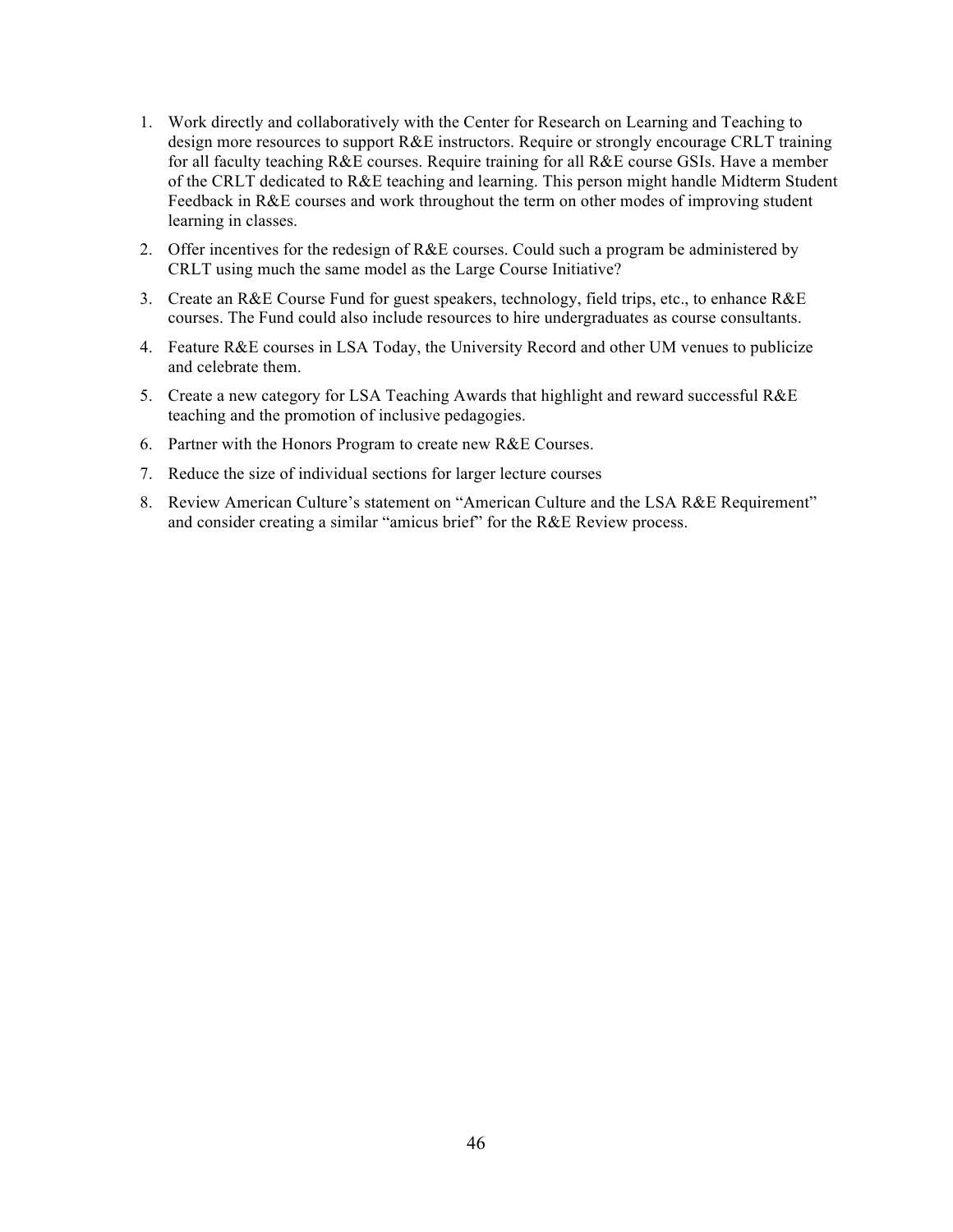#### **Appendix F**

#### **American Culture and the LSA R&E Requirement**

American Culture has had a long-standing commitment to the spirit and pedagogical goals of the LSA Race and Ethnicity (R&E) requirement for undergraduate students. When we named our own department's mission in 2006, it included a mandate to promote publicly engaged and socially committed scholarship and teaching aimed at understanding the struggles and creativity that have produced the societies and cultures of the Americas. We seek to illuminate the significance, the lived experience, and the relationships of power created by the intersections of race, ethnicity, gender, sexuality, religion, and class. Those connections, we acknowledge, extend beyond national borders.

As the LSA review committee considers options for R&E, American Culture offers these observations and suggestions based on our collective experience and aspiration to uphold that mission:

In our view the aim of the R&E requirement should be to help students find their way to thoughtful citizenship in a society (and on a campus) where inequalities, privileges, and conflicts organized around race and ethnicity remain fundamental challenges to democratic values and educational equity. American Culture, however, does not endorse the idea that R&E classes only should be topically confined to the contemporary United States (although it well may be a good thing to increase the variety of such offerings). To the contrary, historical, comparative, and transnational investigations of race and ethnicity are crucial to contemporary scholarship on the subject and need to be a part of our teaching. Yet, race and ethnicity courses always should be constructed in ways that are concrete rather than purely abstract. These courses must be analytic rather than purely descriptive. They should help our students link academic considerations of race and ethnicity to their own experiences, cultural choices, and identities.

American Culture believes that this goal might be accomplished in many ways. Precisely because race and ethnicity remain important fault-lines in contemporary society, we support the effort of LSA to reform the requirement, explain it better to students, and acknowledge and assist instructors who take it up. Students studying these topics will frequently create classroom situations that are unsettling for some students. Ideally such situations will be intellectually productive. We know, though, that there is a risk that they might provoke resentments or even conflicts. For this reason we name the imperative to construct R&E courses with careful attention to best practices in setting up diverse and inclusive classrooms, discussing highly charged issues, and fostering intergroup dialogue. We also seek a clear and compelling explanation of the requirement from the leadership of the College, including expectations for both students and faculty that will be regularly reinforced.

#### \*\*\*

For our part, American Culture is eager to provide the best instruction, to work to innovate, and to expand our role in teaching courses that meet the R&E requirement. Our collective experience leads us to conclude that this kind of teaching, to be successful, places substantial burdens on faculty and graduate instructors, creates specific kinds of challenges for undergraduate students, and requires a substantial commitment of resources from the institution. This review of the requirement is an important opportunity to think carefully about the kinds of supports and structures that can ensure that we meet our ambitious goals. To that end we suggest the following:

**Reduced section sizes will facilitate best practices in handling charged topics and intergroup dynamics.** We believe that the original vision for R&E courses had centered on seminar style classes with one instructor. Over time the reality instead has been that numerous large lecture courses carry R&E designations. Indeed, we have some significant concern that most LSA students fulfill this requirement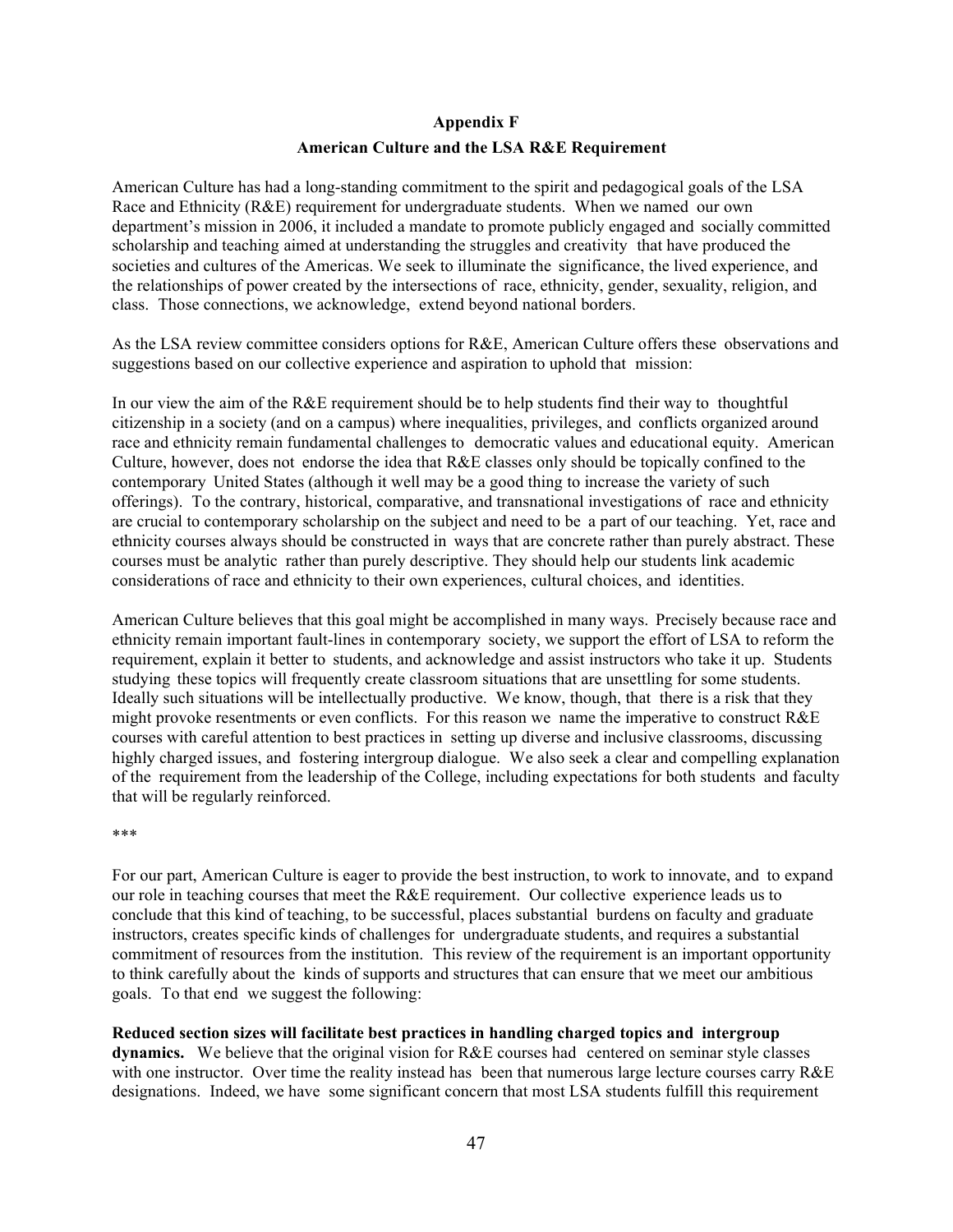through a very small number of enormously sized courses. The large scale of lecture classes presents specific challenges in engaging students with emotionally charged topics and in guiding critical reflection on personal experiences, attitudes, and identities. Although we stop short of asking for only small seminars for R&E, we do think changes to the large lecture course format will be helpful.

For all humanities classes, we think that the current funding structures for .5 GSI's positions require too much of our graduate students. They are often asked to manage lengthy discussions and/or an enormous number of students. If we want solid discussion and real writing engagement from our undergraduates, those numbers must be decreased across the board. We believe that reducing the number of undergraduate students in each discussion section will raise expectations for these courses and enrich the experience. We note that some exceptions already exist for writing intensive courses are similarly structured with smaller sections, to facilitate the particular kinds of intense instruction necessary to achieve learning outcomes. For R&E in particular, the current funding structure defeats our collective goals by requiring each GSI to mentor up to 75 students. We urge LSA to fully fund GSI's at a lower threshold of students. In particular, if an R&E class has a GSI, we believe that graduate student should have no more than three onehour discussions, each capped at 15 students. This would mean the GSI should have a maximum of 45 students.

**Encouraging small course size for faculty taught classes.** Along the same lines, if we are serious about engaging these issues as more than an intellectual exercise, then we should be calling for an increased number of faculty-led seminar size classes on the model of LSA's required English writing classes taught by a mix of faculty and qualified graduate students. Departments should not be penalized if they prioritize these small seminars even if it impacts the program's overall enrollment statistics.

**Dedicated training and support for GSIs in R&E courses.** We propose that CRLT develop a coordinated system of support services for GSIs who are teaching sections in R&E courses. Such a system might include specialized workshops (in coordination with IGR) that train students to lead dialogues across difference, support for teaching communities among GSIs who are teaching R&E courses at the same time, and resource repositories for teaching R&E (icebreakers, in class activities, discussion strategies, etc.).

**A dedicated LSA consultant for R&E courses at CRLT**. Although CRLT provides general guidance on teaching and learning methods, R&E courses often present unique and thorny issues that require specialized expertise. Hiring a dedicated consultant whose duties exclusively focus on R&E will provide an expanded range of resources for faculty.

**Opportunities for team teaching.** We see much benefit to team teaching among faculty members. Our recommendation would be that the thresholds for team teaching be lowered in R&E classes. This will give instructors opportunities to work collaboratively and also to have the benefit of support from their colleague as they work on R&E issues.

**Streamlined approval and recertification.** Our experience has been that the LSA process for obtaining R&E status for a class is often cumbersome and drawn out. That elaborate process has been made more complicated in instances when communication from LSA appeared inconsistent or unclear. We certainly appreciate that LSA wants to ensure that each course that carries R&E designation meets the expected criteria. Nonetheless, the laborious process of having to create an annotated syllabus and the long wait times in knowing whether a course has been approved or not deters some faculty from even thinking about R&E. Going through this process once, we know, leaves faculty feeling uneasy about trying to repeat it again. We therefore think that key departments with known excellence in R&E teaching, like DAAS and American Culture, should be given authority to "fast track" R&E courses, based on our collective and unique commitments to R&E scholarship and teaching.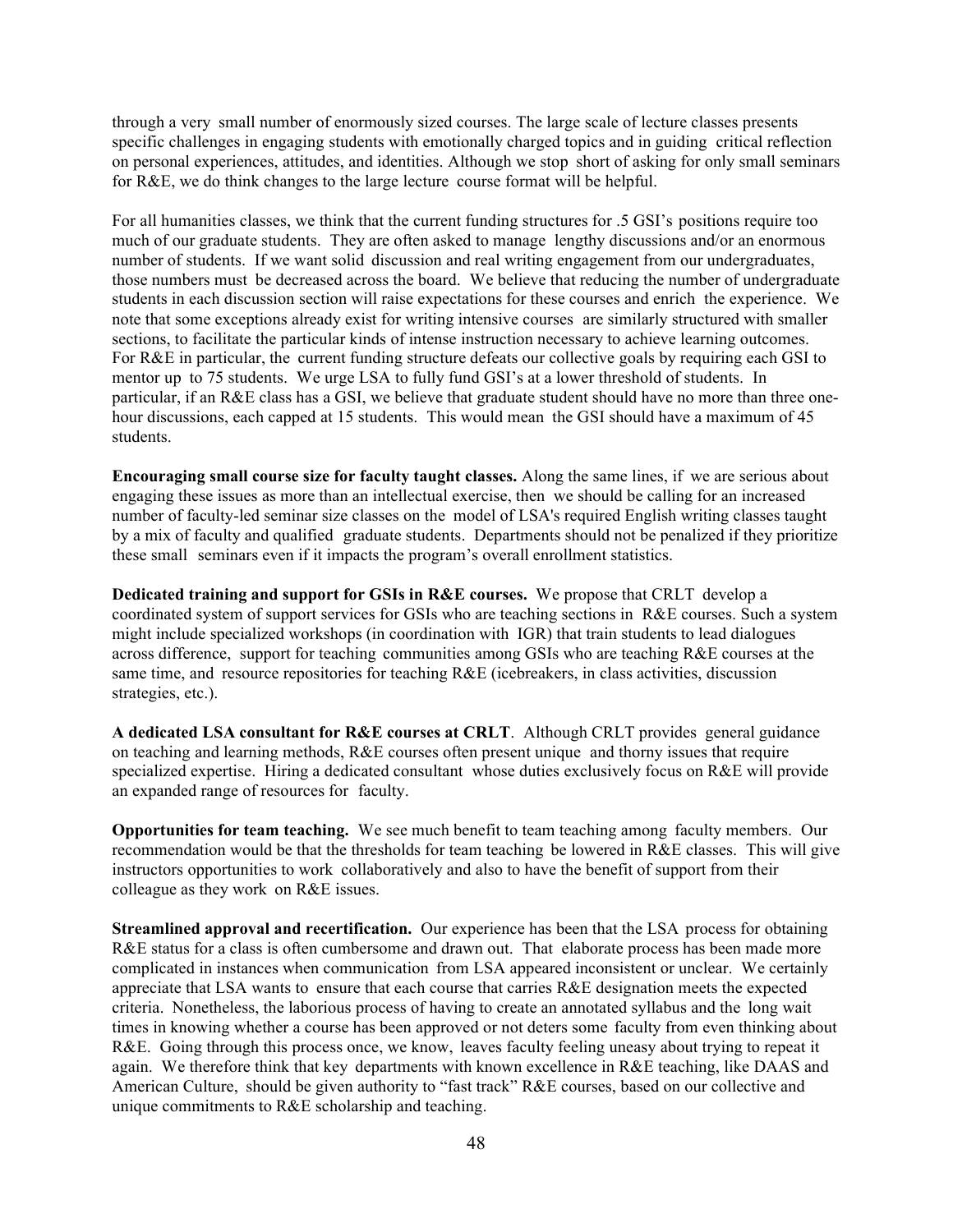**Alternate evaluation.** We know that the R&E requirement generates resentment among some undergraduate students. That frustration often finds an outlet in the anonymous online evaluation system. The E&E system thereby becomes a disincentive for faculty, particularly faculty of color and untenured faculty, to teach courses that overtly challenge some students' investment in the colorblind status quo. We would urge giving faculty members an option to suspend the Q1-Q4 measures along with the use of any form of online evaluations in R&E classes. We would further encourage experimentation with CLRT or IGR-led in-class evaluations that combine anonymous qualitative surveys with structured third party-led discussions. If we really want to figure out how best to teach this material to resistant students, then we probably also need some sort of pre- and post-surveys that really explore their emotional and intellectual experiences in the class rather over the current system which simply gives them an opportunity to vent their frustrations.

**Recognition of R&E teaching excellence.** Given that we all know the challenges associated with teaching courses that carry R&E distribution, we believe that the College should proactively name and celebrate those of us who do this work exceptionally. We imagine that a named prize should be created that would awarded annually to the instructor who achieves excellence in teaching R&E courses over a period of time. Innovation and excellence in teaching R&E courses might also be identified as criteria for other College teaching awards.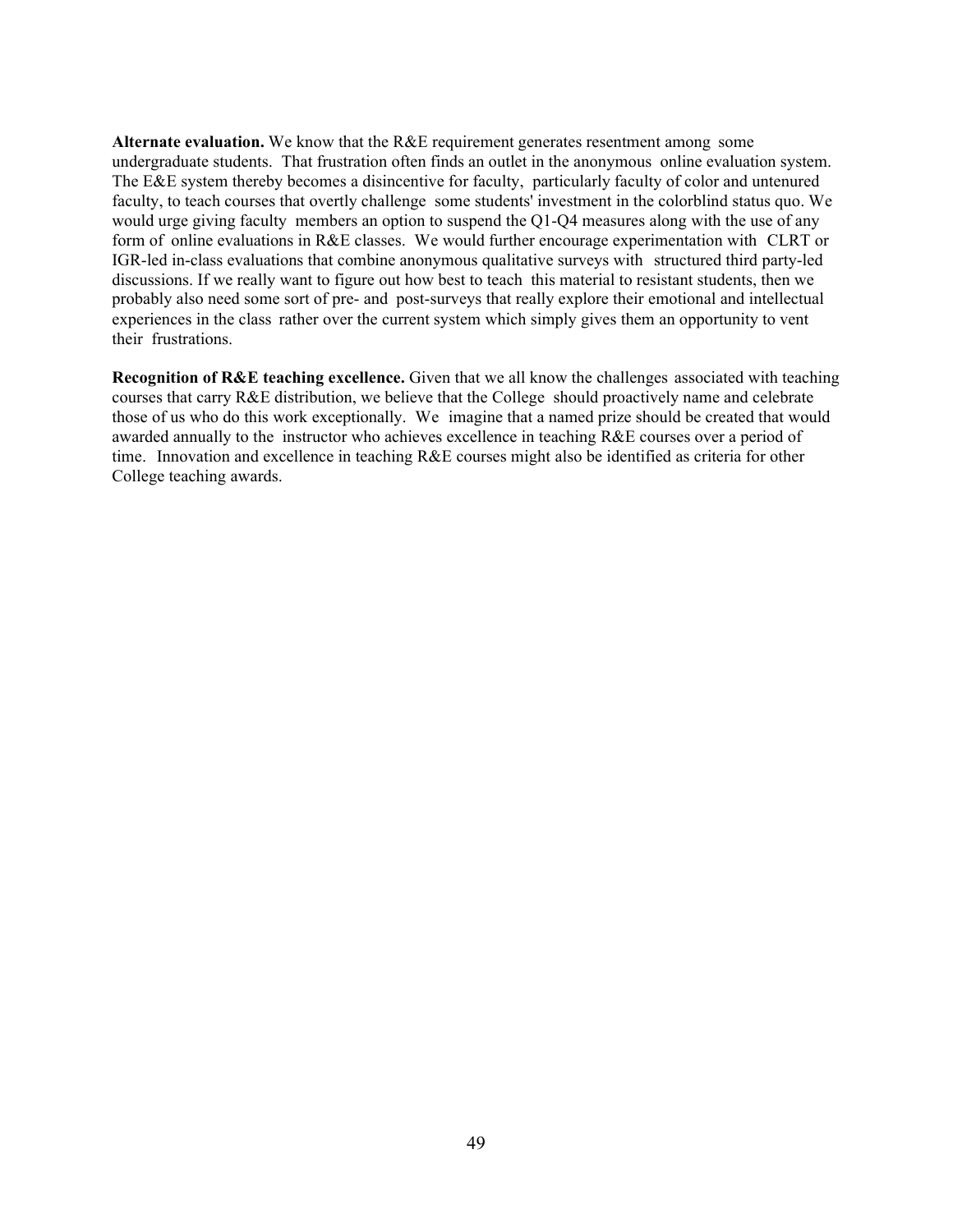#### **Appendix G History Department Undergraduate Committee R&E Requirement Recommendations**

#### 1. R&E1 and R&E2: One course of R&E1 and one course of R&E2 required

#### R&E1:

- focus on intergroup relations, interactions on this campus interrogating issues of concern to undergraduates;
- goal is to make better citizens;
- must be taken early in career at UM;
- goal is, in a sense, to make both students and faculty uncomfortable as they confront their own stereotypes and blindnesses;
- taught in small groups/sections;
- goal is to equip students to have serious conversations about race and to provokes such discussions;
- would require extensive training for section leaders and faculty;
- implement a first-year (or transfer student) orientation, with a few initial sessions and then others periodically throughout the first term or year.

#### R&E2:

- focus on intellectual content:
- vision of race/ethnicity across the curriculum and in many times and places;
- need to foreground in syllabus that the course is  $R&E$ , perhaps with a standard paragraph that all R&E courses would have;
- R&E course needs to make deliberate and explicit moves at least occasionally to connect whatever is being discussed to the present moment and, if possible, to the campus;
- training of GSIs would be very important as would keeping the sections smaller;
- want to encourage the inclusion of issues about race/ethnicity in many different courses.

2. Evaluation of R&E courses would need to be thought through carefully, both to get better data on what sorts of work they are actually doing and to provide feedback to instructors that takes account of the fraught nature of the conversations being envisioned; in particular, we need methods to assess the success of the R&E courses in fostering difficulty but productive conversations

3. Possibly create a mandatory course, perhaps the Global History of Race, that all students need to take, and that could be taught in a number of departments, or co-taught if across major disciplinary divides, such as the humanities/social sciences and the natural sciences

4. Co-teaching might be important for R&E courses, particularly if they maintain current structure of theoretically combining our R&E 1 and R&E 2. R&E courses could **combine** the two kinds of coverage – here-and-now alongside then-and-there. One instructor for each: in a History class, for instance, it could mean one instructor with expertise on race in the modern U.S., joined by someone working on, say, ethnic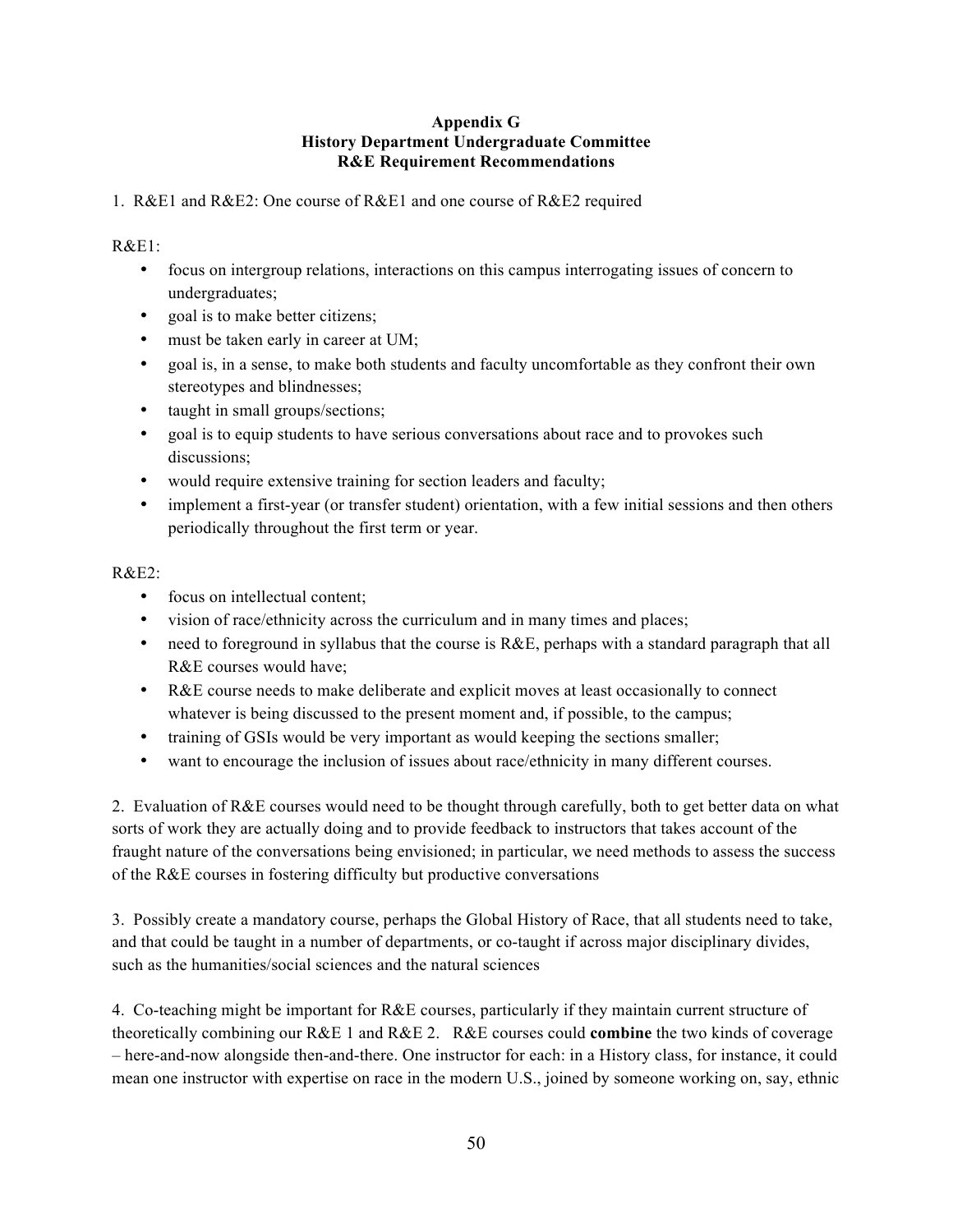boundary-making in the ancient Mediterranean. Co-teaching might be particularly important across major disciplinary divides, such as the humanities/social sciences and the natural sciences

5. Whatever the requirement, R&E courses need to be well thought out and structured to connect to current issues of racial (in)justice; sections should be smaller than usual (15 student maximum) with mandatory training for GSIs and instructors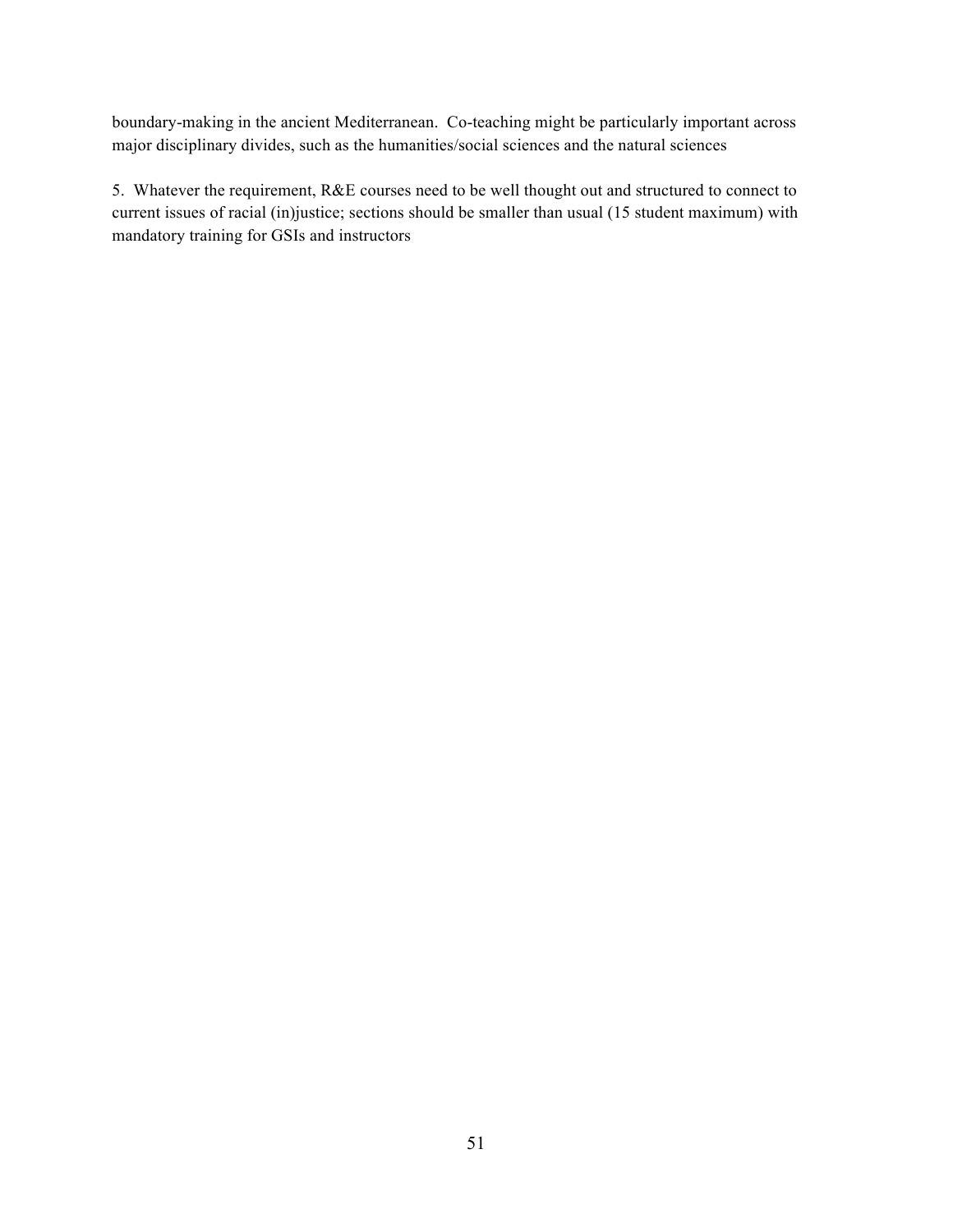#### **Appendix H Summary Reports on Renovation and Innovation Discussions**

#### **Global R&E**

Our students often say that they want R&E classes to focus on "here" (the United States) and "now" (the contemporary moment). The faculty, however, often want to make an important intellectual and pedagogical case for courses on "then" (the historical past, stretching as far back as Ancient Greece) and "there" (other parts of the world). As one colleague argued, global R&E courses "de-stabilize essentialized notions of race and human difference by showing multiple ways in which "difference" has been constituted – in terms of physiognomy and biology, but also in terms of culture – across place and time. This lesson seems important because it (1) shows students that the racialized frameworks/assumptions of contemporary society are not simply given or natural or unchangeable, and (2) serves to warn them that other categories/markers/language can be adopted to similar pernicious purposes."

Acknowledging and working with this tension, we propose to group the sizable proportion of current R&E course offerings that deal with international and global (and non-U.S.) content under the heading, "Global R&E." Currently, 64 (58%) R&E courses are non-U.S. focused.

Courses so designated should be attentive to how issues of race, ethnicity, national belonging, citizenship, legal status, and so forth have shaped and continue to shape the social world and the global landscape. "Global R&E" might, for instance, comprise a series of individual courses deliberately tailored and/or designed with the R&E degree requirement in mind, with co-taught courses as an option.

Such R&E courses, taught in a single semester, could incorporate lecturers and events, sponsored by the International Institute and other units on campus, to open up more spaces for dialogue and discussion and to demonstrate the relevance to contemporary questions and debates, such as human rights, human trafficking, the rise of Islamophobia, structural discrimination, and ethnic violence. Or, such courses might profitably be harmonized with a given LSA "theme semester" which could offer many coherent co-curricular opportunities for R&E in that term.

#### **R&E Engagement**

"R&E Engagement" encompasses ideas for building support to increase opportunities for students to engage in discussion and dialogue, especially while enrolled in large R&E lecture courses with recitation sections.

The Review Committee has been struck by how often our students referenced the desire for more IGR courses and training. They seek dialogue skills that help them both work across difference and break down stereotypes, ensuring that all voices are heard while de-escalating conflict around controversial topics, stepping back from normative narratives, and evaluating marginalized issues and voices.

Scaling this IGR pedagogy to a much larger body of students would be a challenge. Yet, we propose that a series of engagement interventions be piloted, including:

- Training for GSIs to lead discussion sections using dialogue methods for active, engaged learning
- An IGR "Common Ground" workshop retreat as a course component
- An option for an assignment in which students can participate in a six-week intergroup dialogue in place of a research paper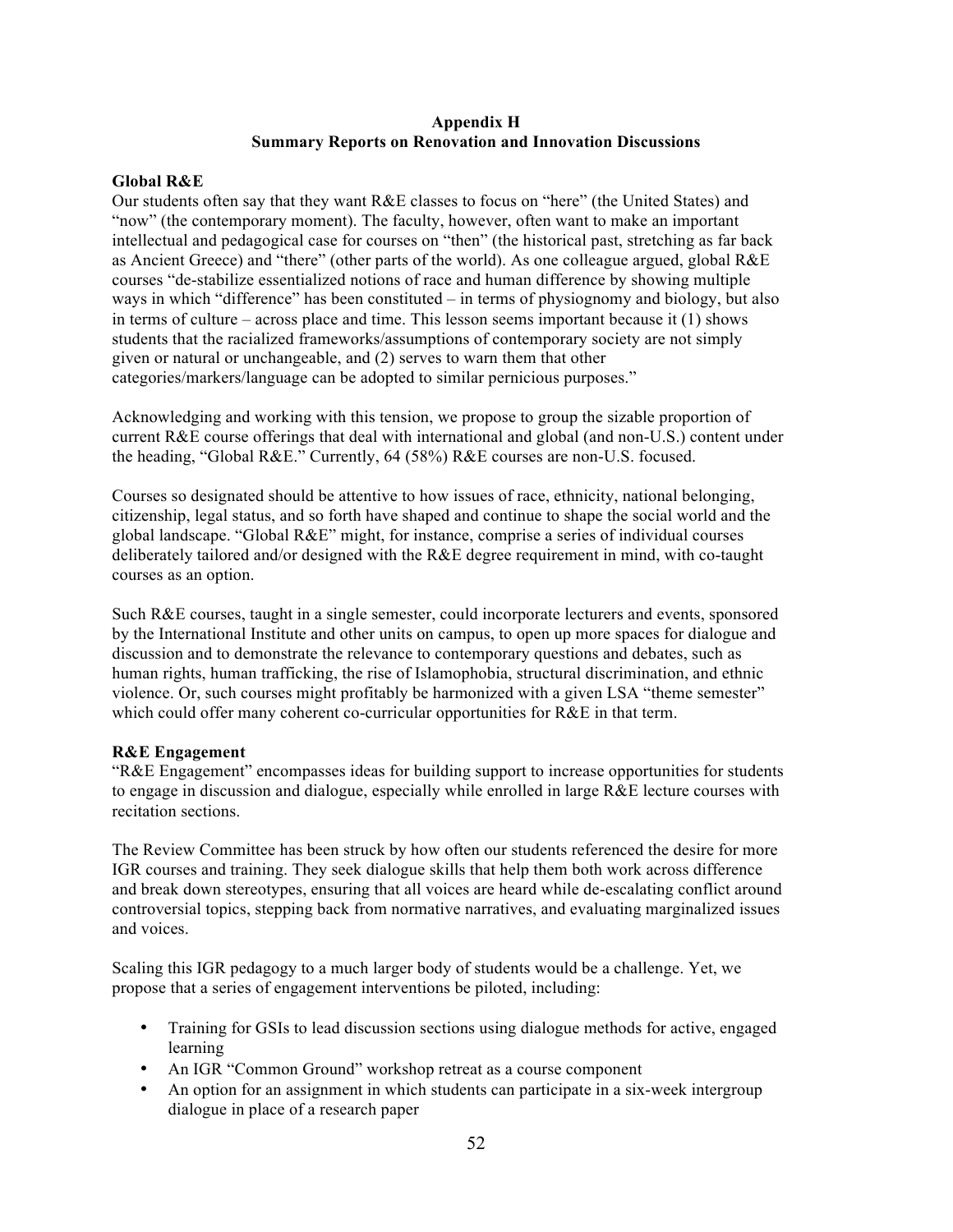• A mini-course or co-curricular experience emphasizing inter-group dialogue, either attached to or following the R&E course.

Such opportunities for dialogue help students make the theoretical content of courses concrete with lived experiences of race, ethnicity, and social identity.

#### **R&E Science**

Colleagues in natural science departments met with review committee members to discuss the relevance of R&E matters central to science instruction, and to consider what it might mean to launch a series of "R&E Science" courses and related activities. This might include revised or new courses designed with the degree requirement in mind, global change and sustainability courses, and classes centered on gender, race, and science, or on the biases guiding research hypotheses.

There have been only a few R&E classes that also met the College's Natural Science area distribution requirement for graduation. The last course offered that was both R&E and NS was a 2010 Biological Anthropology class. Faculty colleagues were initially unsure of whether any course, other than those in biological anthropology, could meet both NS and R&E. They discussed whether or not a Quantitative Reasoning class relevant to  $R\&E - a$  "ORE" course – might be created but decided that it would be difficult to accomplish.

Courses have been offered in the field of Science, Technology, and Society, but these tend be mainly Social Science (SS) distribution classes. Students in NS fields should be encouraged to take such STS courses, which may be SS or Interdisciplinary (ID), since they give students a fuller perspective on their majors and for their careers.

Students in Humanities and Social Science fields of study might find it interesting to explore the processes of science – on topics such as those raised by Stephen Jay Gould in his *The Mismeasure of Man*, and Richard Herrnstein's and Charles Murray's *The Bell Curve: Intelligence and Class Structure in American Life*. Race and gender issues in the STEM fields are concerns often raised by graduate and undergraduate students. Faculty engaged in the discussions felt that courses on these matters would be well-received. In the view of a committee member in a science field, it might seem odd if faculty in the sciences avoided discussion of the R&E review.

At the March meeting, attended by most of the initial group and augmented by a few others, several faculty thought it would be possible to develop R&E courses that treat scientific issues in an interdisciplinary framework, along the lines of the Winter 2016 course jointly taught by Laura Olsen and Alexandra Stern – AMCULT 241, meeting together with Biology 241, on "Health, Biology, and Society: What is Cancer?" While that course was not focused on R&E subjects, faculty members in the meeting thought that interdisciplinary R&E courses on health and environmental subjects could be developed.

If 1-credit courses could be certified for R&E, and students could fulfill the requirement by completing 3 credit hours in R&E courses, the faculty saw good potential for such mini-courses to meet both NS and R&E requirements. They thought there was enough flexibility in their departments' teaching expectations to allow them to create such classes.

#### **Community-Based R&E**

As the University and LSA deepen their efforts on Diversity, Equity, and Inclusion, communitybased learning courses that meet the R&E requirement may present valuable experiential opportunities for students, particularly when they are structured to emphasize diverse participation, reflection, and working across differences. The committee recommends that the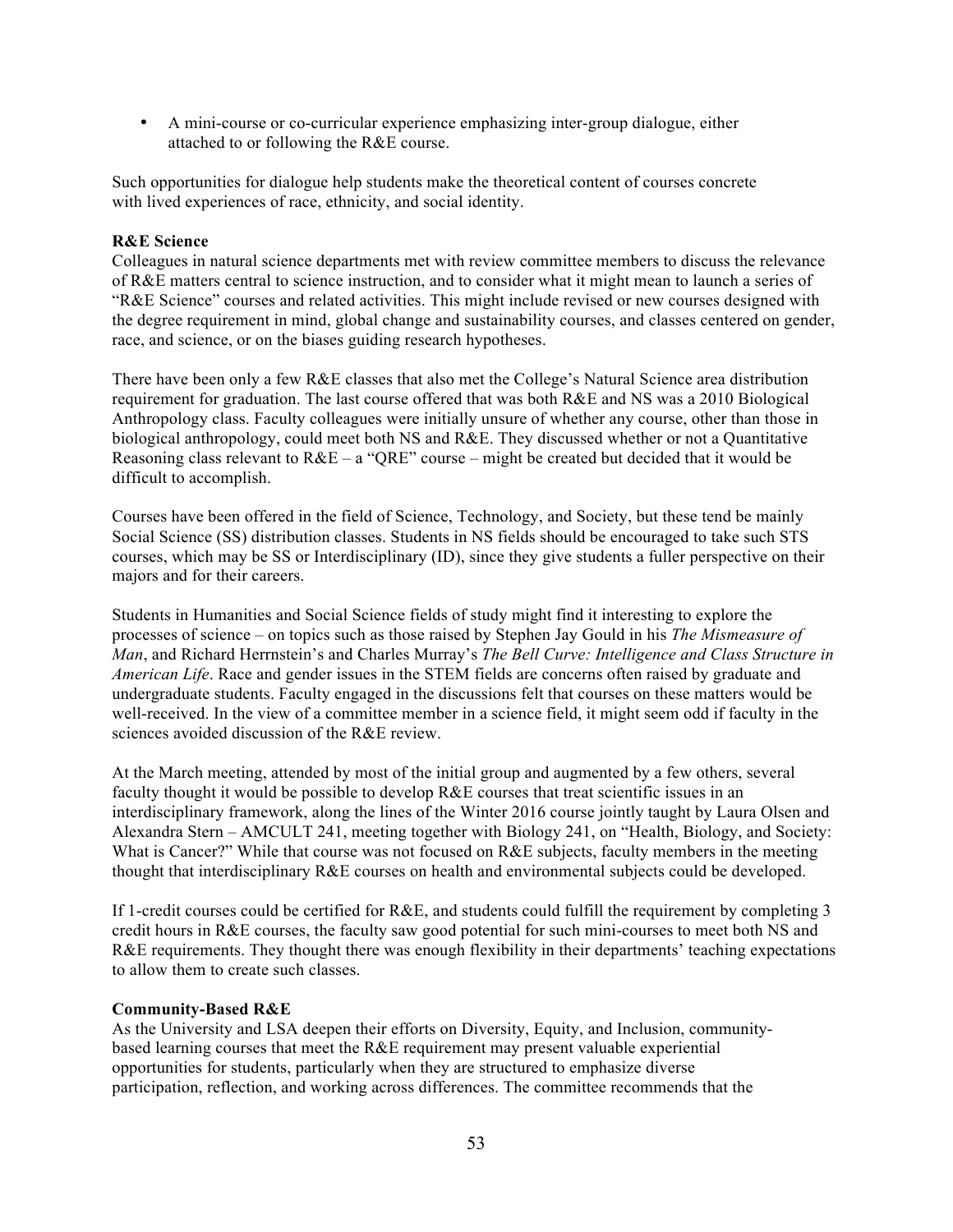LSA Dean's office explore the potential for community-based classes to be approved for the requirement.

Study Abroad 344, for example, has been approved as an R&E class beginning Spring 2016. Taught by a faculty member in Social Work and Psychology, Community Action in Contemporary London, is experientially-based and theory-based. It focuses on theories of empowerment, community work, and race and racism and multiculturalism, and immerses students in the community action strategies of organizations in London.

The Detroit Initiative set of classes offered by Psychology, courses associated with the Prison Creative Arts Project, and 3-credit sections of Project Community – Sociology 225, Practicum in Sociology – may also be candidates for R&E certification. If the requirement can accommodate 1-credit courses, such that students can meet R&E with total of 3 credits in approved courses, then courses such as RCLANG 204, Spanish Language Internship Program, RCLANG 304, Spanish in the Community, and others could be considered.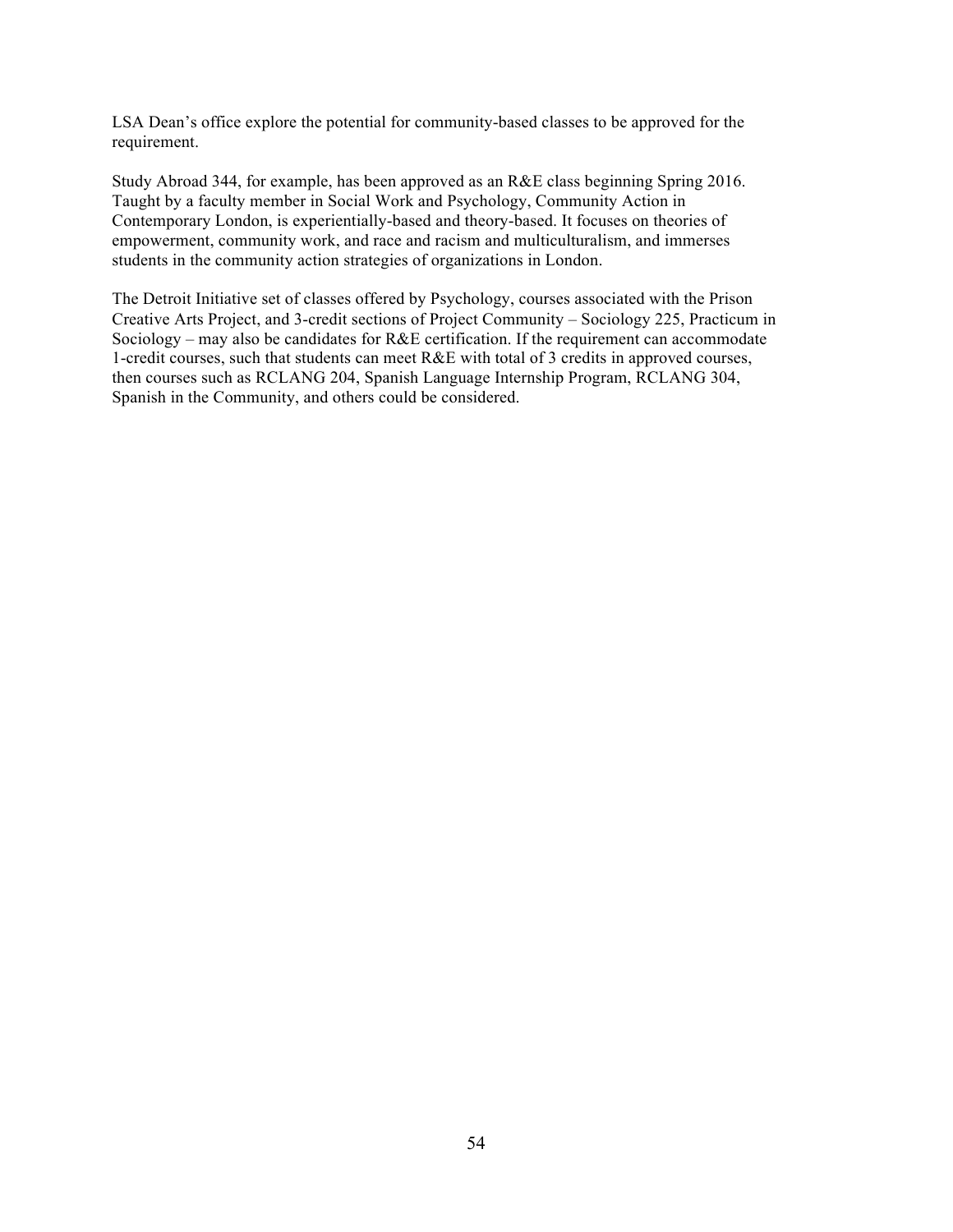#### **Appendix I R&E-Reluctant Faculty**

*It is important to note that no faculty member is required to seek certification*. The courses presently offered for the R&E requirement provide enough seats to meet student demand each year. In its meetings with department faculty, the review committee learned that some members of the LSA faculty who regularly teach classes focused on race and ethnicity subjects choose not to have their courses certified to meet the R&E requirement. Some students in such classes have successfully petitioned for the class to fulfill their R&E graduation requirement.

In order to identify and solicit feedback from faculty who might be averse to teaching their courses for the requirement, the review committee examined the list of faculty whose courses are regularly petitioned and looked at the list of faculty who allowed their R&E course certification to lapse.

LSA students may petition advising staff in the Newnan Center to have a class count as meeting the R&E requirement after the class has been completed. In the 2014 calendar year, 74 petitions were received from students wanting to use a course that was not on the College's approved list to satisfy the R&E requirement. Less than ½ of 1% of LSA students petitioned for this type of substitution. Of the petitions submitted 43 (58%) were approved. Two were U-M study abroad courses, 8 were transfer courses from other universities, and the rest were U-M LSA courses.

Two scenarios are common for successful petitions: topics courses in which the section topics differ from each other and from semester to semester; and temporarily cross-listed courses where the R&E approval on one side is not matched by approval on the other.

An examination of 516 successful student petitions submitted to the LSA Academic Standards Board from 2006-2015 found that 186 (36%) were courses transferred in for credit; 95 (18%) were topics courses (courses taught on different subjects a variety of instructors), including First-Year Seminars. Many (44) were for courses that were subsequently approved for the requirement. The remaining third followed no discernible patterns that would reveal recalcitrance on the part of a significant number of colleagues who teach R&E subjects but do not submit their courses for R&E certification.

A list of 154 courses that went inactive after being approved for R&E during the same 2006-2015 period consisted chiefly of:

- Instructors who left the U-M teaching ranks through retirement, accepting an appointment at another institution, or  $-$  for graduate students whose courses were approved  $-$  graduation
- Faculty whose teaching turned to other subjects or department needs
- Classes whose course number or content changed

Since neither analysis yielded any dramatic information about "resistance" to teaching for the requirement, we decided to organize a small discussion session, held on April 15, 2016.

Five LSA faculty members participated: two full professors, one associate professor, and two junior faculty members. All five are faculty of color, four are women, and one is male. Two of the five have never taught courses formally designated as R&E. They all regularly teach R&E content.

For the five faculty members who participated in this discussion, a sense that the certification process is too cumbersome, complex and time-consuming was not a major factor in keeping them from seeking